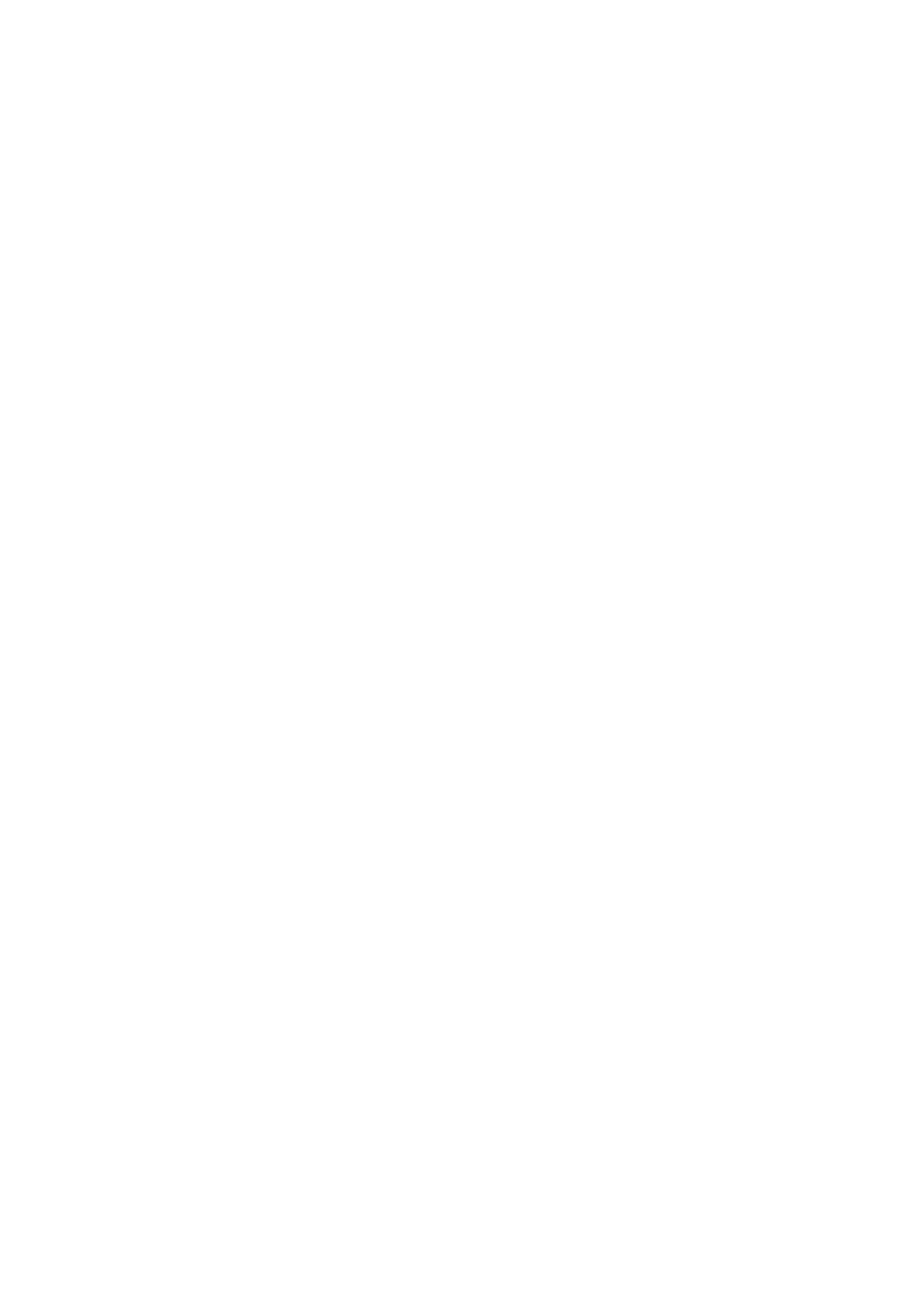### **EUROPEAN HEALTH21 TARGET 2: EQUITY IN HEALTH**

By the year 2020, the health gap between socioeconomic groups within countries should be reduced by at least one fourth in all Member States, by substantially improving the level of health of disadvantaged groups

#### **EUROPEAN HEALTH21 TARGET 3: HEALTHY START IN LIFE**

By the year 2020, all newborn babies, infants and pre-school children in the Region should have better health, ensuring a healthy start in life

### **EUROPEAN HEALTH21 TARGET 4: HEALTH OF YOUNG PEOPLE**

By the year 2020, young people in the Region should be healthier and better able to fulfil their roles in society

### **EUROPEAN HEALTH21 TARGET 5: HEALTHY AGING**

By the year 2020, people over 65 years should have the opportunity of enjoying their full health potential and playing an active social role

### **EUROPEAN HEALTH21 TARGET 6: IMPROVING MENTAL HEALTH**

By the year 2020, people's psychosocial wellbeing should be improved and better comprehensive services should be available to and accessible by people with mental health problems

### **EUROPEAN HEALTH21 TARGET 8: REDUCING NONCOMMUNICABLE DISEASES**

By the year 2020, morbidity, disability and premature mortality due to major chronic diseases should be reduced to the lowest feasible levels throughout the Region

### **EUROPEAN HEALTH21 TARGET 15: AN INTEGRATED HEALTH SECTOR**

By the year 2010, people in the Region should have much better access to family- and community-oriented primary health care, supported by a flexible and responsive hospital system

### **EUROPEAN HEALTH21 TARGET 18: DEVELOPING HUMAN RESOURCES FOR HEALTH**

By the year 2010, all Member States should have ensured that health professionals and professionals in other sectors have acquired appropriate knowledge, attitudes and skills to protect and promote health

#### **EUROPEAN HEALTH21 TARGET 19: RESEARCH AND KNOWLEDGE FOR HEALTH**

By the year 2005, all Member States should have health research, information and communication systems that better support the acquisition, effective utilization, and dissemination of knowledge to support health for all

*(Adopted by the WHO Regional Committee for Europe at its forty-eighth session, Copenhagen, September 1998)*

#### **KEYWORDS**

NURSING – trends FAMILY HEALTH PROFESSIONAL-FAMILY RELATIONS EDUCATION, NURSING – trends CURRICULUM – nurses' instruction EUROPE

ISBN 92 890 1172 6

#### © **World Health Organization – 2000**

All rights in this document are reserved by the WHO Regional Office for Europe. The document may nevertheless be freely reviewed, abstracted, reproduced or translated into any other language (but not for sale or for use in conjunction with commercial purposes) provided that full acknowledgement is given to the source. For the use of the WHO emblem, permission must be sought from the WHO Regional Office. Any translation should include the words: *The translator of this document is responsible for the accuracy of the translation*. The Regional Office would appreciate receiving three copies of any translation. Any views expressed by named authors are solely the responsibility of those authors.

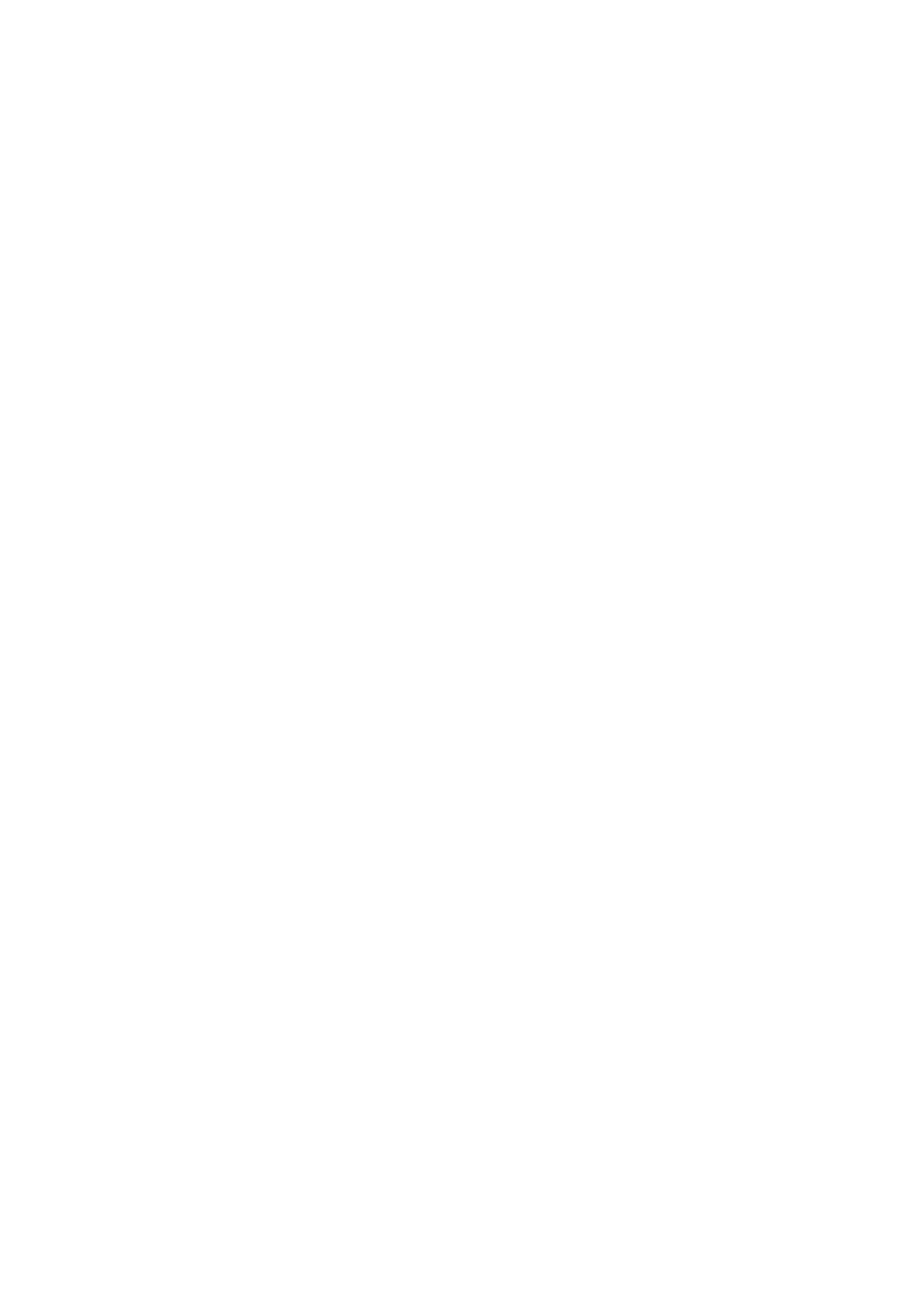### **CONTENTS**

| 1.               |      |  |  |
|------------------|------|--|--|
|                  | 11   |  |  |
|                  |      |  |  |
| $\overline{2}$ . |      |  |  |
|                  | 2.1  |  |  |
|                  | 2.2  |  |  |
| $\mathcal{E}$    |      |  |  |
|                  | 3.1  |  |  |
|                  | 3.2  |  |  |
|                  | 3.3  |  |  |
|                  | 3.4  |  |  |
|                  | 3.5  |  |  |
|                  | 3.6  |  |  |
|                  | 3.7  |  |  |
|                  | 3.8  |  |  |
|                  | 3.9  |  |  |
|                  | 3.10 |  |  |
|                  | 3.11 |  |  |
|                  |      |  |  |
| $\overline{4}$ . |      |  |  |
|                  |      |  |  |
| 5.               |      |  |  |
| 6.               |      |  |  |
| 7.               |      |  |  |
|                  |      |  |  |
|                  |      |  |  |
|                  |      |  |  |
|                  |      |  |  |
|                  |      |  |  |
|                  |      |  |  |
|                  |      |  |  |
|                  |      |  |  |
|                  |      |  |  |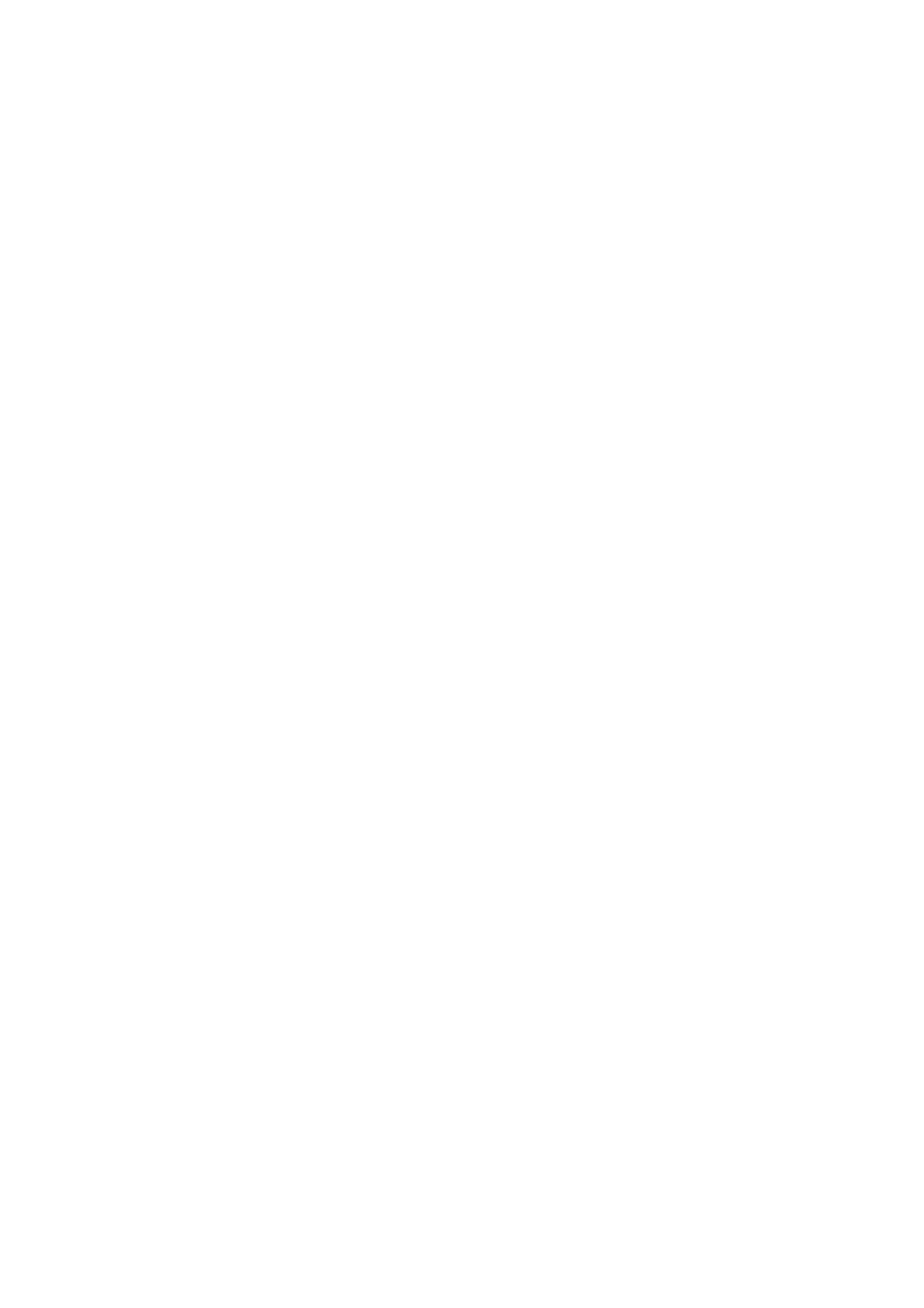# <span id="page-6-0"></span>**1. Context**

*HEALTH21: the health for all policy framework for the WHO European Region (1)* was approved by the WHO Regional Committee for Europe in September 1998, following extensive consultation with all 51 European Member States and other major organizations. It sets out 21 targets for the twenty-first century. These targets articulate the aspirations of the regional policy. They are intended to provide a framework for action within each Member State, in order that it can bring its own health policies and strategies into line with those of HEALTH21.

# **1.1 Development of human resources for health**

Target 18 of the policy document deals with the development of human resources for health and states: "By the year 2010, all Member States should have ensured that health professionals and professionals in other sectors have acquired appropriate knowledge, attitudes and skills to protect and promote health"  $(1: 198)$ .

Within the multidisciplinary team of health care professionals, whose contribution will be essential to securing the health care outcomes envisaged in the policy targets, two groups are singled out. These are the professions of medicine and of nursing. Specific reference is made to the qualifications of physicians and nurses working in primary health care settings, as they are stated to be "at the hub of the network of services" required to achieve the goal, aims and targets of the policy. The key elements of the role of the family health physician and of the Family Health Nurse are outlined in the policy document, which stresses that they need to be educated and trained in such a way as to ensure that they acquire the necessary underpinning knowledge and skills.

# **2. The Family Health Nurse in the context of HEALTH21**

The present paper focuses on the educational preparation of a new type of nurse, the Family Health Nurse. It is important to bear in mind that it does so within the context of the HEALTH21 policy, the "one constant goal" of which is "to achieve full health potential for all", through the attainment of two main aims. These are: "promoting and protecting people's health throughout the course of their lives; and reducing the incidence of and suffering from the main diseases and injuries".

Underpinning the policy, its goal and aims are three very important basic values, which form the ethical foundation of HEALTH21. These are:

- "health as a fundamental human right;
- equity in health and solidarity in action between countries, between groups of people within countries, and between genders; and
- participation by and accountability of individuals, groups and communities and of institutions, organizations and sectors in health development" (1: 3–4).

# **2.1 Definition of the role of the Family Health Nurse**

The Family Health Nurse will: "help individuals and families to cope with illness and chronic disability, or during times of stress, by spending a large part of their time working in patients' homes and with their families. Such nurses give advice on lifestyle and behavioural risk factors,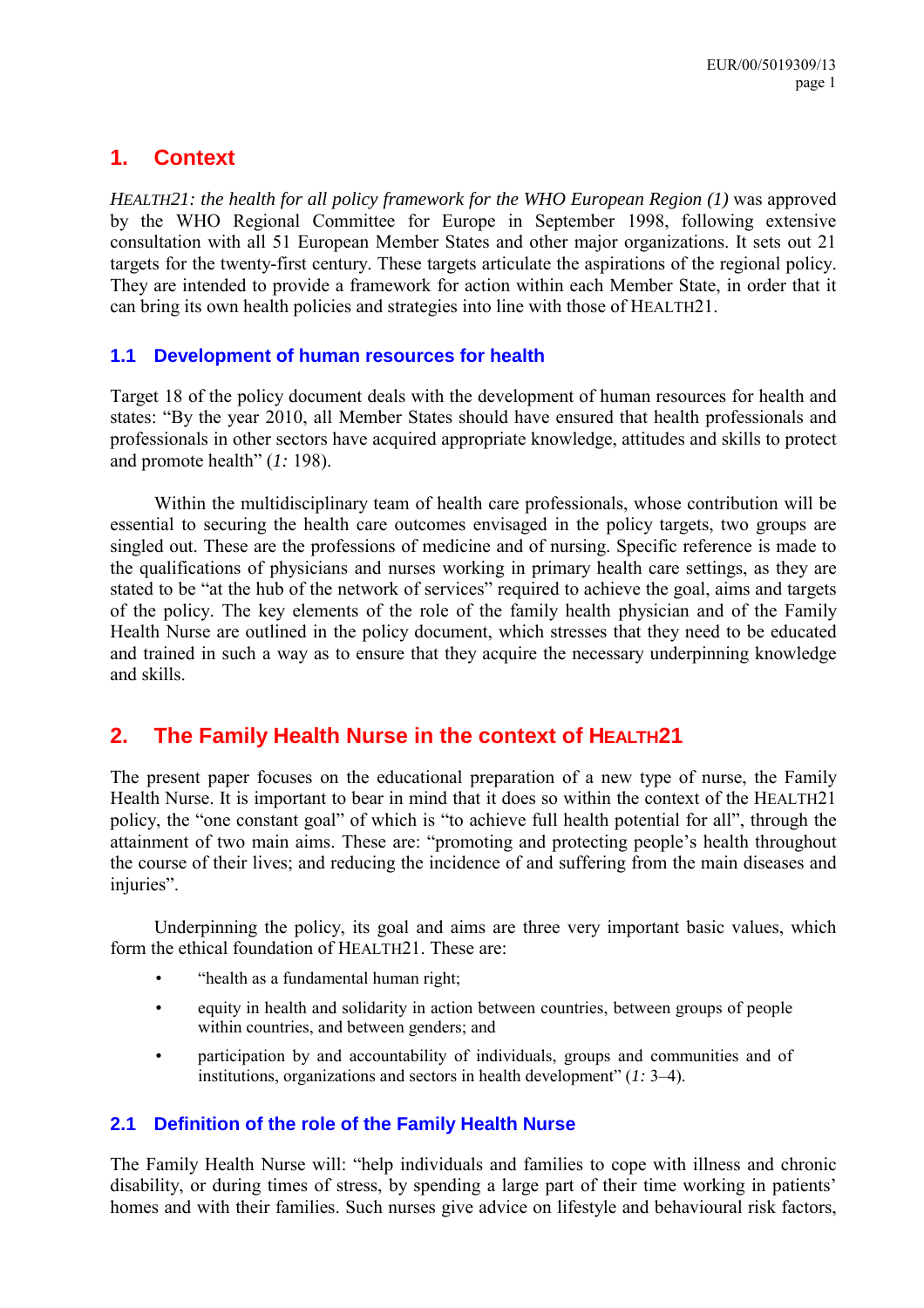<span id="page-7-0"></span>as well as assisting families with matters concerning health. Through prompt detection, they can ensure that the health problems of families are treated at an early stage. With their knowledge of public health and social issues and other social agencies, they can identify the effects of socioeconomic factors on a family's health and refer them to the appropriate agency. They can facilitate the early discharge of people from hospital by providing nursing care at home, and they can act as the lynchpin between the family and the family health physician, substituting for the physician when the identified needs are more relevant to nursing expertise."  $(1: 139)$ 

This multifaceted role ensures that the Family Health Nurse will be in a position to contribute significantly to reaching 20 of the 21 targets in HEALTH21, the exception being target 17, which is focused exclusively on the role of governments (see Annex 1).

The WHO European Regional Adviser for Nursing and Midwifery, speaking to the European Forum of Nursing and Midwifery Associations and WHO, saw the Family Health Nurse as having a role along the whole continuum of care, including health promotion, disease prevention, rehabilitation and providing care for those who are ill or in the final stages of life *(2)*. While the title "Family Health Nurse" suggests that the focus of the nurse is only on people who live within families, as this concept is generally understood, the role embraces much more than that and includes all people in the community, whether they are living with others or alone, whether they have a home or are homeless and/or marginalized in some way, and it also includes the community itself. The Family Health Nurse will also have important roles to play, in empowering communities and working in partnership with them to foster their own resources and potential, and to find their own solutions to issues of concern.

HEALTH21 points out that "families (households) are the basic unit of society where health care providers will be able not only to address patients' somatic physical complaints but also to take into account the psychological and social aspects of their condition. It is important for PHC [primary health care] providers to know the circumstances in which patients live: their housing, family circumstances, work, and social or physical environment may all have a considerable bearing on their illness. Unless care providers are aware of these circumstances, presenting symptoms may be misinterpreted and conditions may go unrecognized and untreated. The result may be unnecessary diagnostic and treatment procedures, thus increasing costs without helping to address the real problems."  $(1: 121)$ 

It is anticipated that the Family Health Nurse will be responsible for a defined group of "families".

# **2.2 The Family Health Nurse – a new concept?**

The role and functions of the Family Health Nurse as described above contain elements which are already part of the role of several different types of community nurse who work in primary health care across the European Region. A recent survey undertaken by the WHO Nursing and Midwifery Programme found several different models of community nursing provision in operation. Both roles and titles varied, and the same title, for example "public health nurse", described very different roles in different countries *(3)*. What is new in the concept of the HEALTH21 Family Health Nurse is the particular combination of the various elements, the particular focus on families and on the home as the setting "where family members should jointly take up their own health problems and create a 'healthy family' concept'' (4).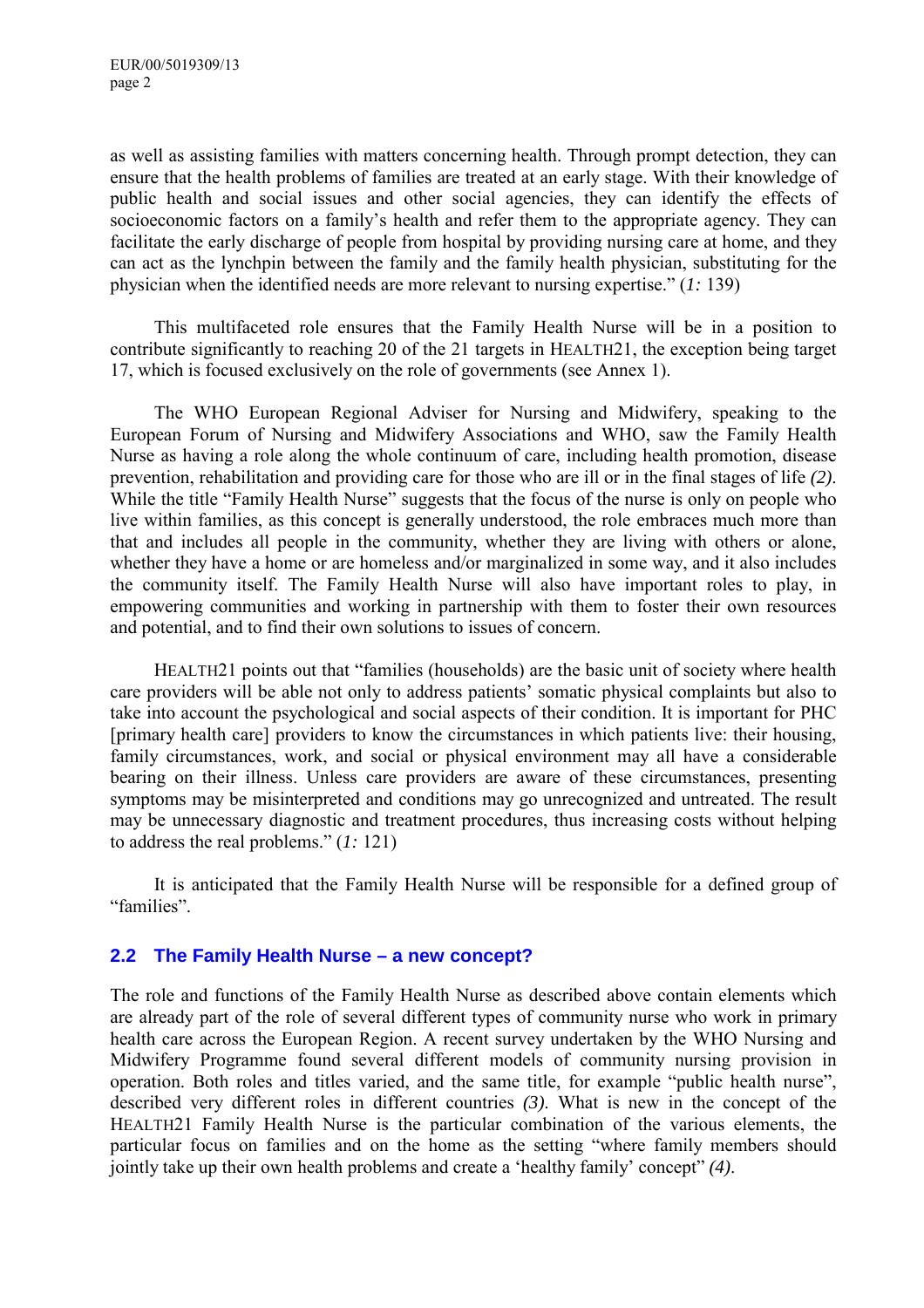<span id="page-8-0"></span>The position and role of the new Family Health Nurse can be depicted, as shown in Fig. 1, under the "umbrella" of public health and primary health care, and within the context of the integrated health sector described in target 15 of HEALTH21: "By the year 2010, people in the Region should have much better access to family- and community-oriented primary health care, supported by a flexible and responsive hospital system." (1: 119)

Fig. 1. The Family Health Nurse under the "umbrella" of public health and primary health care



# **3. The Family Health Nurse course and curriculum**

# **3.1 The aim of the course and curriculum**

The aim of the curriculum is to prepare the Family Health Nurse for practice in the role as defined in HEALTH21 and in section 2.1 above. The aim will be achieved by means of a competency-based and research-based curriculum.

# **3.2 Structure, length and mode of delivery**

The course will be modular, of 40 weeks' duration, and the preferred mode of delivery is full time. Flexibility to deliver the course in part-time mode or with elements by distance learning should be open for negotiation, depending upon each Member State's resources.

# **3.3 Entry requirements**

In HEALTH21, the question of whether the family health physician would possess the necessary skills to function in that role "straight after graduating from medical school" is noted to be currently a matter of debate in several countries, and a similar question arises in relation to the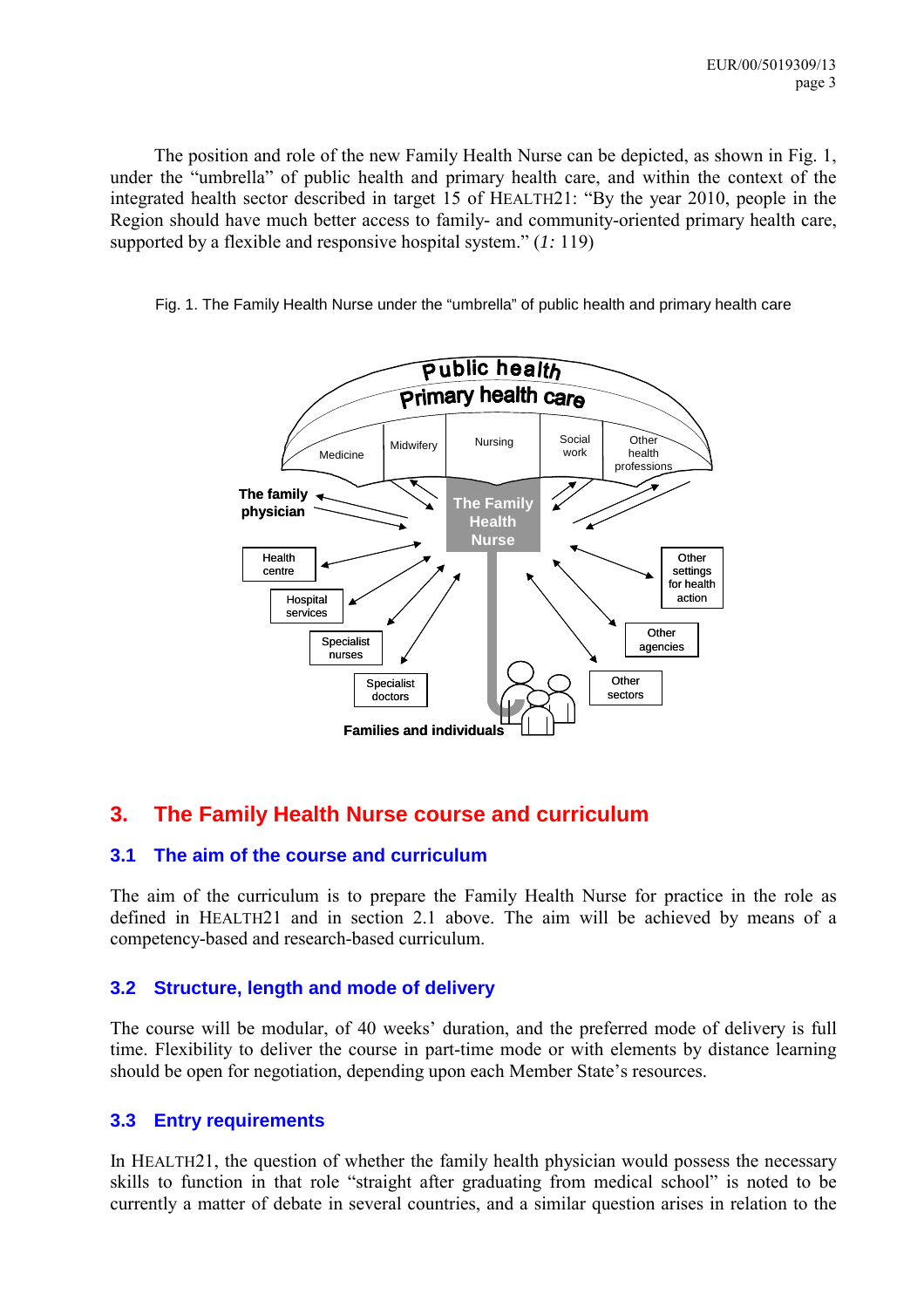<span id="page-9-0"></span>Family Health Nurse. Would she or he be able to function in the lynchpin role envisaged in HEALTH21 directly after graduating from nursing school? For the time being, therefore, the Curriculum Planning Group (Annex 3) has taken up the position set out below.

Course participants will be nurses who have successfully completed an initial nursing education programme, as described in the WHO regional strategy for nursing and midwifery education entitled *Nurses and midwives for health. A WHO European strategy for nursing and midwifery education (5)*, or its equivalent. They will therefore be qualified to work in hospitals or in the community. They should have a minimum of two years' post-qualifying experience and have completed a period of three months' work experience on attachment to a family in their home and community setting. This period should, in due course, be under the supervision of a qualified Family Health Nurse. In the interim, while there is no critical mass of such nurses, a qualified community nurse should undertake this supervision.

Informed consent will need to be sought from the family, and the appropriate legislation and regulations should specify the rights of both the family members and of the nurse. It is intended that nurses will continue their professional relationship with the family throughout the duration of the Family Health Nursing course, so that they can test out the theoretical content of the course in the reality of practice within the family life course and health/illness experiences.

# **3.4 A conceptual framework for family health nursing**

A conceptual framework provides a way of understanding and organizing the key concepts of practice and of the education programme which prepares the student for that practice  $-\text{ in this}$ case, that of family health nursing. Such a framework gives direction and focus, and it makes visible the values and goals of the activity.

To describe the role of the Family Health Nurse and to guide the curriculum presented in this document, the Curriculum Planning Group drew on systems theory, interaction theory and developmental theory *(6,7)*. Systems theory provides a useful way of representing and analysing the complexities of a situation  $-$  and health care is a very complex matter. Interaction theory encourages consideration of the nurse/patient relationship, the nurse/family relationship and the concepts of partnership and teamwork which are central to the philosophy of primary health care. Developmental theory is important in aiding understanding not only of individual human beings but also of the development of the family, in the context of the major life course events that are faced by all people and which vary in intensity and impact, depending on many complex factors.

These three theories are combined in the conceptual model which is depicted in Fig. 2 and 3 and exemplified in the portfolio of care scenarios (Annex 2).

Fig. 2 indicates how Family Health Nurses and the families with whom they work may be viewed as systems operating within a context or environment. Many elements in the environment (stressors) impinge both positively and negatively on these systems, strengthening or threatening their existence and integrity. Health is viewed as the dynamic equilibrium which is maintained between one of the systems, i.e. the family or the individual, and the environment. The systems change and develop over time, never being static. The work of the Family Health Nurse is an interactive activity, in which nurse and family are partners. The goal of the nurse's activities is to maintain, and over time if possible to improve, the family's equilibrium or health status by helping the family to avoid or to cope with stressors or threats to health.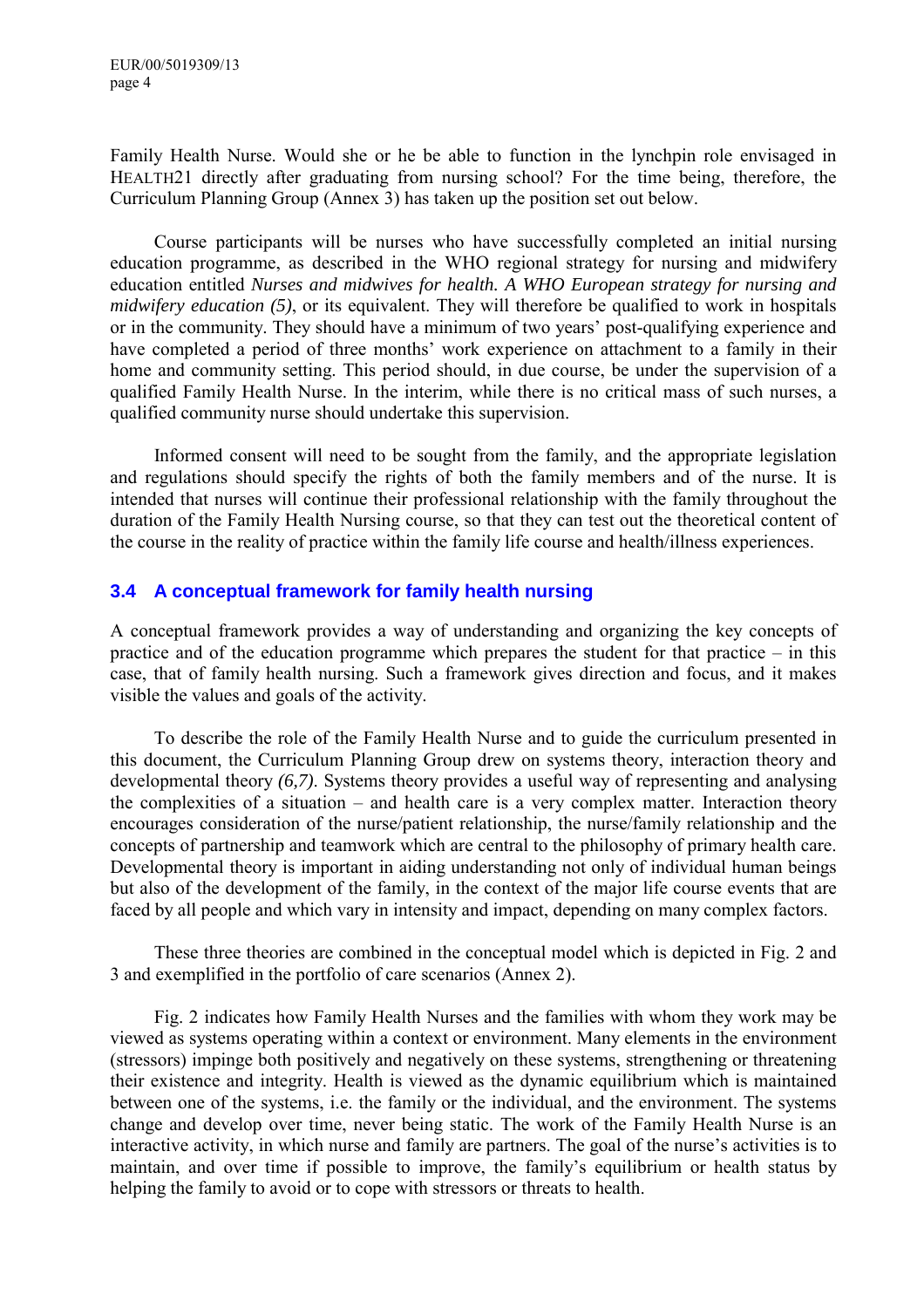

Fig. 2. The family and the Family Health Nurse as systems in an environment

Fig. 3 depicts the four major types of intervention by Family Health Nurses  $-$  primary, secondary and tertiary prevention, and crisis intervention/direct care. At the level of primary prevention, they assess the possible presence of harmful stressors or threats to health and work pro-actively to prevent these from impinging on the family. They may help the family build up their "resistance resources" (7) by providing health education and support, and by assisting them to mobilize other resources, monitoring the integrity of the system pro-actively by identifying potentially harmful stressors. At the level of secondary prevention, they may become actively involved in screening and vaccination programmes. Because of their expert knowledge of their particular caseload of families, they will detect the onset of health problems at an early stage, prompting quick action to minimize disruption of the individual and the family and calling on other relevant expert resource personnel as necessary, acting in their key lynchpin role as described in HEALTH21 and in section 2.1 above. In tertiary prevention, they are involved in rehabilitation and rebuilding the family's "resistance resources". The fourth mode of intervention, the provision of direct care, is the traditional role of the nurse when the family's or individual's coping mechanism has been breached, for example by illness. Here, the Family Health Nurse works in partnership with the family or individual to achieve, as appropriate, cure, rehabilitation, palliation and/or support.



Fig. 3. Family health nursing: helping the family to maintain health and cope with threats to health

The relationship between these theoretical concepts and actual practice is shown in the next section.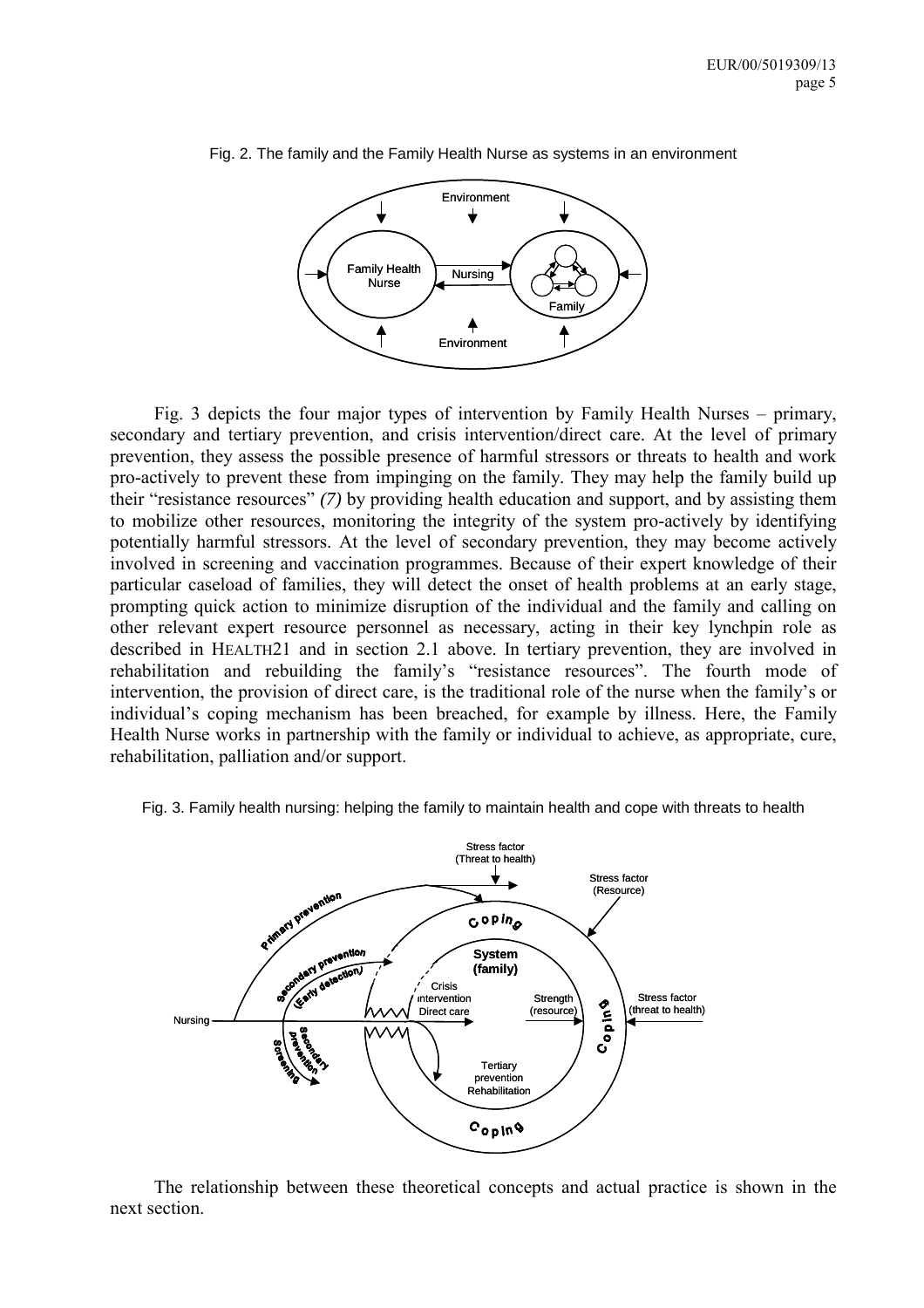# <span id="page-11-0"></span>**3.5 Care scenarios**

To aid understanding of the new concept of Family Health Nurses, of the breadth, depth and scope of their role, and of the advanced knowledge, skills and attitudes they will need to master, a portfolio of sample care scenarios is given in Annex 2. These scenarios, each concluding with a brief commentary, simulate what might be part of a typical caseload for a Family Health Nurse. They illustrate how and to what extent Family Health Nurses may be involved in events at different times in the life course of families or individuals, the related nursing activities which they might be expected to carry out, and the varying time scale of their involvement (see Fig. 4 and refer to the care scenario about the single person suffering from metastatic breast cancer). They also illustrate how the Family Health Nurse may be involved with communities and may work and liase with a large number of agencies (refer to the care scenarios about chronic disease prevention and management and about accident prevention/inequalities in health). Analysis of the care scenarios will indicate the Family Health Nurse's broad contribution to the targets of HEALTH21. A selection of the targets prioritized in the individual scenarios is also given at the close of each commentary.





The scenarios are purely examples, drawn from a number of countries in WHO's European Region. The majority were written by members of the Curriculum Planning Group, based on their experience and their shared discussions in preparing this curriculum. Others were drawn up by experienced colleagues. However, these scenarios, together with those derived by students from their experience of family health nursing, will form the basis for some of the teaching/learning activities in the Family Health Nurse curriculum, using the problem-solving approach.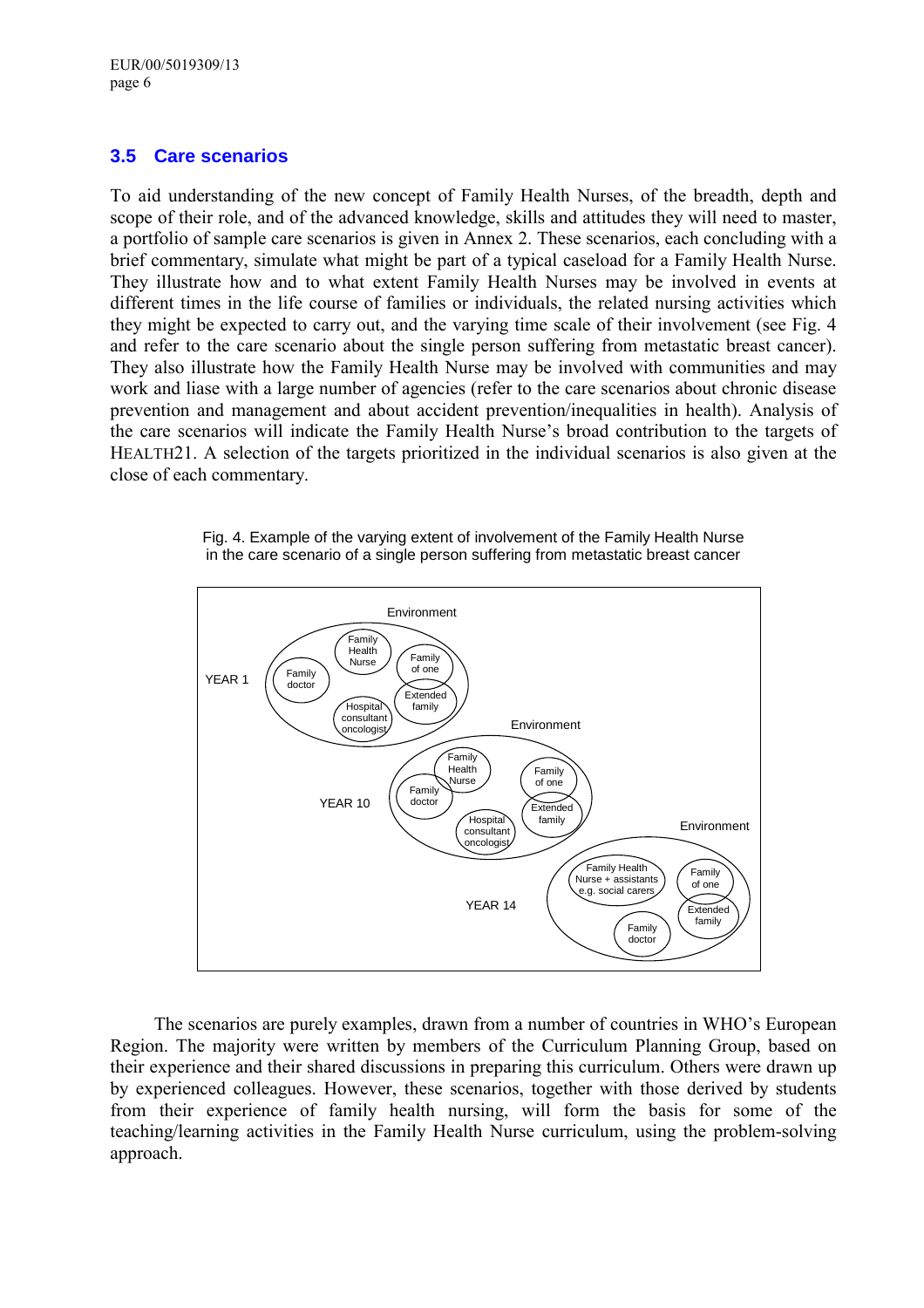<span id="page-12-0"></span>The care scenarios given in Annex 2 illustrate the role of the Family Health Nurse in the following situations:

- chronic disease prevention and management;
- care of a family where the mother has cancer of the breast:
- care of a single person suffering from metastatic breast cancer (see Fig. 4);
- care of a family with mental health and alcohol-related problems;
- care of a family with a new baby;
- care of an elderly couple, both of whom are in poor health;
- care of an elderly widower with multiple disease pathology;
- care of a family where the father is a heavy smoker who wants to stop smoking;
- care of a diabetic lady who has gradually lost her independence and has to be admitted to residential care;
- care of a family preparing for the birth of their first child;
- care of a single parent who is pregnant and who is a drug abuser;
- care of a teenager who is pregnant;
- care of an ethnic minority refugee family;
- accident prevention/inequalities in health.

# **3.6 Competencies or learning outcomes**

The key components of the role of the Family Health Nurse are similar to those of the "Five-Star" Doctor" or "Five-Star Nurse", cited in *Doctors for health. A WHO global strategy for changing medical education and medical practice for health for all (8)* and *Nurses and midwives for health. A WHO European strategy for nursing and midwifery education (5)*. These components, key to the role, are also the fundamental or core competencies of the nurse who has successfully completed the Family Health Nurse curriculum. The Family Health Nurse therefore is expected to be, and required to be competent as, a:

- care provider
- decision-maker
- communicator
- community leader
- manager.

These core competencies will be achieved through a process of developing the underpinning competencies, i.e. those which will enable Family Health Nurses effectively and efficiently to:

- 1. identify and assess the health status and health needs of individuals and families within the context of their cultures and communities;
- 2. make decisions based on ethical principles;
- 3. plan, initiate and provide care for families within their defined caseload;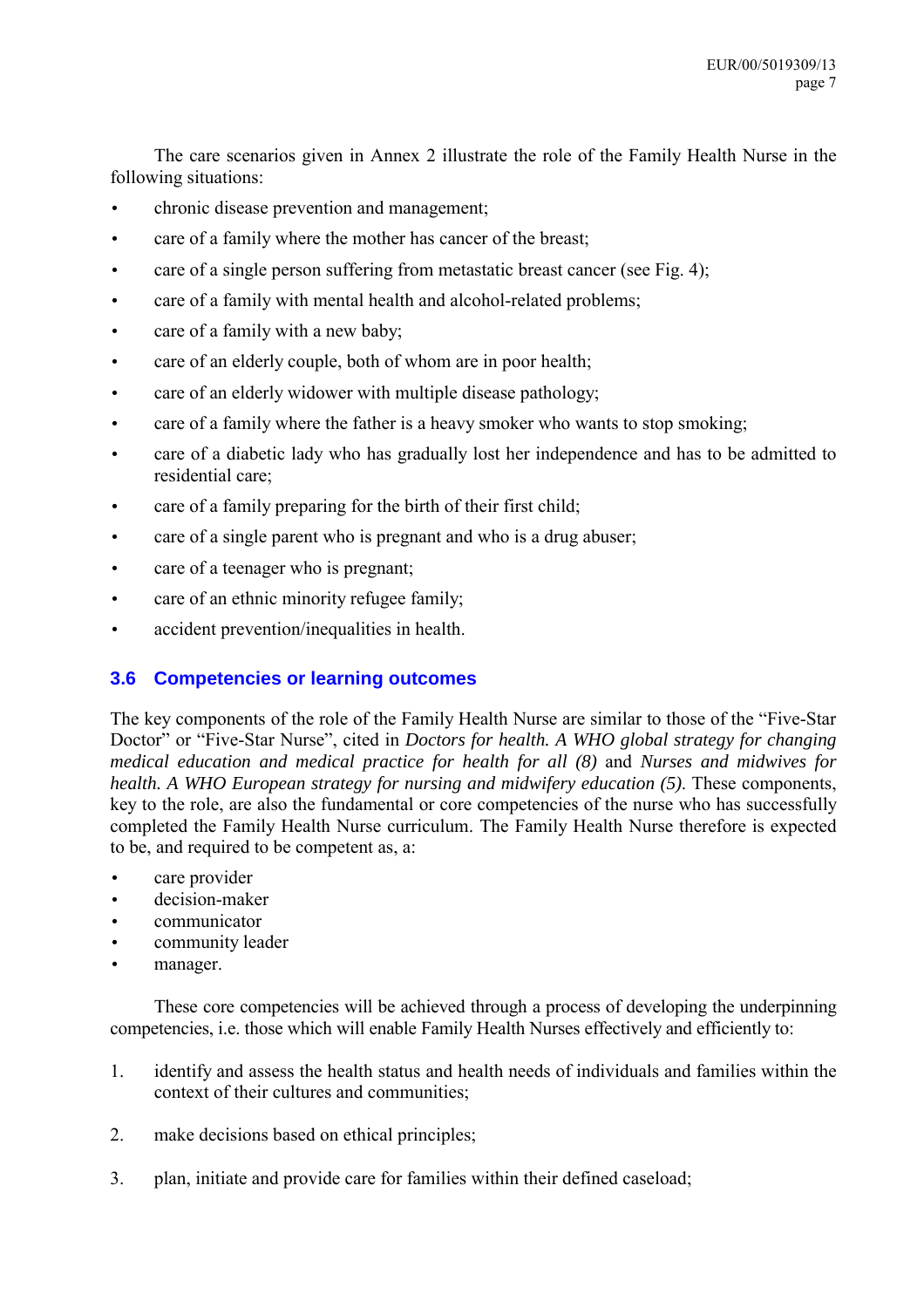- <span id="page-13-0"></span>4. promote health in individuals, families and communities;
- 5. apply knowledge of a variety of teaching and learning strategies with individuals, families and communities;
- 6. use and evaluate different methods of communication;
- 7. participate in disease prevention;
- 8. coordinate and manage care, including that which they have delegated to other people and personnel;
- 9. systematically document their practice;
- 10. generate, manage and use clinical, research-based and statistical information (data) for planning care and prioritizing health- and illness-related activities;
- 11. support and empower individuals and families to influence and participate in decisions concerning their health;
- 12. set standards and evaluate the effectiveness of family health nursing activities;
- 13. work independently and as members of a team;
- 14. participate in the prioritization of health- and illness-related activities;
- 15. manage change and act as agents for change;
- 16. maintain professional relationships and a supportive collegiate role with colleagues; and
- 17. display evidence of a commitment to lifelong learning and continuing professional development.

# **3.7 Content of the curriculum**

The curriculum will be delivered in a series of seven modules, detailed in section 7. Apart from the Introductory module, which sets the scene in relation to the concepts and the teaching/learning and assessment strategies underlying the curriculum, all the other modules will have a practice-based component. Two modules will run concurrently, for example the Introductory module might be delivered on one day a week, followed by the Decision-making module, also delivered on one day a week, and during these weeks, the first Provision of Care module would also be running. This type of structuring of the content should ensure that students are kept in touch with care provision while also being encouraged to see how the theoretical concepts are translated into the reality of practice from the very beginning of the course.

# **3.8 Teaching/learning and assessment strategies**

These strategies will stimulate learning at all six levels of cognitive skills, as described by Bloom *(9)*. The teaching/learning and assessment strategies employed in the course should be congruent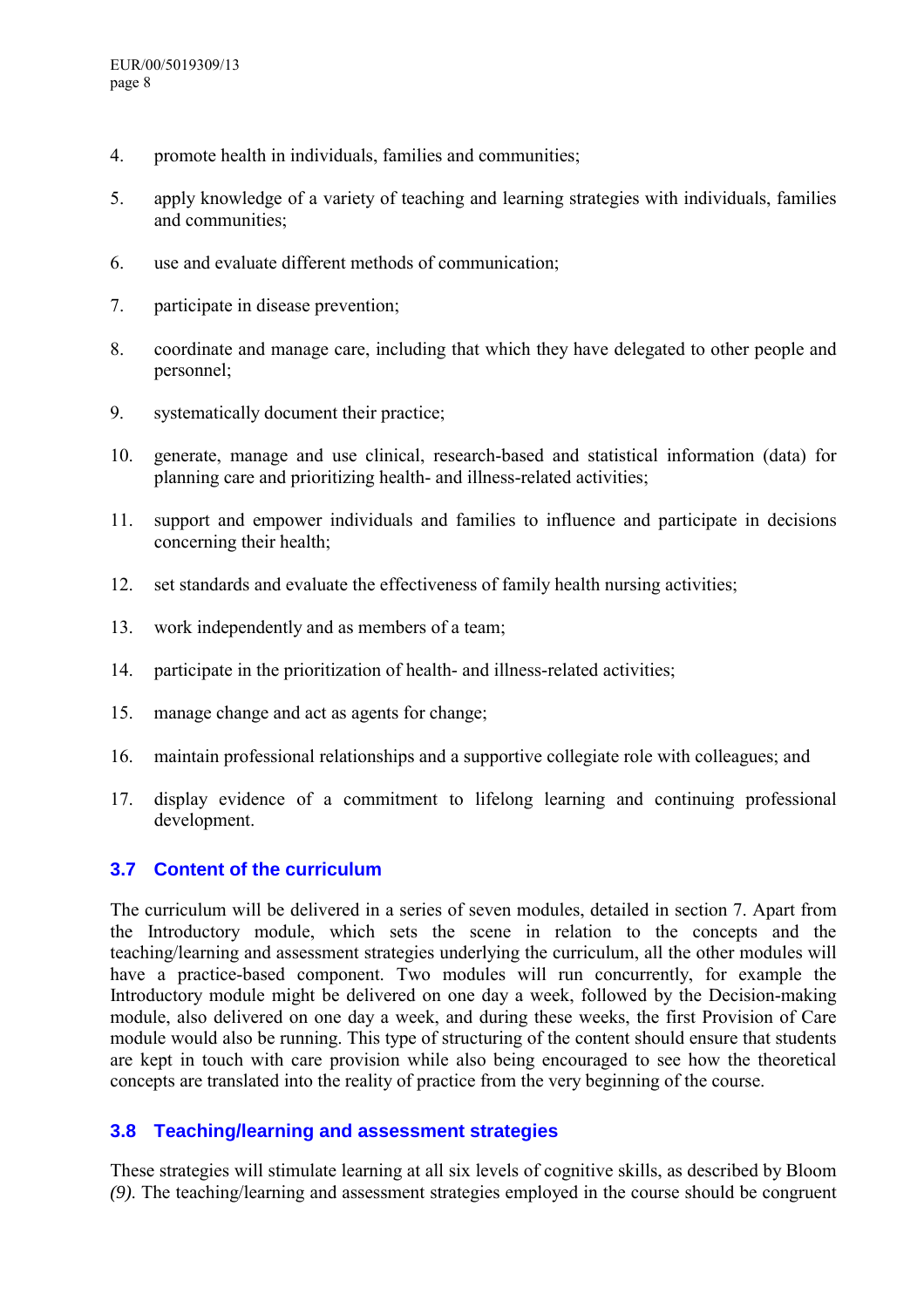<span id="page-14-0"></span>with andragogic principles, the rationale for which is that teachers and students will bring to the course existing competencies – relevant knowledge, skills and attitudes  $-$  to contribute to a mutually educative process. Active student participation, facilitated by nurse teachers (who will have a role both in a university setting and in practice), and by mentors (in practice), will be the norm. Care scenarios will be the focus of much of the teaching, which will use a problemsolving approach as well as a diverse range of other methods. Overall, emphasis will be placed on interactive approaches such as student-led seminars and team work, and on practical demonstrations, for example of physical health assessment, the use of technical equipment, and the skills of effective verbal and non-verbal communication. The latest technology available to the university in the particular Member State, for example interactive video, should be used to promote such approaches. There will continue to be a place for the didactic lecture, but it will constitute a relatively minor proportion of the curriculum. Assessment methods should be supportive of the adult learning approach, should be research-based and could include, for example, project work, literature searching, case study presentation, health assessment, community profiling and independent learning contract work.

The success of these teaching/learning and assessment strategies will depend critically on the availability and deployment of appropriately qualified and prepared nurse educators who are committed to the philosophy of adult learning approaches. In addition, such interactive and problem-solving andragogic approaches must be supported by adequate space, library and other technological resources, and this should be borne in mind at the planning stage.

### **3.9 Supervision of practice**

In time, the practice components of the family health nursing course will be supervised by qualified Family Health Nurses, although this will not be possible in the early years of the course. In order to build up a critical mass of Family Health Nurses, it will be necessary for Member States to launch courses in family health nursing, and to release selected practising community nurses and community nurse teachers to attend these courses. In the interim years, nurse teachers and community nurses who have been introduced to the concept of family health nursing should act as teachers and supervisors.

### **3.10 Optimum student intake and teacher/student ratio**

As interactive adult teaching/learning and assessment strategies will be used throughout the course, which will include the requirement for clinical supervision, the optimum intake per course is likely to be 30 students and, based on the same rationale, the ideal teacher–student ratio should not exceed 1 : 10, i.e. 1 teacher per 10 students.

# **3.11 Quality control and evaluation**

External audit will be essential to evaluate the quality and standards of the course, as evidenced by the curriculum design, the teaching/learning strategies, the marking of student assessments and the results in both academic work and in practice competencies. Curriculum evaluation should be carried out by teachers, students and also by those providing the service, i.e. nurse managers and, in due course, practising Family Health Nurses.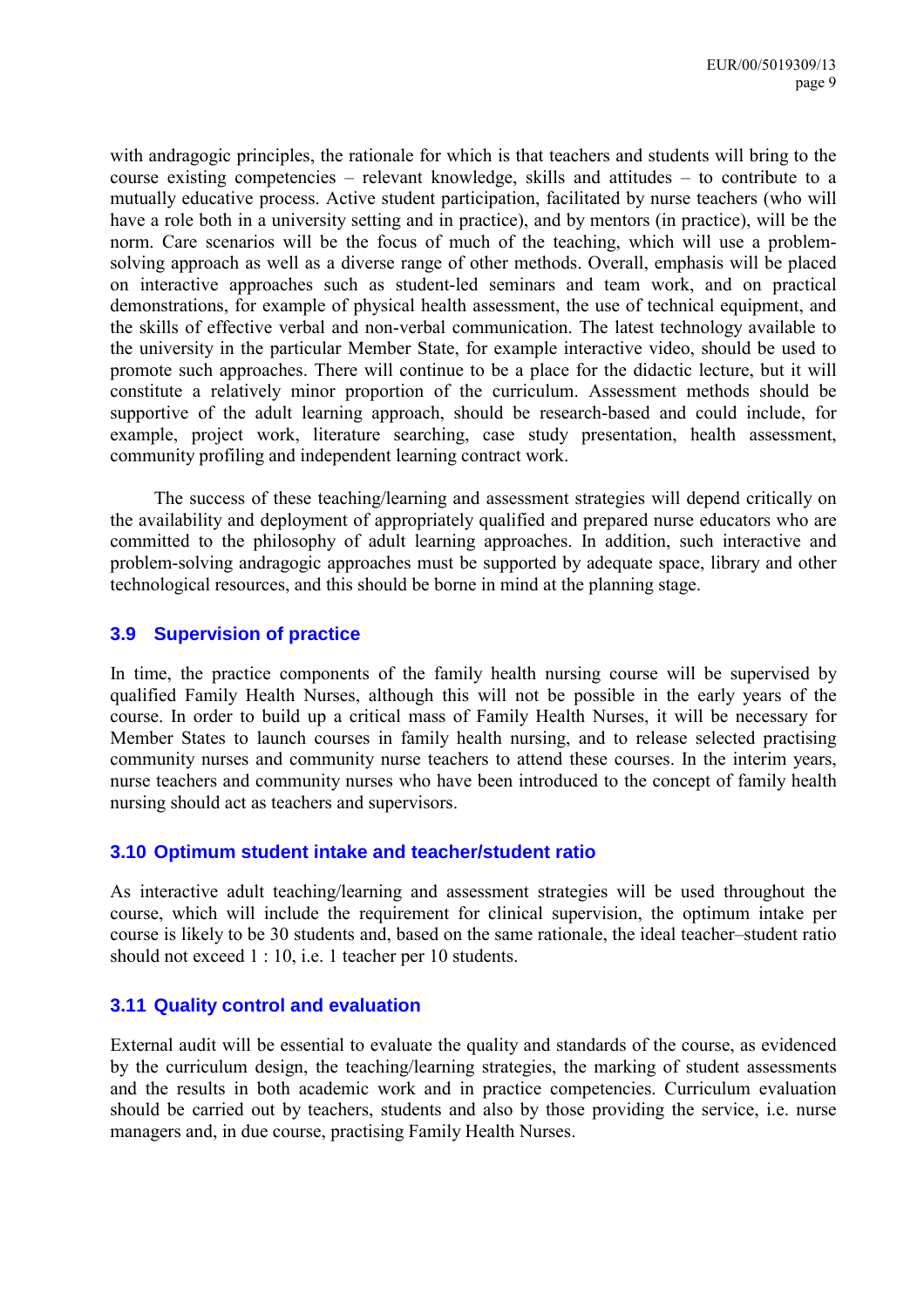# <span id="page-15-0"></span>**4. Teachers and mentors**

The types of teaching/learning and assessment strategies considered essential for this curriculum are challenging for teachers, mentors and students. It is therefore important, if they are to be effectively delivered, that only qualified nurse teachers and mentors are involved (see also section 3.8 above). The setting up of structures to ensure peer group support and close liaison between teachers and mentors will be particularly important in the early years, as there will be no role models either in education or in practice.

# **5. Location of the course**

The theoretical components of the course should be delivered in a university or equivalent higher education institution. Practice elements will take place in family homes and other noninstitutional community settings.

# **6. Qualification on successful completion of the course**

On successful completion of the curriculum, the nurse will receive the specialist qualification and postgraduate academic award of "Family Health Nurse".

# **7. Course content – Modules 1 to 7**

Descriptions of all these modules, which comprise the curriculum, are given in the following pages. It should be noted that a number of concepts and subjects introduced in one module are revisited and further developed in another. As knowledge and experience are gained, students will be able to view these concepts and subjects from different aspects and build upon earlier work. To give just two examples, the concepts of "family health nursing" *per se* and of ìteamworkî will be developed and enriched as the student works through the curriculum, in both its theory and its practice elements.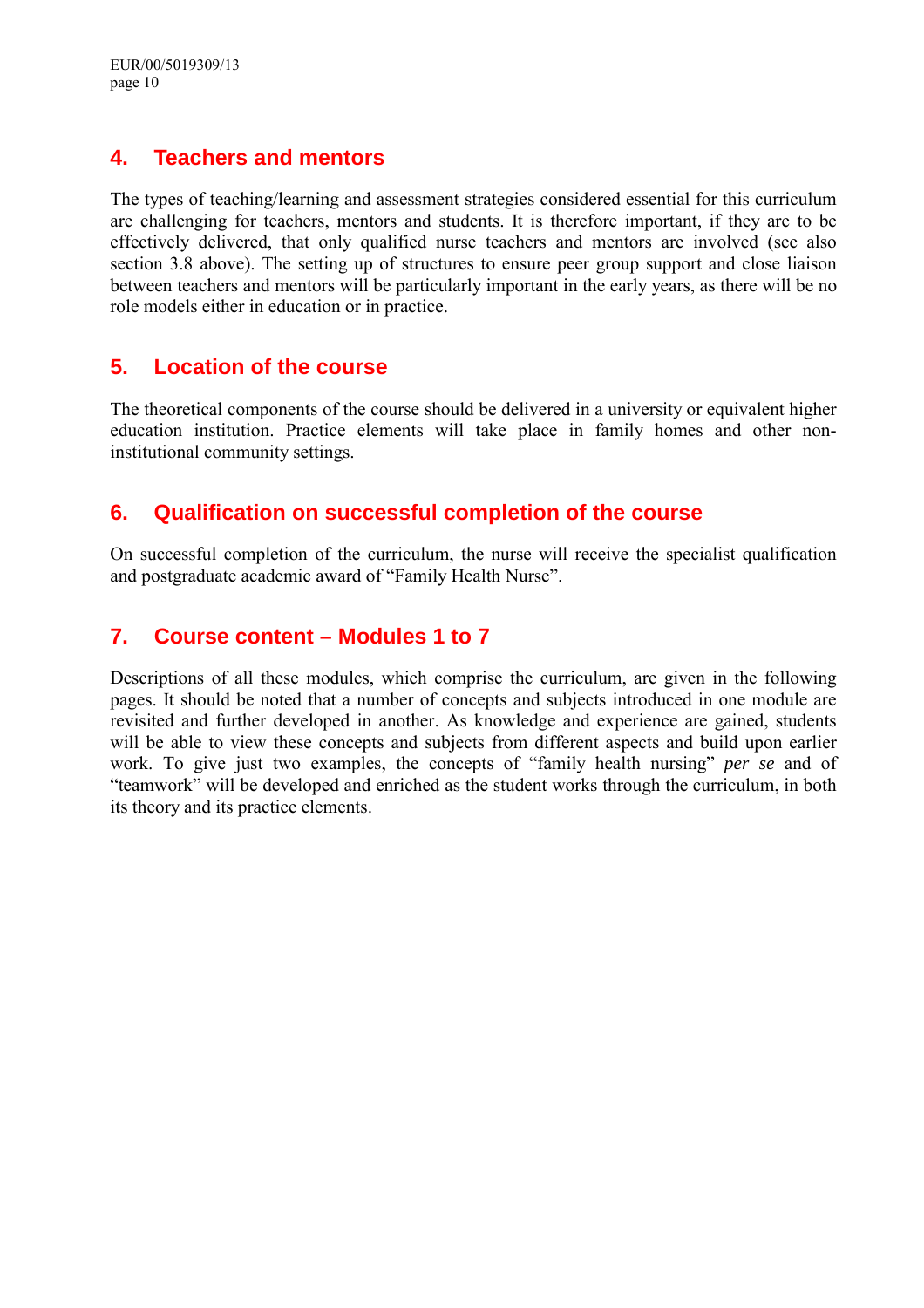# **WHO Regional Office for Europe Family Health Nurse Curriculum**

# **Module 1**

# <span id="page-16-0"></span>Title: The Family Health Nurse Course Introductory Module Concepts, Practice and Theory

Duration: 2 weeks

### *Module Content Summary*

This module introduces students to the key concepts which have shaped the curriculum and the course. The approach will encourage students to build on, integrate and expand their existing knowledge, skills and experience, using the new knowledge and experiences which they will gain. The close relationship between the practice of nursing and the theoretical and research knowledge related to nursing will be explored using the students' pre-course work experience placement with a family.

The teaching/learning strategies will encourage the nurses to get to know their fellow students and to share professional knowledge and experiences. The value of debate about the relevance of the theoretical content to nursing practice will be explored.

This module will take place in a university setting.

#### *Syllabus*

The Family Health Nurse Care scenarios A life course approach, including critical life events The competency-based and research-based curriculum The concept of competency Andragogy  $-$  appropriate teaching and learning strategies for students and for adult clients Facilitation of learning Transferable skills Problem-solving Teamwork Debating as a form of constructive challenge Analytical and critical thinking and its relationship to the practice of family health nursing Continuing professional development/lifelong learning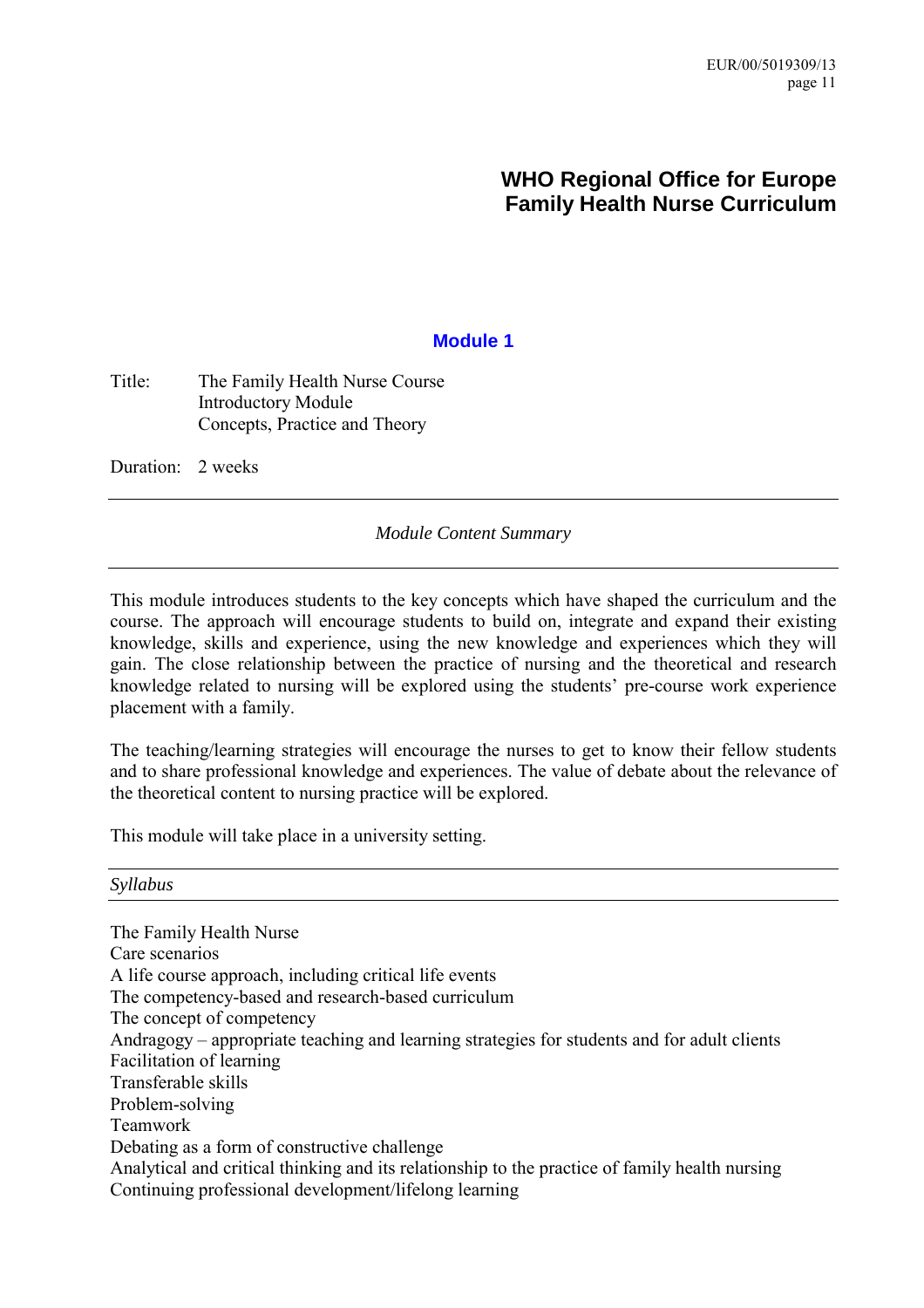### *Reading list*

WHO publications National and international literature covering the syllabus

*Teaching/learning strategies* 

Lecture (key concepts) Case studies Brainstorming Seminars Teamwork (working in groups) Debate and discussion Role play

*Assessment methods* 

Date assignment due: two weeks after end of module

Format of assignments:

Course work: (50% of whole) Mark awarded ........................%

Students will choose two concepts from those listed in the syllabus and write a short essay (maximum 600 words) discussing the relevance of the chosen concepts to their personal understanding, at this early stage of the course, of what will be expected of them as a qualified Family Health Nurse.

Module final examination: (50% of whole) Mark awarded ........................%

Total assessment: Aggregate mark (out of 100%) ......................%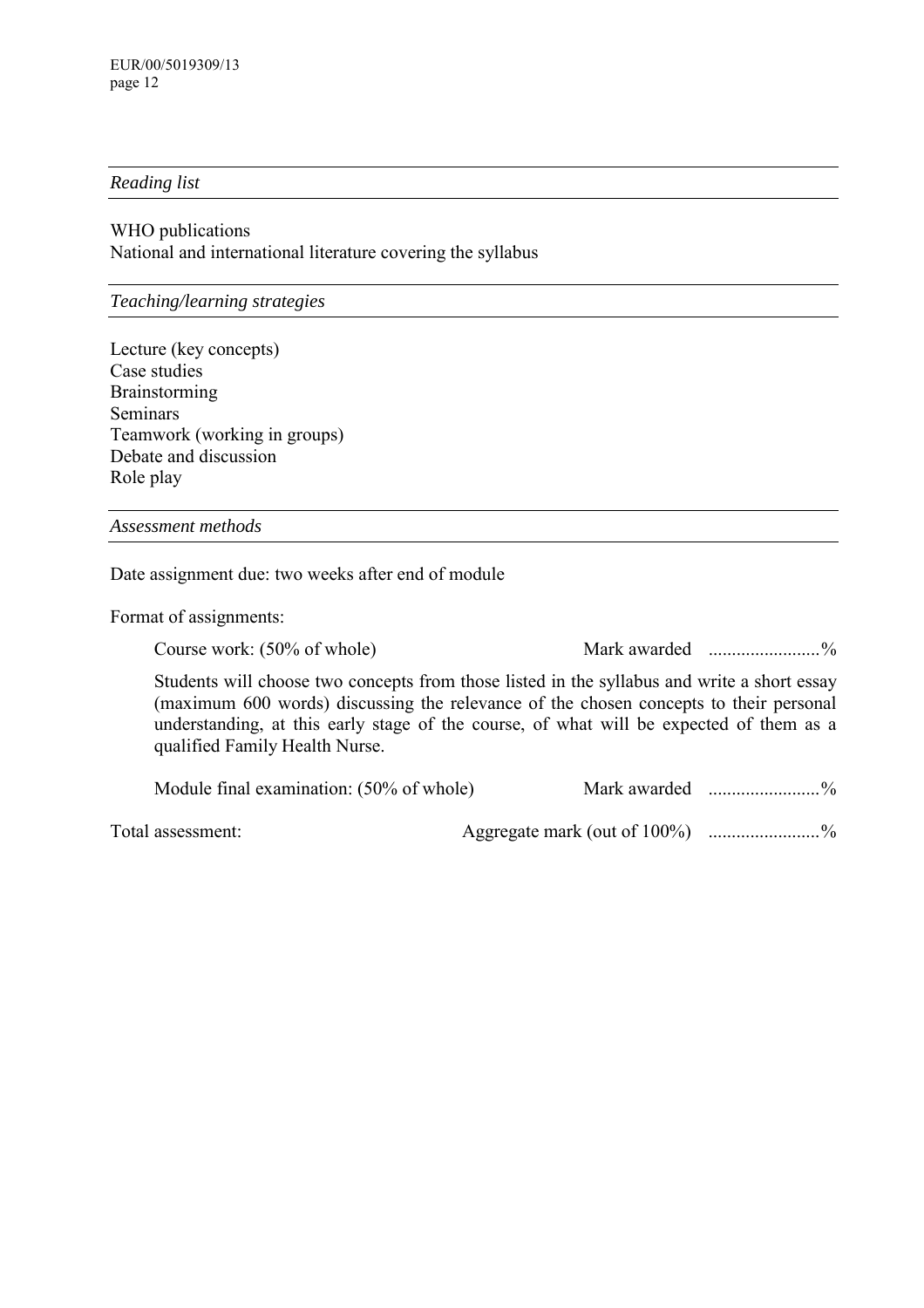# **WHO Regional Office for Europe Family Health Nurse Curriculum**

### **Module 2**

<span id="page-18-0"></span>Title: Provision of care 1: working with families

Duration: 10 weeks

*Module Content Summary* 

This module will enable nurses to identify various concepts which influence family nursing practice. The focus will include professional issues in the family nursing role, and the nursing interventions of promotive, preventive, curative, rehabilitative, palliative and supportive care services. Nurses will develop the principles and methods of planning, initiating and evaluating family care within the context of a resource-conscious and dynamic community health care environment. The learning strategies of reflective dialogue and self-directed learning will provide opportunities to explore family nursing practices and interventions in a supported environment.

40% of this module will be practice-based.

The family – definitions, relationships, dynamics, roles The concept of the family as a client The concept of the family as a context  $-$  impact of the family on health and health management of individuals Theories of the family Conceptual frameworks for family health nursing  $-$  the concept of health as an equilibrium and of nursing as enabling people to cope The Family Health Nurse  $-$  role, responsibilities, functions, professional, legal and ethical perspectives The home as the location of care Family health nursing using a life course approach Development of the child, adult and older person  $-$  the life course approach Family assessment The "dysfunctional" family Family therapy Counselling approaches and application Conceptual frameworks in family nursing Health assessment  $-$  types, tools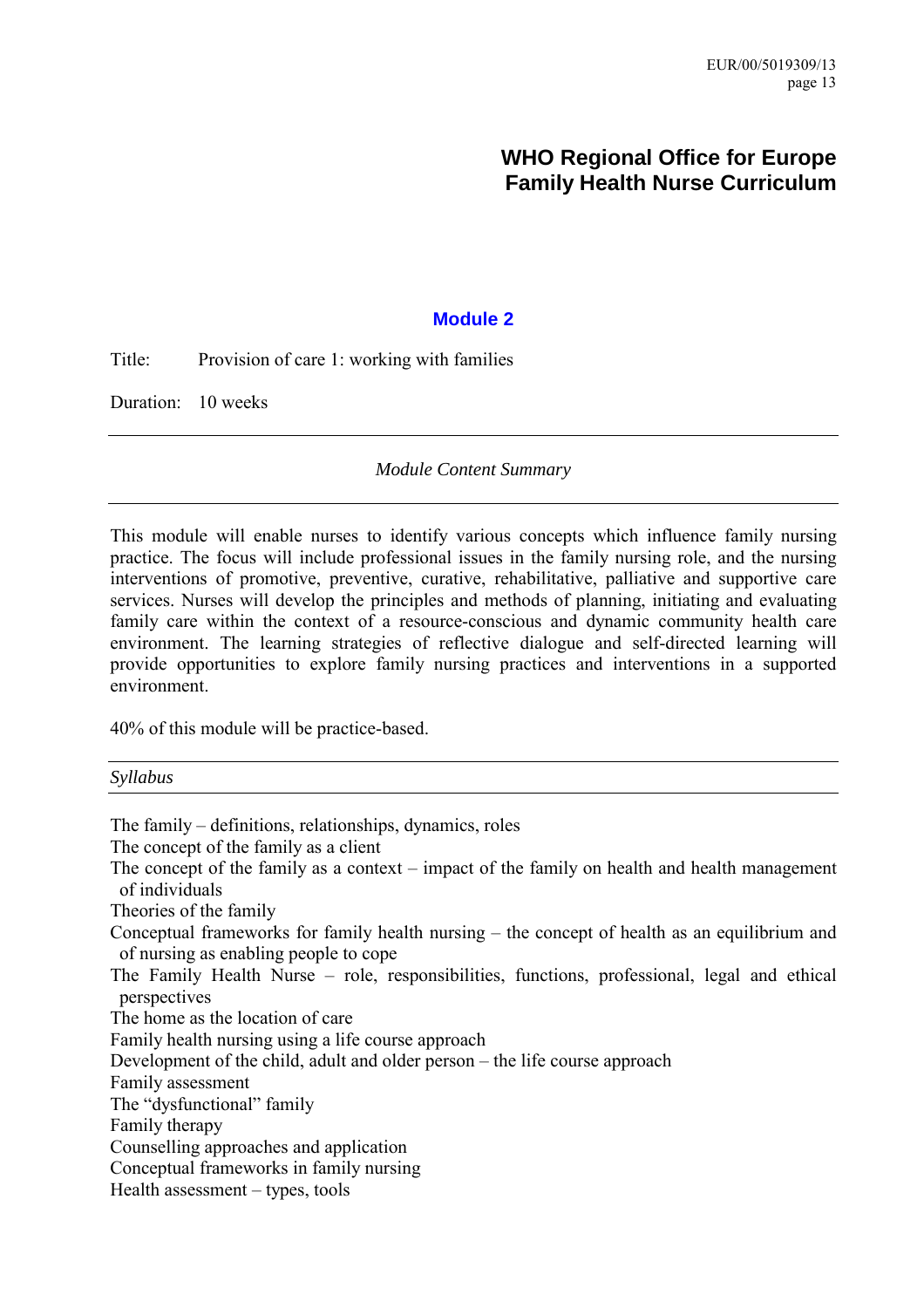Approaches to health promotion and health education The application of primary, secondary and tertiary prevention interventions Risk assessment Health surveillance Infection control Management of emergencies Therapeutic interventions in relation to life crises Managed programmes of curative and rehabilitative care for patients with acute and chronic diseases Using a palliative care approach in family nursing Substance abuse Learning disability Mental health Supporting families Balancing/prioritizing the needs of individuals with those of the family and community Empowering families The rights of families Working in partnership with families Advocacy Evaluation – strategies, outcomes

### *Reading list*

WHO publications National and international literature covering the syllabus

#### *Teaching/learning strategies*

Lecture (key concepts) Interviews **Demonstrations** Case studies **Brainstorming** Discussion Role play Field trip

#### *Assessment methods*

Date assignments due:.......................................................................................................................

Format of assignments:

| Course work: (30% of whole)              | Mark awarded $\ldots$ % |
|------------------------------------------|-------------------------|
| Practical assessment: (40% of whole)     | Mark awarded $\ldots$ % |
| Module final examination: (30% of whole) | Mark awarded $\ldots$ % |

Total assessment: Aggregate mark (out of 100%) .........................%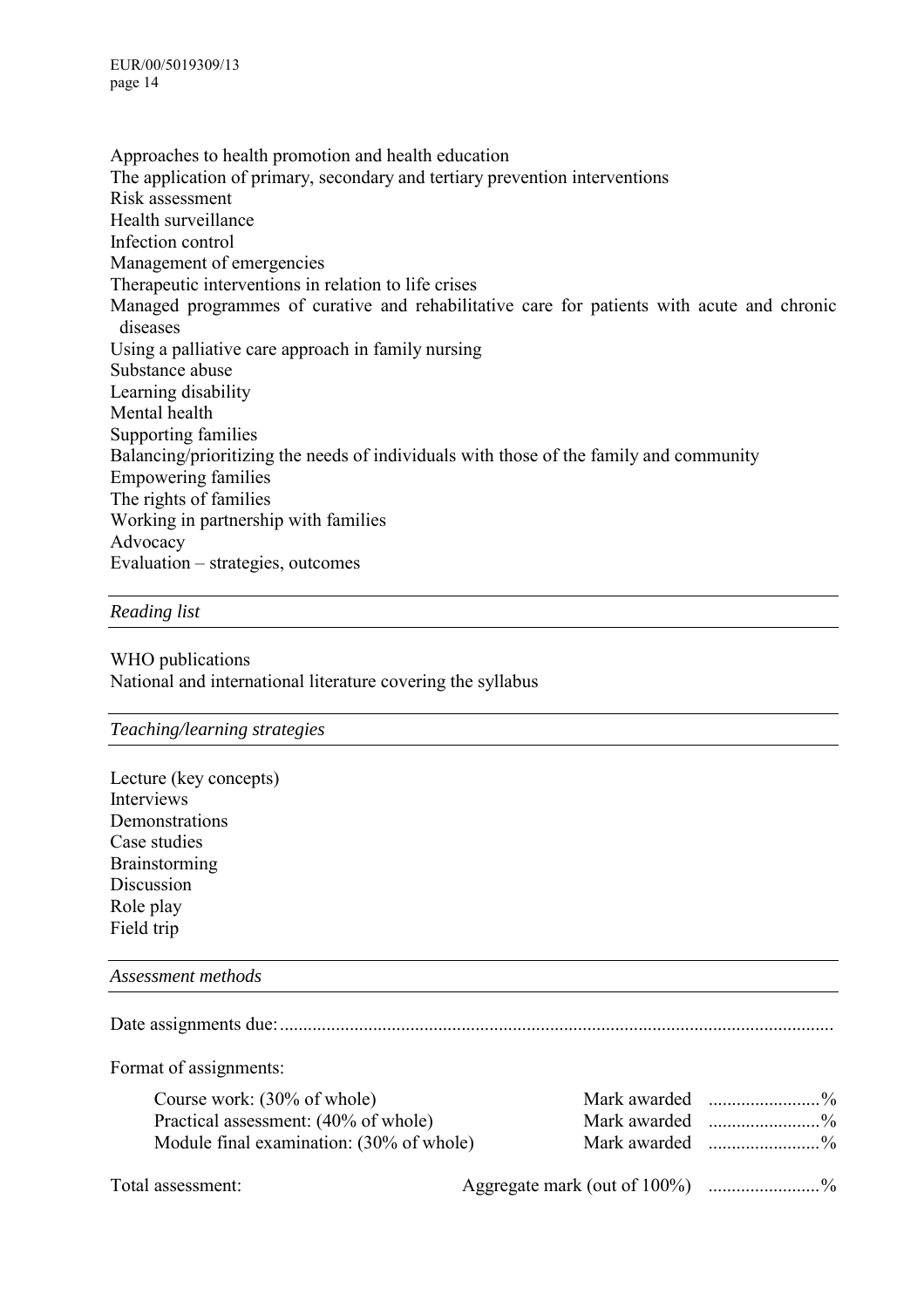# **WHO Regional Office for Europe Family Health Nurse Curriculum**

### **Module 3**

<span id="page-20-0"></span>Title: Decision-making

Duration: 4 weeks

*Module Content Summary* 

This module will enable nurses to extend their knowledge of decision-making processes, typology and skills in preparation for their future family nursing role.

The learning strategies will encourage nurses to draw on their own personal and clinical experiences, encouraging them to develop skills in reflective thinking.

10% of this module will be practice-based.

*Syllabus* 

Decision-making – theories, processes, skills Diagnostic reasoning, therapeutic, clinical Concepts of accountability and autonomy in decision-making Critical thinking in practice Strategic decision-making Negotiating skills Prioritizing care Rationing of care Legal aspects Accountability, autonomy, ethics Decision-making in the home

*Reading list* 

WHO publications National and international literature covering the syllabus

*Teaching/learning strategies*

Lecture (key concepts) Demonstration (audiovisual methods)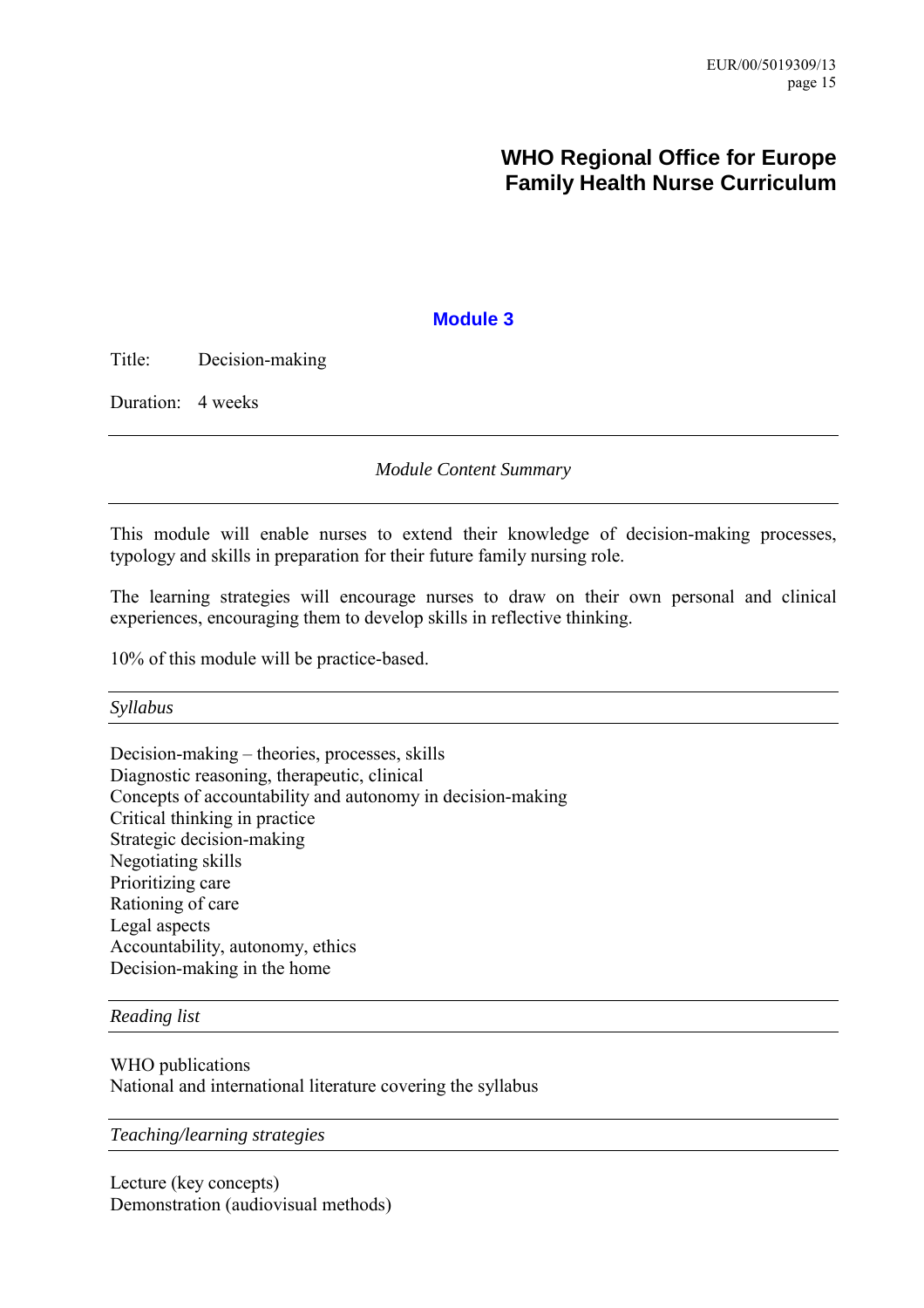EUR/00/5019309/13 page 16

Case study Teamwork (working in groups) Discussion Role play Field trip

*Assessment methods* Date assignments due:....................................................................................................................... Format of assignments: Course work: (30% of whole) Mark awarded ........................% Practical assessment: (40% of whole) Module final examination: (30% of whole) Mark awarded ........................% Total assessment: Aggregate mark (out of 100%) ......................%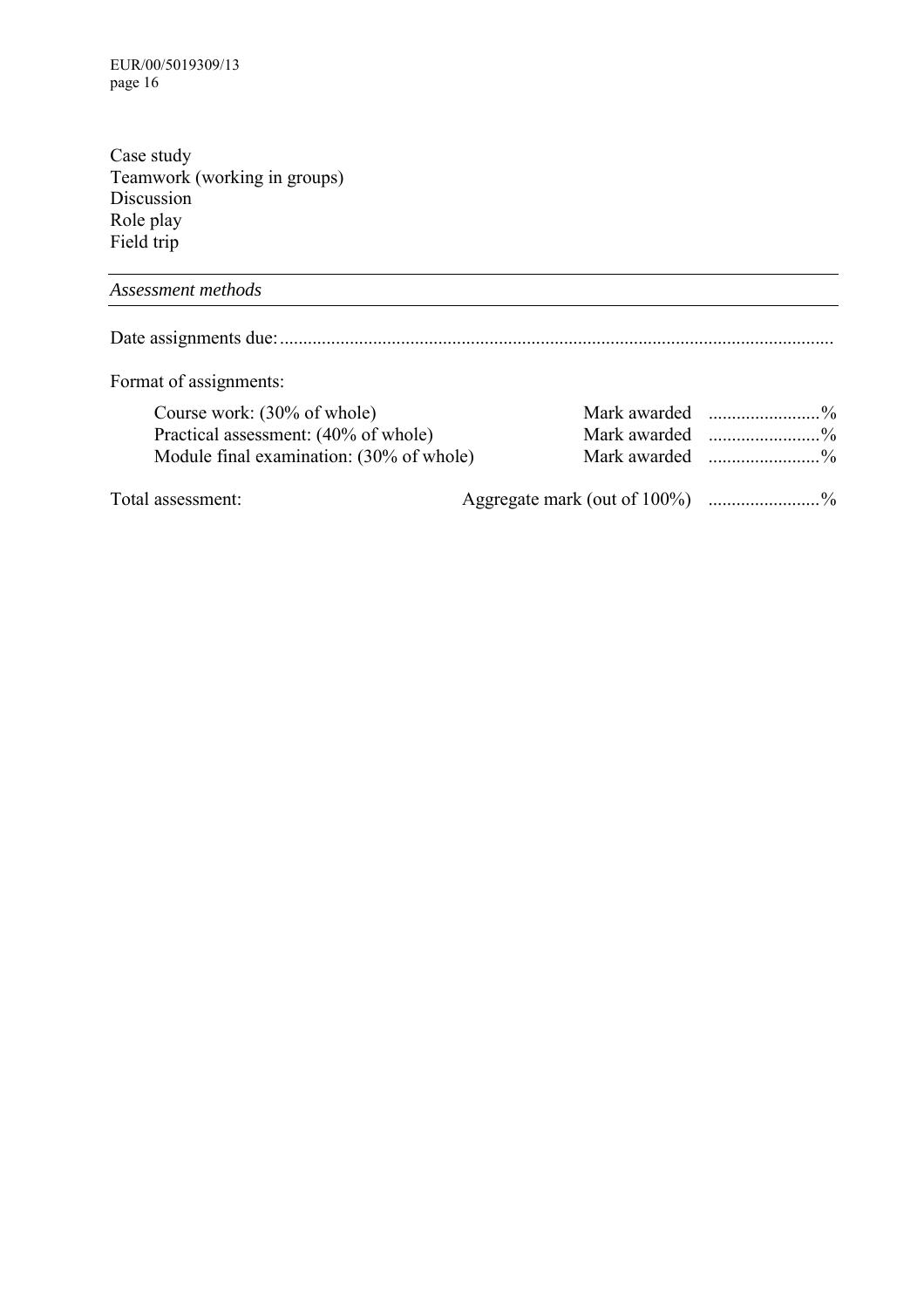# **WHO Regional Office for Europe Family Health Nurse Curriculum**

# **Module 4**

<span id="page-22-0"></span>Title: Information management and research

Duration: 6 weeks

*Module Content Summary* 

This module is designed to help nurses to develop their knowledge and skills in relation to applied aspects of information management and research. It will develop their understanding of approaches to information management, research, learning, motivation, communication and teaching methods. The research component will have a particular focus on studies and evidence which contribute to knowledge within the area of family health nursing.

The learning strategies will combine traditional methods of teaching with experiential learning to facilitate the development of interaction and research skills.

10% of this module will be practice-based.

*Syllabus* 

Sources/types of information, knowledge, evidence Critical thinking, critical appraisal and questioning of practice The research process, research design and methods Basic statistics  $-$  interpreting demographic and statistical data, summarizing data and drawing conclusions Identifying and measuring outcomes Information management and information technology Documentation – structure and standardization National and local information systems Report writing Core/minimum data sets Ethical issues, confidentiality and security Theories and principles of learning and motivation

Teaching methods and their application to family health nursing

Objective-setting

Preparation and evaluation of teaching methods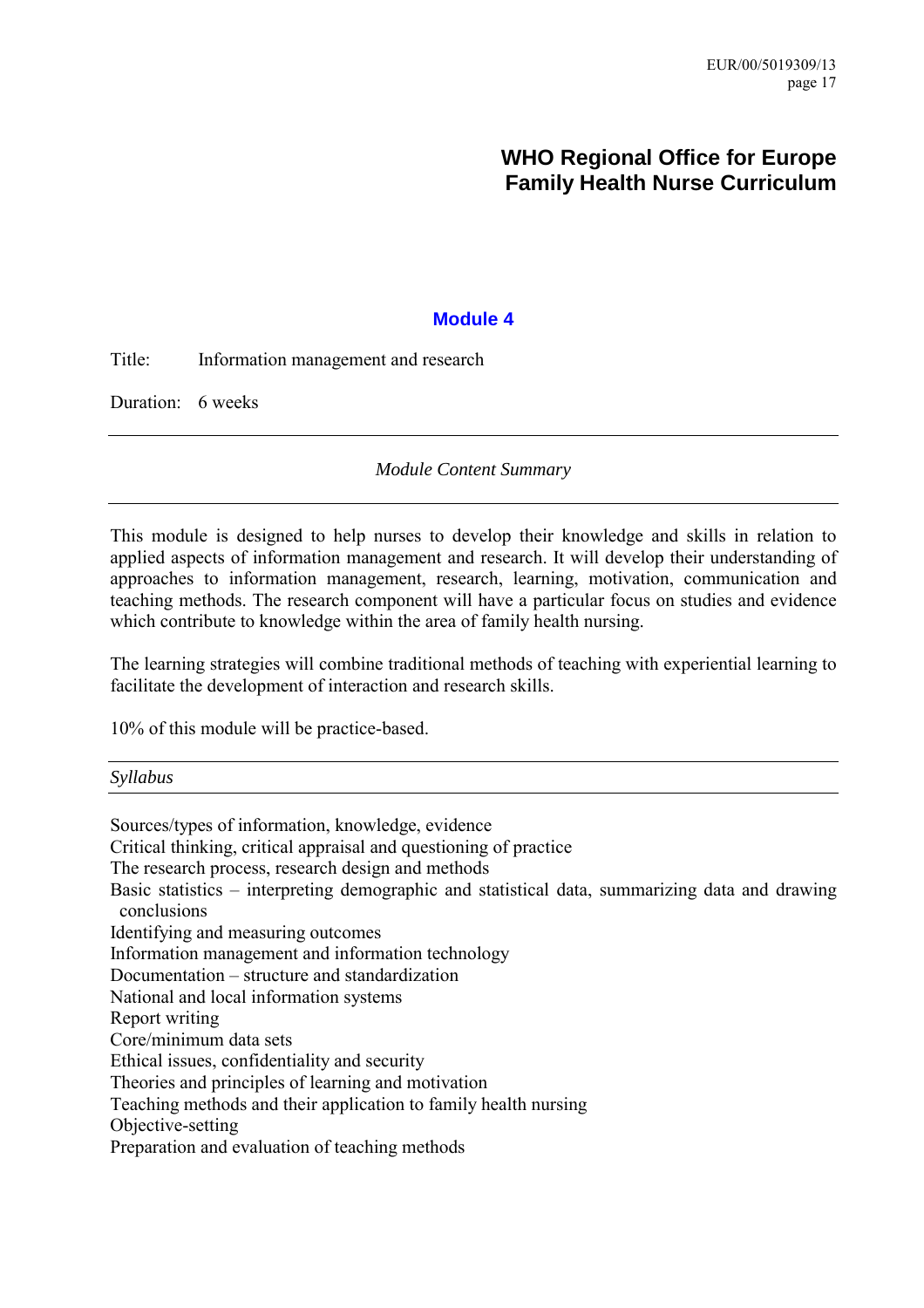### *Reading list*

### WHO publications National and international literature covering the syllabus

# *Teaching/learning strategies*

| Lecture (key concepts) |
|------------------------|
| Discussion             |
| Tutorial               |
| Student-led seminars   |
| Role play              |
| Case study             |
| Workshop               |
| Field trip             |

*Assessment methods*

Date assignments due:.......................................................................................................................

Format of assignments:

| Course work: $(30\% \text{ of whole})$   | Mark awarded $\ldots$ % |
|------------------------------------------|-------------------------|
| Practical assessment: (40% of whole)     | Mark awarded $\ldots$ % |
| Module final examination: (30% of whole) |                         |
|                                          |                         |

Total assessment: Aggregate mark (out of 100%) ......................%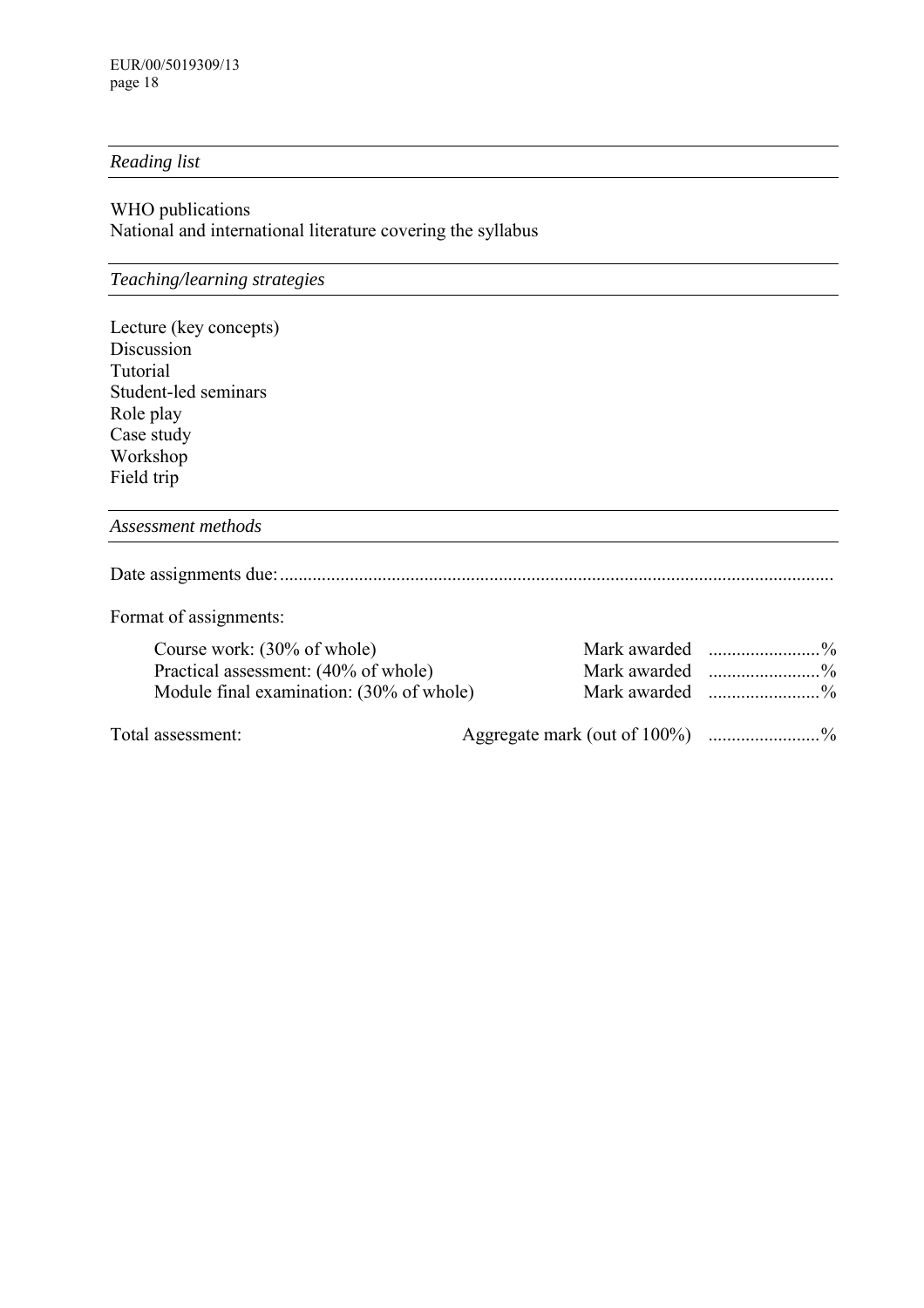# **WHO Regional Office for Europe Family Health Nurse Curriculum**

### **Module 5**

<span id="page-24-0"></span>Title: Provision of care 2 (The Family Health Nurse  $-$  working with communities)

Duration: 10 weeks

*Module Content Summary* 

This module will explore aspects of "the community" in relation to the role of the Family Health Nurse. Within the module, an exploration of the social determinants of health will enhance nurses' knowledge and understanding of identifying and meeting the needs of the community in which they practise.

The learning strategies in this module will encourage nurses to synthesize and use policies and statistical data to understand the community.

40% of this module will be practice-based.

*Syllabus* 

The concept of the community as a client Concepts and approaches of public health Determinants of community health Health and social welfare Systems of health care (national and local policies) Primary, secondary, tertiary health care systems Community and public health The family health care service Definitions of health, disease, illness and disability Inequalities and health Epidemiology Communicable diseases Pharmacology – medicines, storage, administration, immunization programmes, protocols, treatment of anaphylaxis, legal and professional issues Definition of communities Disadvantaged groups Discrimination Culture, race and religion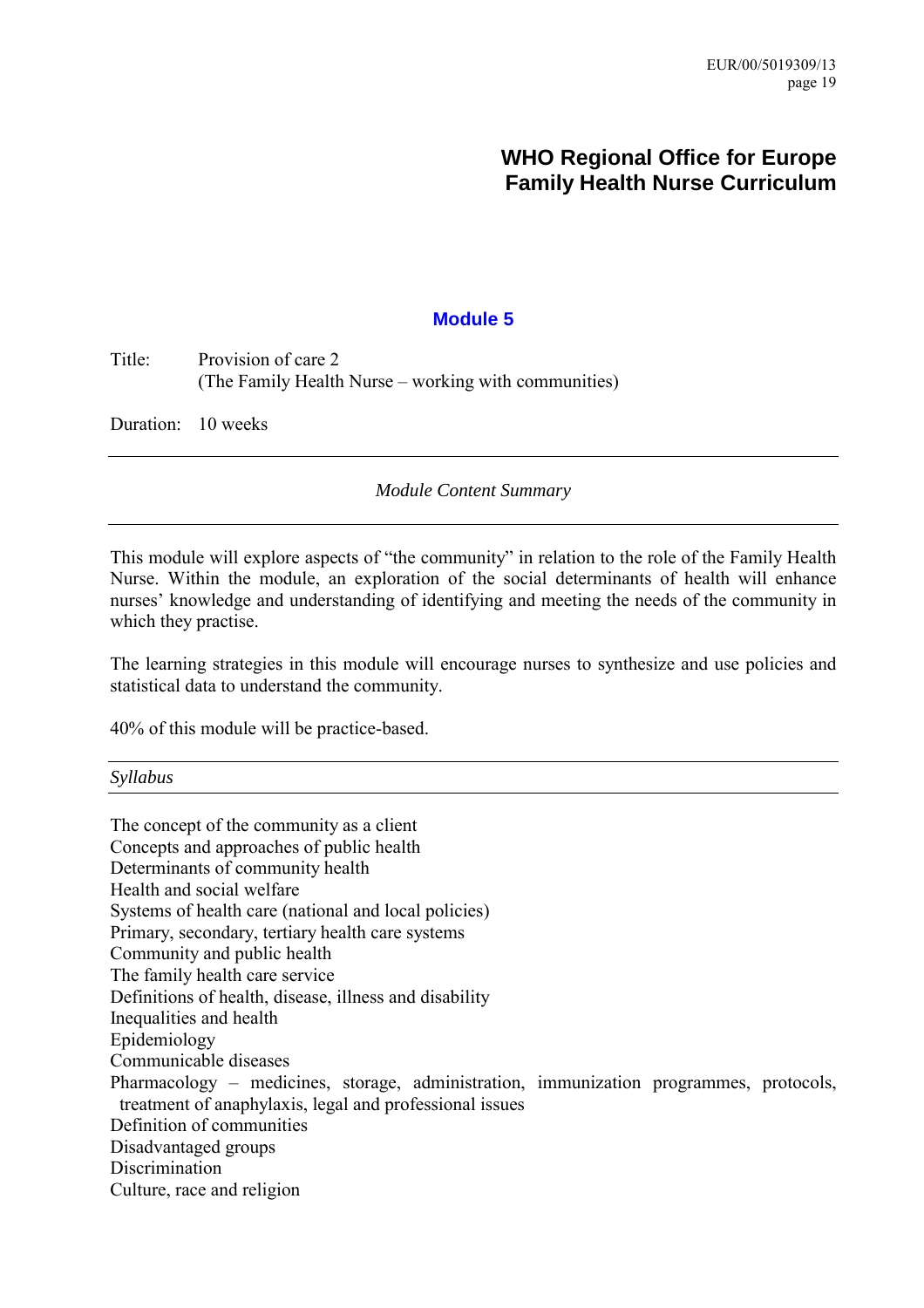EUR/00/5019309/13 page 20

Education and employment Poverty The concept and definition of need Community assessment (including profiling) Community-based interventions, e.g. community development Accessing statistics (national and local) Working with communities Empowering communities The role of the Family Health Nurse with communities

*Reading list* 

WHO publications National and international literature covering the syllabus

*Teaching/learning strategies*

Lecture (key concepts) Interviews Demonstrations Case studies Brainstorming Discussion Field trip

*Assessment methods*

Date assignments due:.......................................................................................................................

Format of assignments:

| Course work: $(30\% \text{ of whole})$   |                         |
|------------------------------------------|-------------------------|
| Practical assessment: (40% of whole)     |                         |
| Module final examination: (30% of whole) | Mark awarded $\ldots$ % |
|                                          |                         |

Total assessment: Aggregate mark (out of 100%) .......................%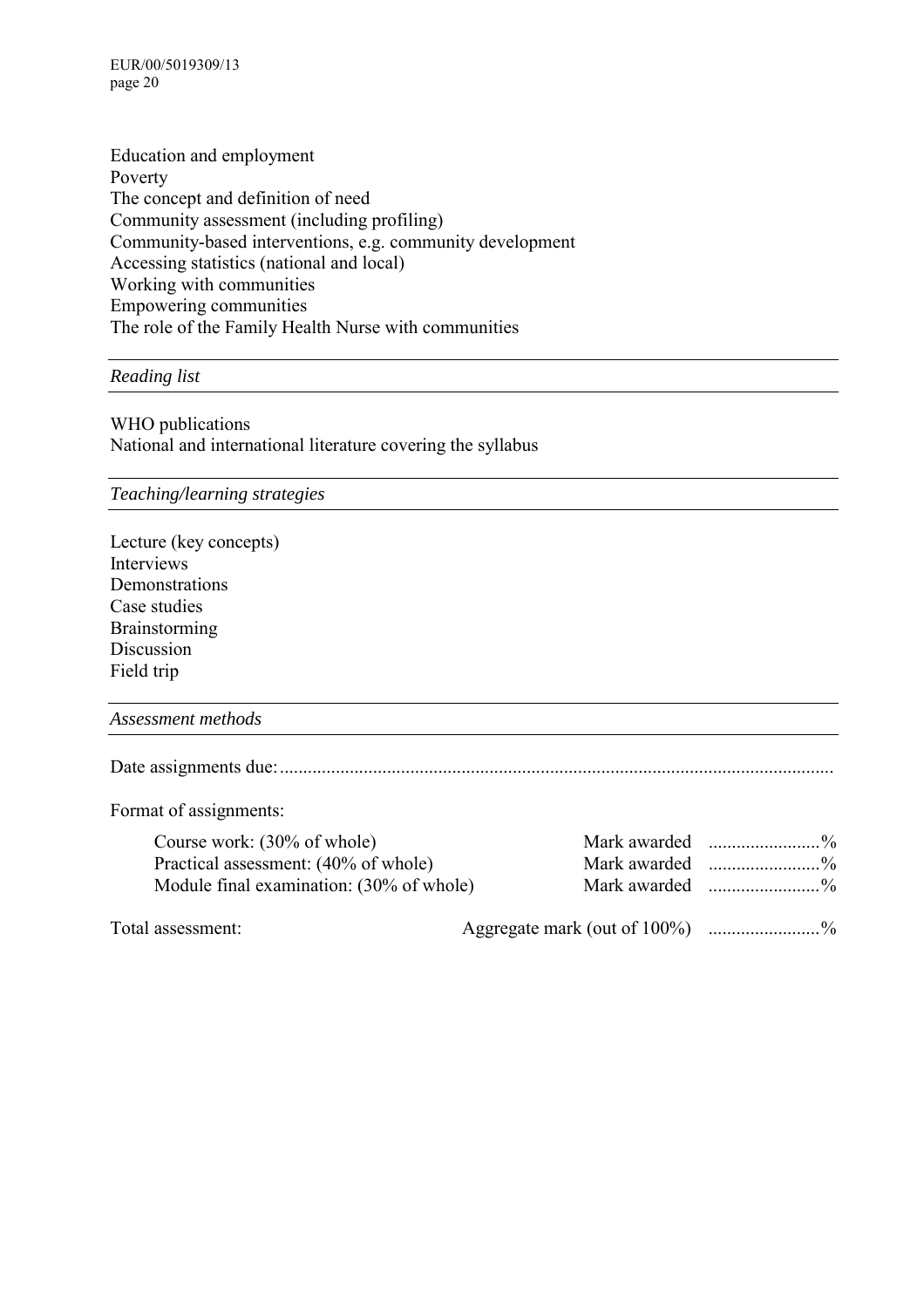# **WHO Regional Office for Europe Family Health Nurse Curriculum**

### **Module 6**

<span id="page-26-0"></span>Title: Managing resources

Duration: 4 weeks

*Module Content Summary* 

This module will explore aspects of management which have an impact on the care given, and the role of the Family Health Nurse in practice.

The teaching/learning strategies used will enable nurses to examine and apply knowledge of concepts of management to their field of specialist family health nursing.

10% of this module will be practice-based.

*Syllabus* 

 $Management - theories and processes$ Managing human resources Budgetary control Time management The family as a resource Statutory, voluntary and private agencies Organization and management of family nursing services The coordinating role of the Family Health Nurse Care management Quality assurance systems

#### *Reading list*

WHO publications National and international literature covering the syllabus

#### *Teaching/learning strategies*

Lecture (key concepts) Case study Team work **Discussion** Role play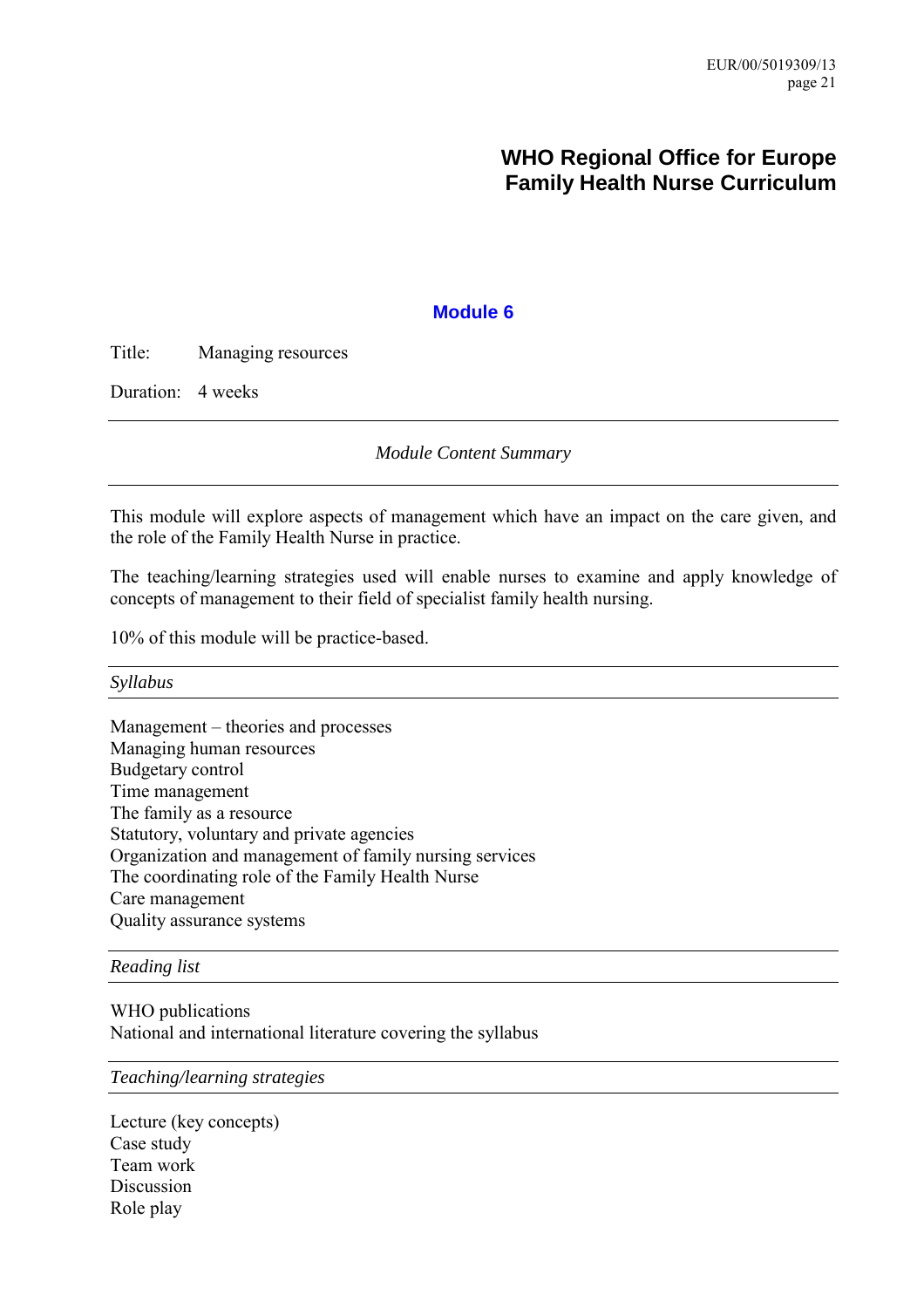# *Assessment methods*

Date assignments due:.......................................................................................................................

Format of assignments:

| Course work: $(30\% \text{ of whole})$   |  |
|------------------------------------------|--|
| Practical assessment: (40% of whole)     |  |
| Module final examination: (30% of whole) |  |

Total assessment:  $\qquad \qquad \text{Aggregate mark (out of 100%)}$  .......................%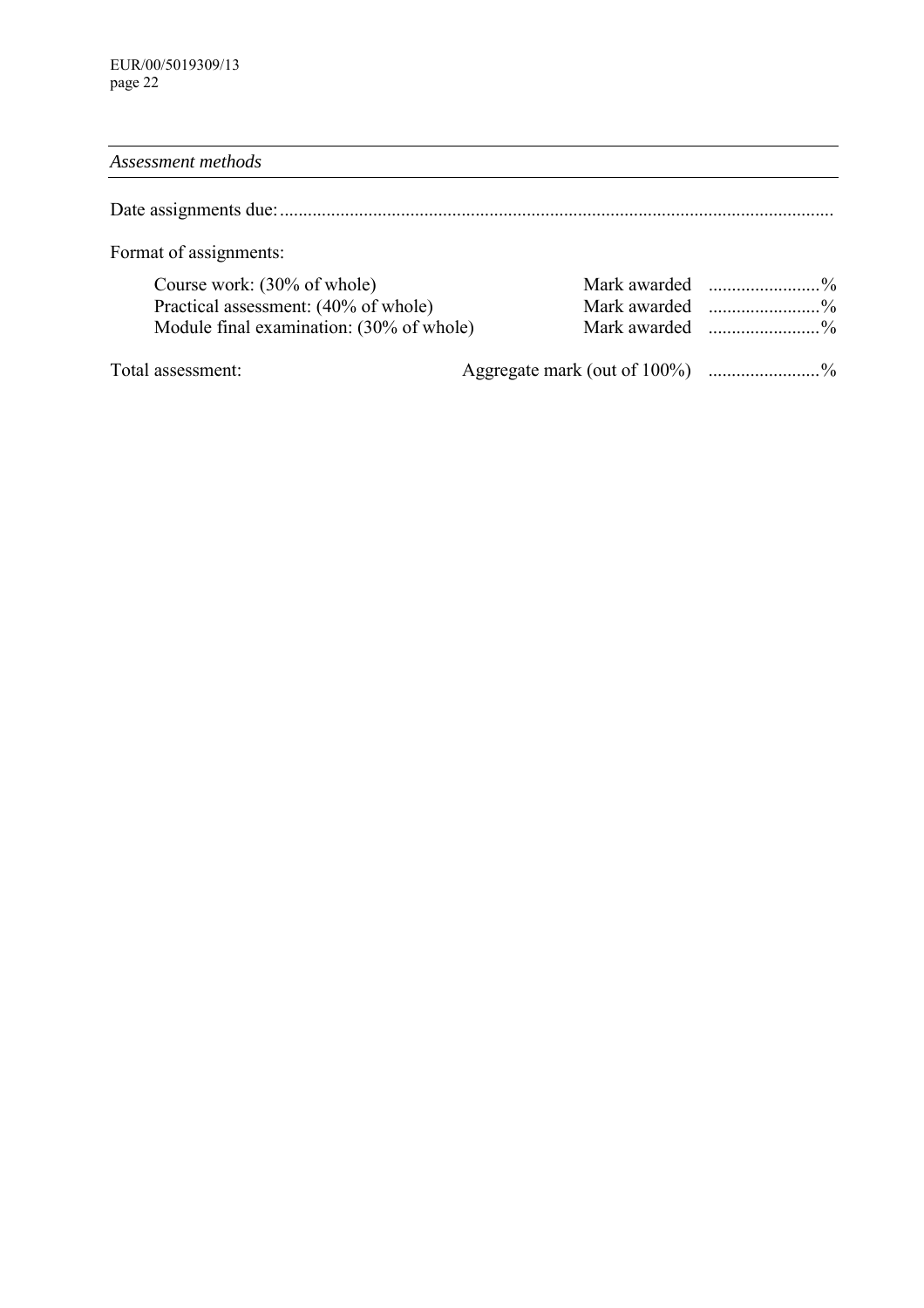# **WHO Regional Office for Europe Family Health Nurse Curriculum**

# **Module 7**

<span id="page-28-0"></span>Title: Leadership and multidisciplinary working

Duration: 4 weeks

*Module Content Summary* 

Within this module nurses will explore and reflect upon aspects of leadership. They will be helped to recognize the importance of teamwork and to appreciate the complex nature of organizational change.

The learning strategies will provide opportunities to work in teams. This requires respect, trust, cooperation and delegation. The development of these skills is essential to enable nurses to explore team interaction and to transfer this knowledge to family health nursing practice.

10% of this module will be practice-based.

*Syllabus* 

Leadership  $-$  theories, typology, processes and skills Management of change Principles of teamwork, roles, responsibilities, functions Team dynamics Delegation Clinical supervision and monitoring Legal/professional issues The Family Health Nurse as an agent of change The family as a team member Working with other agencies

*Reading list* 

WHO publications National and international literature covering the syllabus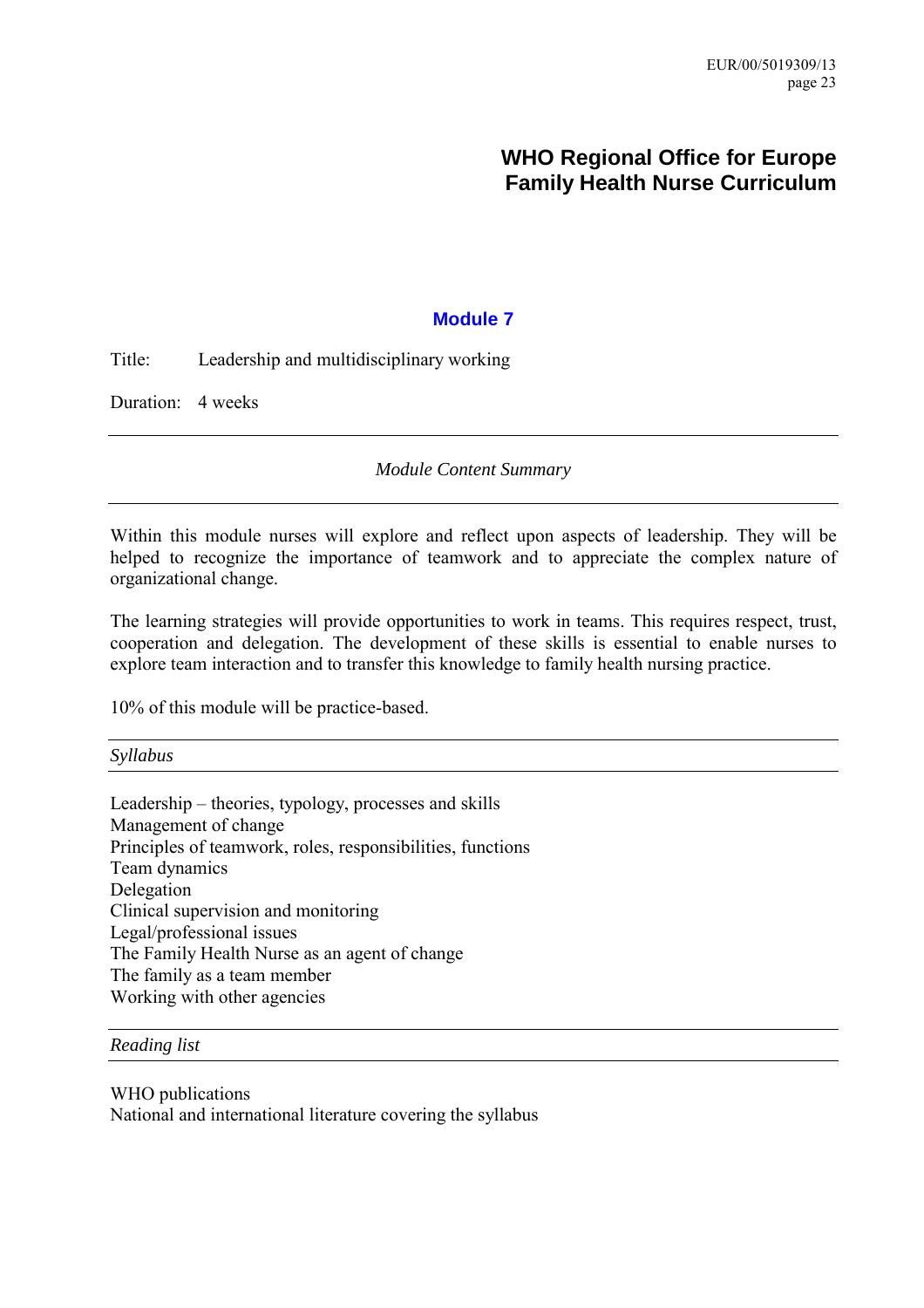# *Teaching/learning strategies*

Lecture (key concepts) Teamwork Discussion Case study Role play Field trip

### *Assessment methods*

Date assignments due:.......................................................................................................................

Format of assignments:

| Course work: $(30\% \text{ of whole})$   |                                |  |
|------------------------------------------|--------------------------------|--|
| Practical assessment: (40% of whole)     |                                |  |
| Module final examination: (30% of whole) |                                |  |
| Total assessment:                        | Aggregate mark (out of 100%) % |  |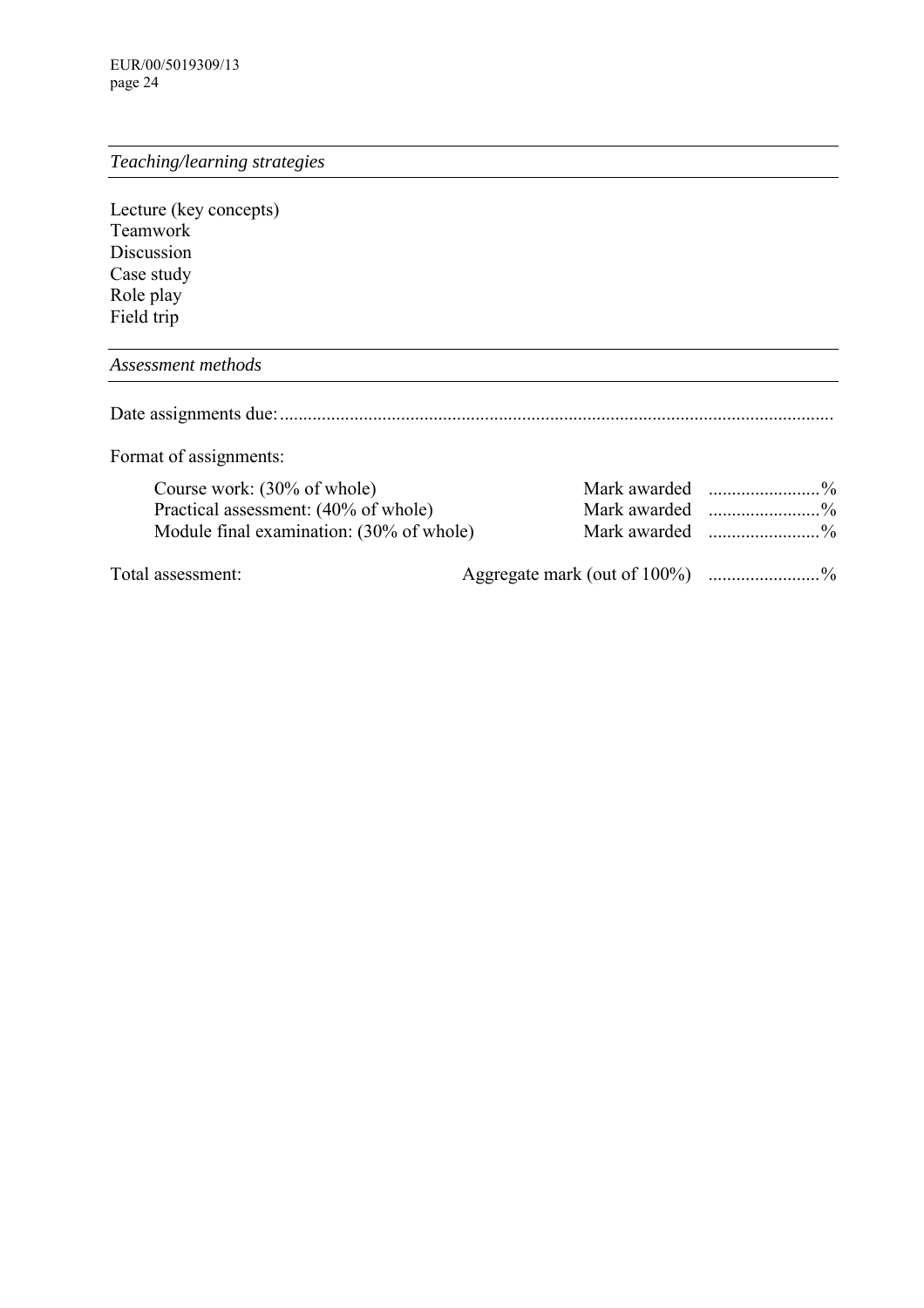### *References*

- 1. *HEALTH21: the health for all policy framework for the WHO European Region*. Copenhagen, WHO Regional Office for Europe, 1999 (European Health for All Series, No. 6).
- 2. FAWCETT-HENESEY, A. *The family health nurse a new nurse on the horizon*. Copenhagen, WHO Regional Office for Europe, 1999 (unpublished document DLVR020106/6).
- 3. WHYTE, L.A. & ALEXANDER, M.F. *Community nursing: transition curriculum. A foundation course to prepare experienced hospital nurses to work in the community.* Copenhagen, WHO Regional Office for Europe, 1999 (unpublished document DLVR020402).
- 4. ASVALL, J. The Alma-Ata Declaration 20 years of impact on the European Region of WHO. *In: WHO Primary health care 21: "Everybody's business"*. Geneva, World Health Organization (in print).
- 5. *Nurses and midwives for health. A WHO European strategy for nursing and midwifery education.* Copenhagen, WHO Regional Office for Europe, 2000 (unpublished document EUR/00/5019309/15 for the Second WHO Ministerial Conference on Nursing and Midwifery in Europe, Munich, June 2000).
- 6. CLARK, J. A model for health visiting. *In:* Kershaw, B. & Salvage, J.J. *Models for nursing.* London, Wiley and Sons, 1986.
- 7. ANTONOVSKY, A. *Stress, health and coping.* New York, Jossey Bass, 1999.
- 8. *Doctors for health. A WHO global strategy for changing medical education and medical practice for health for all*. Geneva, World Health Organization, 1996 (unpublished document WHO/HRH/96.1).
- 9. BLOOM, B. *Taxonomy of educational objectives, handbook 1*. New York, David McKay Co., 1996.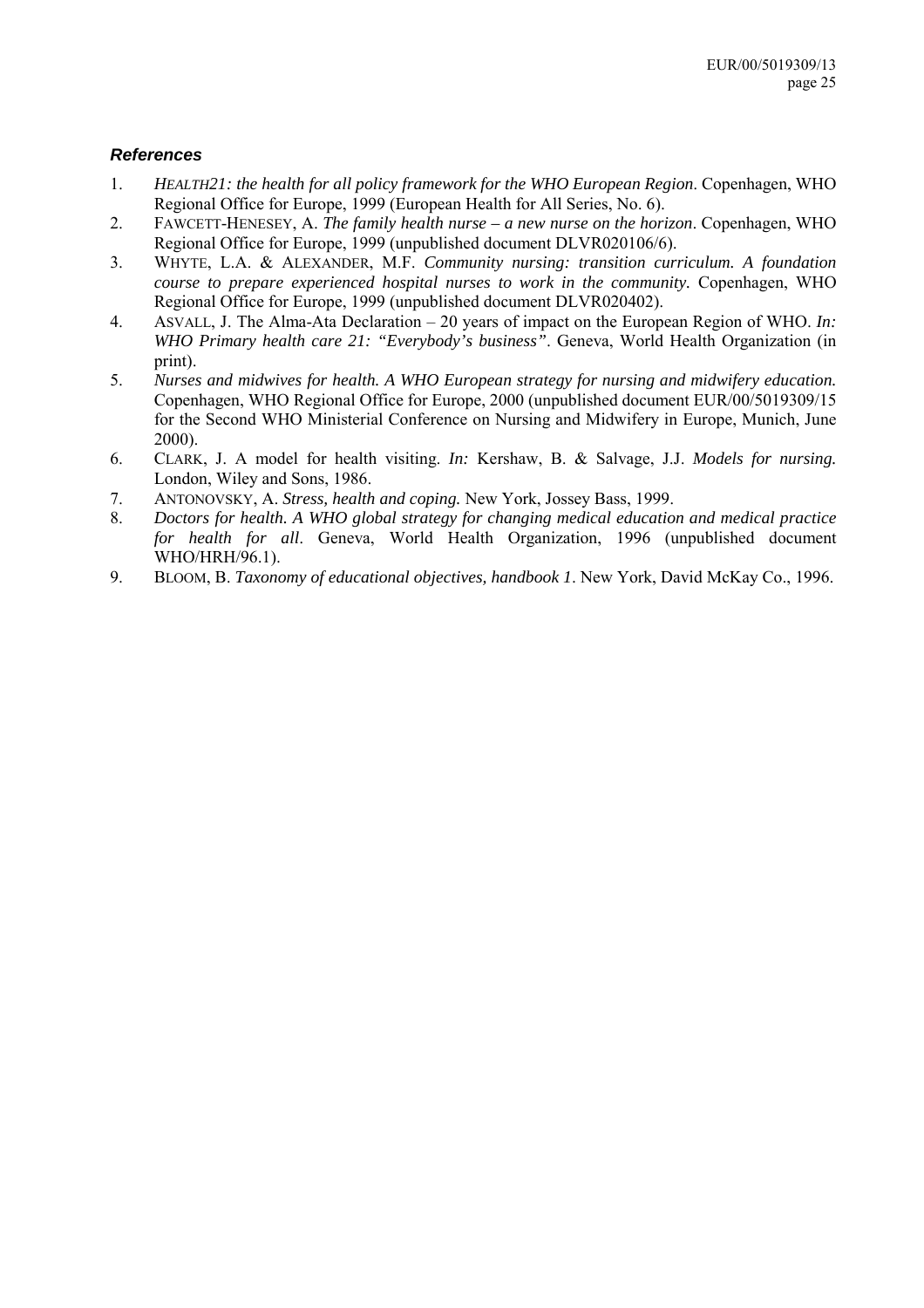### *Annex 1*

# HEALTH21 TARGETS

- <span id="page-31-0"></span>Target  $1$  – Solidarity for health in the European Region
- Target  $2 -$  Equity in health
- Target  $3$  Healthy start in life
- Target  $4$  Health of young people
- Target  $5$  Healthy aging
- Target  $6$  Improving mental health
- Target  $7$  Reducing communicable diseases
- Target  $8 -$  Reducing noncommunicable diseases
- Target  $9$  Reducing injury from violence and accidents
- Target  $10 A$  healthy and safe physical environment
- Target  $11$  Healthier living
- Target  $12$  Reducing harm from alcohol, drugs and tobacco
- Target  $13$  Settings for health
- Target  $14$  Multisectoral responsibility for health
- Target  $15 An$  integrated health sector
- Target  $16 -$ Managing for quality of care
- Target  $17$  Funding health services and allocating resources
- Target  $18$  Developing human resources for health
- Target 19 Research and knowledge for health
- Target  $20$  Mobilizing partners for health
- Target  $21$  Policies and strategies for health for all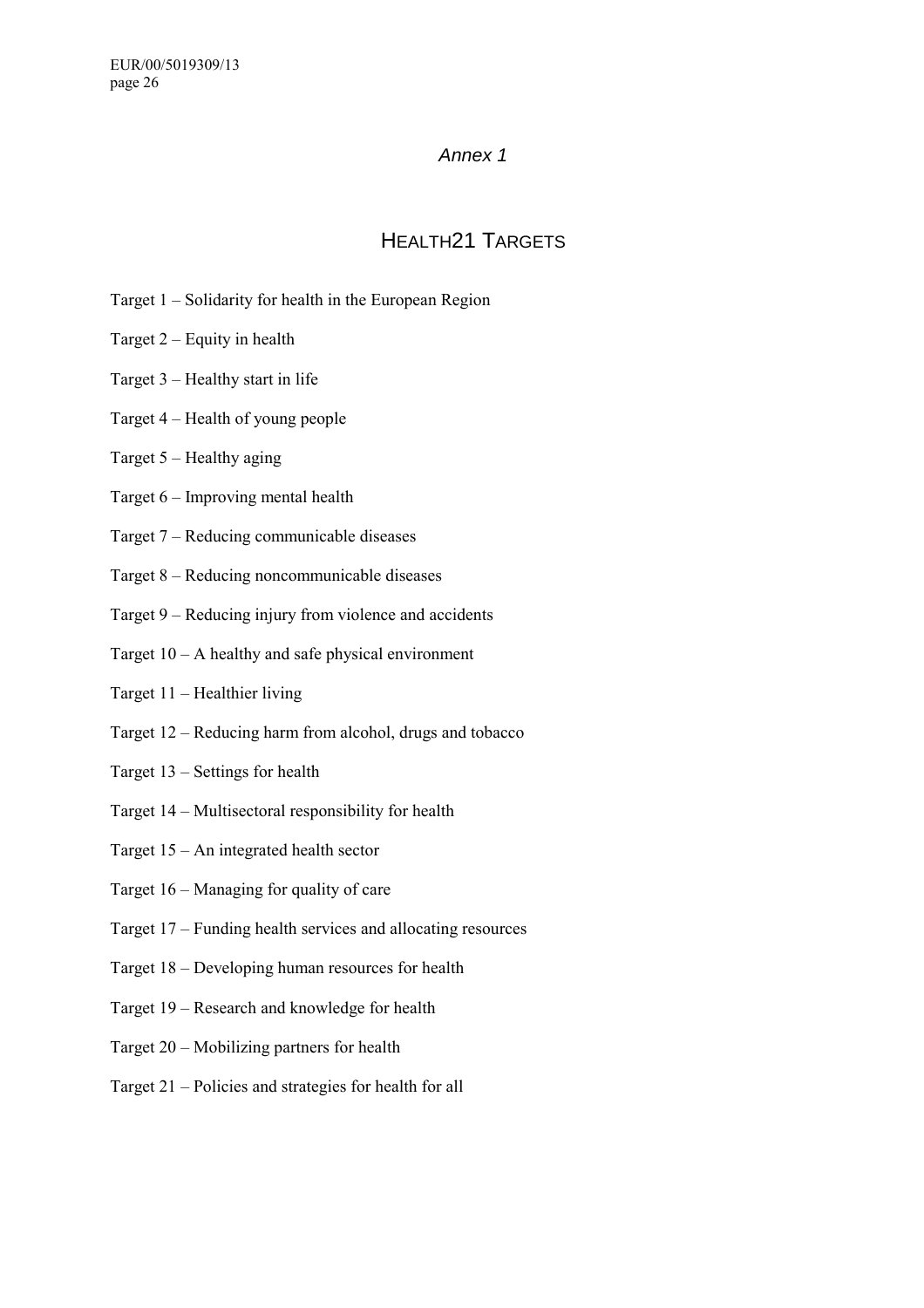<span id="page-32-0"></span>*Annex 2* 

# PORTFOLIO OF CARE SCENARIOS<sup>1</sup>

<sup>&</sup>lt;sup>1</sup> In these scenarios, references to the Family Health Nurse and the family physician should be taken as applying equally to either sex.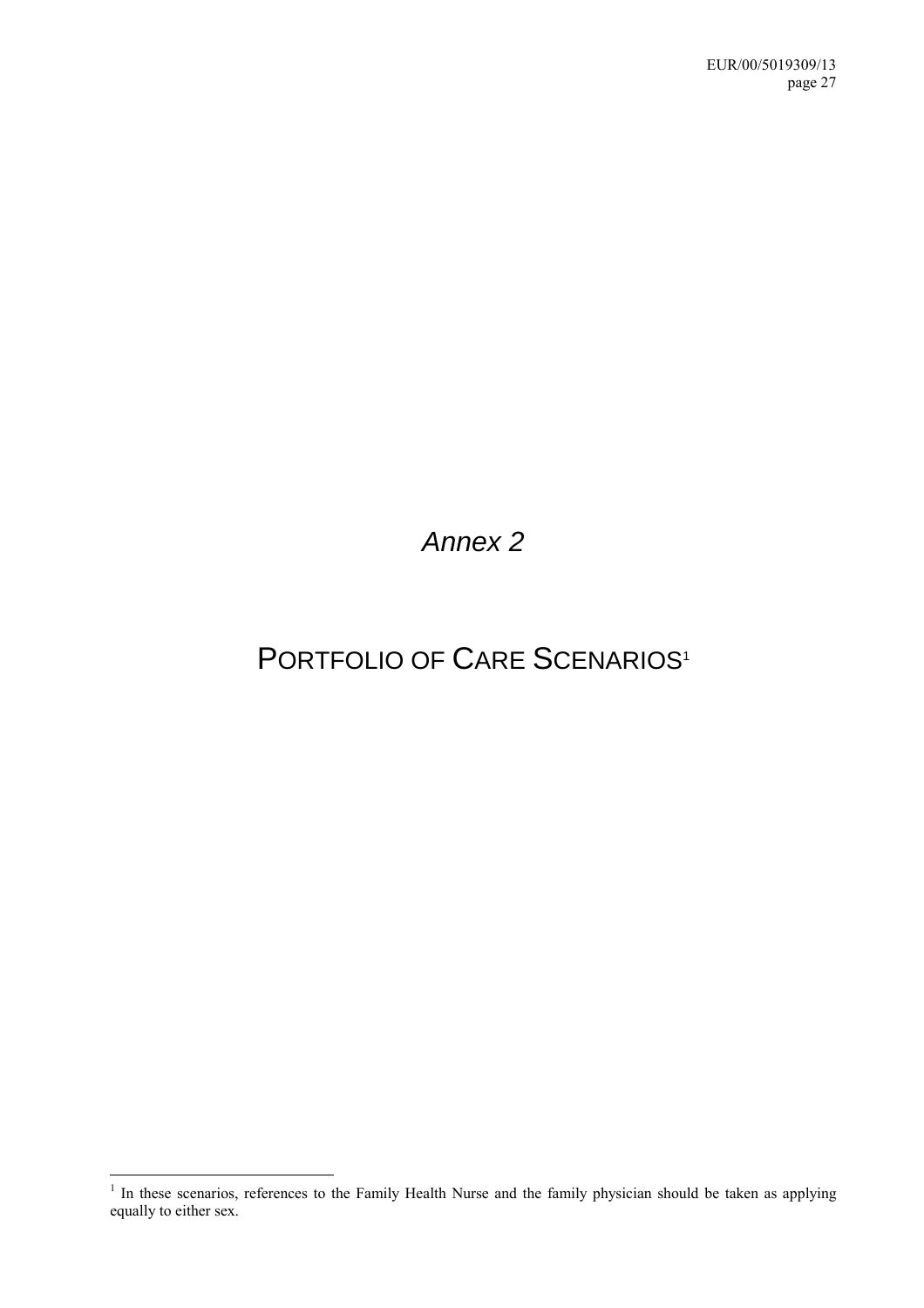# **Chronic disease prevention and management**

#### *Initial stage*

During their weekly meeting, the Family Health Nurse and family physician discuss a recent clinical trial report which identifies the risk of cardiac and renal disease for people with type 2 diabetes (non-insulindependent).

#### *1st month*

The Family Health Nurse searches the medical and nursing records of families, and uses this database to identify people with diabetes. She also reviews clinical practice guidelines for evidence of effective interventions in the care of people with type 2 diabetes.

#### *2nd month*

In partnership with the family health physician she plans a care strategy focusing on health promotion, disease prevention and diabetes management.

#### *3rd month*

With the local community she plans a health promotion display about diabetes, obtaining posters and leaflets from the public health department. Displays are located within the family care centre, community centre and local churches.

#### *6th month*

The Family Health Nurse visits families who have diabetes and screens relatives of existing patients for the disease, conducting urinalysis and blood pressure checks. During these visits she teaches existing patients about more effective blood glucose monitoring, diet and lifestyles, and counsels them on complications of the disease. At subsequent visits she discusses patients' medication regimes, assesses their concordance with the prescribed treatment and monitors their blood pressure, blood glucose and renal function. She discusses the outcomes of these visits with the family physician, who alters some medication regimes to encourage more effective control of the diabetes.

#### *12th month*

An evaluation of the strategy by the Family Health Nurse 12 months after the initial stage demonstrates that 70% of patients with existing disease are maintaining their blood glucose levels within an acceptable range. In addition, early symptoms of cardiac and renal disease have been identified in 20% of patients. The health promotion strategy has prompted several people in the community to contact the Family Health Nurse about concerns they have about their health. To date, four patients have been diagnosed with type 2 diabetes from the routine screening of people aged 65 years and over.

#### *Ongoing*

From the family physician's records and register she obtains the names of everyone over 65 years and invites them to the family care centre for a urinalysis and blood pressure check to screen for type 2 diabetes.

#### *Commentary*

This scenario of a Family Health Nurse demonstrates the many facets of her role, including health promotion, disease prevention and chronic disease management. She must have a knowledge of diseases, their management and possible complications and have skills in selecting and evaluating interventions in primary, secondary and tertiary prevention. In addition, detailed knowledge about the community in which she practises enables the Family Health Nurse to involve local groups in health promotion and disease prevention activities. She is seen by members of the community as someone they are welcome to contact and she encourages an open access policy for people concerned about their health.

*The majority of the HEALTH21 targets are addressed by the Family Health Nurse's work in this care scenario. More specifically, priority is given to target 8 (see Annex 1).*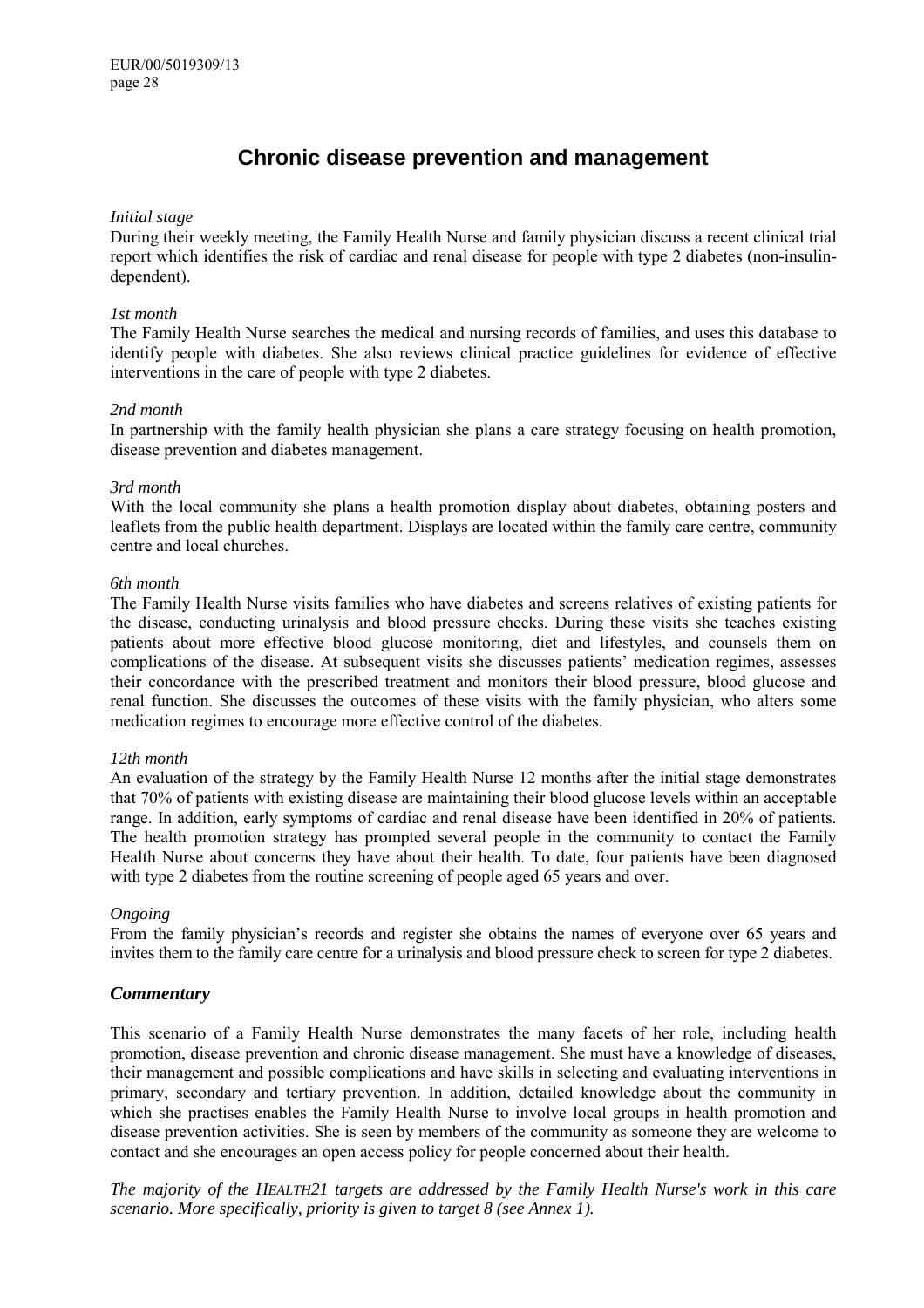# **Care of a family where the mother has breast cancer**

The family consists of the father (aged 45), an engineer, the mother (aged 45), a teacher, and two boys of 13 and 9 years of age.

Eighteen months ago, the mother discovered a lump in her breast, which was diagnosed as cancer. At this point, the Family Health Nurse visited the family, to help them prepare for their mother's admission to hospital and surgery. The mother had a mastectomy and a course of chemotherapy.

After the mother was discharged from hospital, the Family Health Nurse continued to visit the family for approximately a year because her wound would not heal. The mother returned to work, but recently she lost her job because of her frequent absences through illness. She does not expect to recover from her cancer, and now she is obviously dying. The family is quite open about the situation and both parents have prepared the boys for their mother's death. The 13-year-old boy has just started secondary school and the father finds him unnecessarily aggressive and violent against his younger brother. The father would like to spend more time with his sons, but is busy with his work and is afraid that if the home situation affects his work he may be dismissed. He asks the Family Health Nurse how to handle the boys.

By working closely with the family, the Family Health Nurse is able to assess their needs and encourage them to share in the care of the mother while also assuring them that she will provide continuity of care. She encourages the family members to ask questions about anything that is worrying them. She cares for the mother (pain management, wound dressing, personal hygiene, counselling about the next stages in the disease) and discusses with her the possible reactions to expect from her husband and sons. The Family Health Nurse, in her coordinating role, organizes the staffing to secure round-theclock care for the mother, as she wishes to die at home, and also organizes the provision of equipment. She confers with the family physician, social worker and others about specific problems, advises friends and family members about making visits short and positive, counsels the father about the stress factors involved in children changing schools and suggests that he should discuss the situation with the older son's main teachers. She informs him about grief and loss support groups. She supervises and teaches staff members who have not had experience of caring for a patient dying at home.

### *Commentary*

The principal role of the Family Health Nurse in this scenario is one of support and liaison, while at the same time enabling the family to make their own decisions and be involved in the care of the mother. The complex needs of this family, changing over the period of time in which she is in contact with them, require the Family Health Nurse to identify problems and intervene before they reach crisis point. The Family Health Nurse provides a single point of contact for the family, while also coordinating the other support services and agencies.

*The majority of the HEALTH21 targets are addressed by the Family Health Nurse's work in this care scenario. More specifically, priority is given to target 15 (see Annex 1).*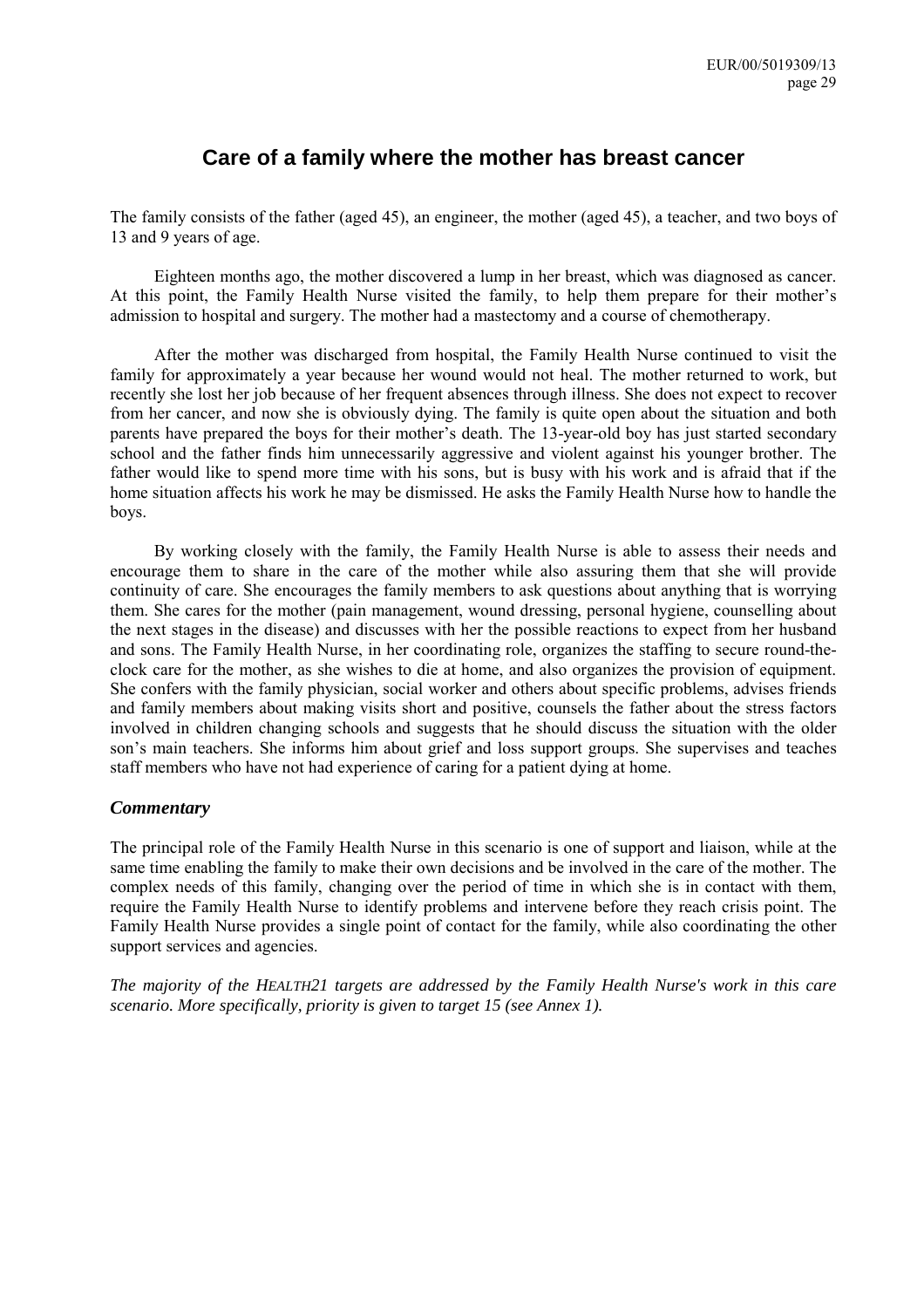# **Care of a single person suffering from metastatic breast cancer**

The "family" in this scenario is a single lady, living alone in her own home. She is very independent and articulate, holds a full-time professional post, has a large close family of brothers and sisters, and is a much-loved aunt for many in the next generation.

#### *Year 1*

She finds a lump in one breast, visits her family physician and is referred to the local hospital for diagnostic tests. Cancer of the breast is diagnosed and the patient has a mastectomy and commences a regime of chemotherapy, radiotherapy and long-term medication thought to diminish the likelihood of recurrence of the tumour. Recovery is good, and she continues with her work and normal activities. The Family Health Nurse knows of the patient, visits once but does not need to visit again for some time.

#### *Year 5*

The lady begins to experience pain in her lumbar spine, radiating to the right leg. The family physician prescribes pain medication and refers the patient to the hospital, where, following investigations, an outpatient course of radiotherapy to metastases in the spine is commenced. The Family Health Nurse makes contact with the patient, leaving her telephone number and encouraging the patient to make contact at any time.

#### *Years 6–11*

During this period the patient has retired at the normal age for retirement, and she remains active. However, gradually the pain increases, and she returns to hospital for further radiotherapy. The Family Health Nurse keeps track of the patient's progress by: regularly examining her case notes in the shared records held in the family physician's practice; maintaining regular contact by monthly, then weekly visits to the patient; checking on how the patient is coping generally; and checking whether the prescribed pain medication is controlling the pain. This she monitors by providing the patient with a pain assessment chart, the use of which she explains. The pain assessment chart is then kept by the patient who enters the times at which she takes her pain medication and the amount taken, and assesses her pain on a scale of 0 (no pain) to 10 (unbearably severe pain). This exercise indicates that pain control is not satisfactory and the Family Health Nurse, in discussion with the family physician, arranges a visit to the oncologist who has been caring for the patient. The pain medication is increased but is still taken orally. The patient values her independence and the Family Health Nurse respects this, continuing to visit weekly but encouraging the patient, as before, to contact her if she feels the pain is not under control.

Throughout all these years the extended family is very supportive, but as the patient's pain increases the Family Health Nurse becomes concerned for those family members, young and old, who are close to the patient and who visit her frequently, often meeting the Family Health Nurse when she is with the patient. With the knowledge and support of the patient, the Family Health Nurse maintains regular contact by telephone with the key person in the extended family, talking through her concerns with her and answering questions as they arise.

#### *Years 12–14*

The patient's physical condition slowly deteriorates and, although she can walk with the aid of a wheeled walking frame, she spends more time in bed. Because she is very thin, she is vulnerable to pressure sore formation. The Family Health Nurse gradually spends more time on direct care, turning her when she is in bed, assisting with hygiene and organizing, in discussion with the family physician, increased pain medication, now being given by injection. The Family Health Nurse acts as the lynchpin by managing the whole complex set of health care needs of the patient, but always in partnership with her, taking her views into account. The Family Health Nurse organizes the provision of equipment including a special bed and mattress, and a rotation of 24-hour cover by herself, other qualified Family Health Nurses, nursing assistants and a home help who attends to the laundry and cleaning in the home. The Family Health Nurse also organizes meals on wheels for the main meal of the day. She is aware, from talking with the patient,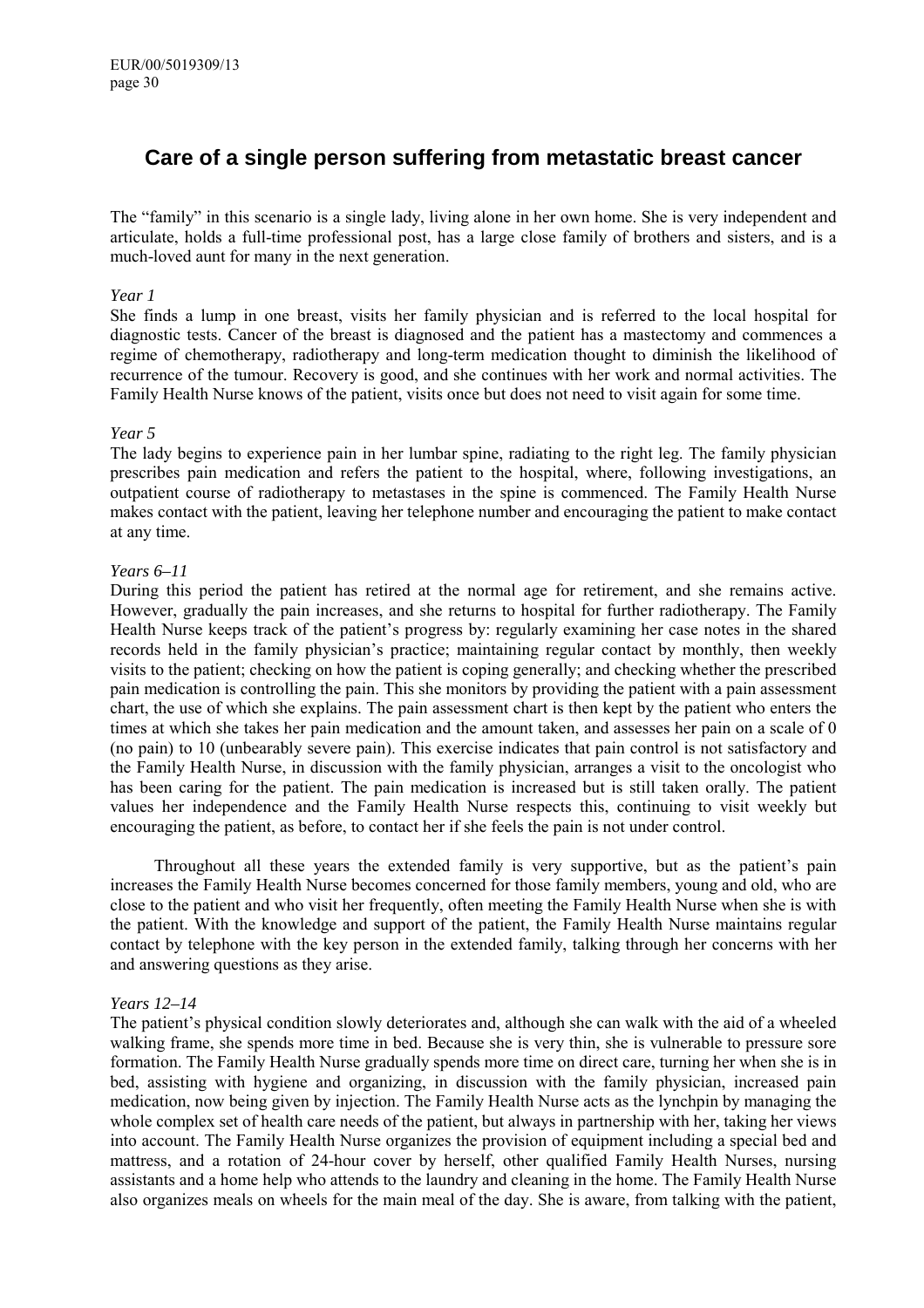that she fully understands the progress of the cancer and the poor prognosis, and is also aware of the patient's strong faith and that she is spiritually prepared for the fact that death is now not far off. The Family Health Nurse keeps in close touch with the main family member on whom the patient relies for daily company, support and shopping needs, and in close liaison with the family physician, advising him when she feels the patient may need to be considered for transfer to inpatient hospital care.

#### *Year 15*

The patient herself decides that the time has come for her to be admitted to hospital for what she expects will be the last time, i.e. for terminal care. The Family Health Nurse communicates the patient's wish to the oncologist in the hospital, and arranges her admission in liaison with the hospital nursing staff. She also arranges for cessation of the visits by the home care team and returns all unused medication and equipment to the health centre. She completes the documentation which she has maintained throughout the patient's care. She visits the patient from time to time over the three weeks of hospitalization, prior to her peaceful death there, in the presence of several of her family members.

The Family Health Nurse visits the closest member of the patient's family on three occasions following the bereavement to provide a listening ear, and to assess how this branch of the patient's extended family is coping (see Fig. 4).

#### *Commentary*

The Family Health Nurse has recognized this patient's need to be independent and to have control over her illness. She assesses the situation, then monitors the patient's progress at regular intervals, ensuring that the patient has sufficient information to enable her to make contact with the Family Health Nurse when she feels that she needs her assistance. The Family Health Nurse gradually provides more support and research-based nursing care. She introduces other agencies as and when the patient has communicated this need. Her knowledge of this patient enables her to provide holistic care; for example, the Family Health Nurse knows about, understands and respects the therapeutic value of the patient's deeply held religious beliefs in preparing her for death. The Family Health Nurse's knowledge and understanding of grief and bereavement enable her to continue to support the patient's extended family after the death of the patient. She also recognizes her own need to grieve over a patient she has known and cared for over a long period of time.

*The majority of the HEALTH21 targets are addressed by the Family Health Nurse's work in this care scenario. More specifically, priority is given to targets 6 and 15 (see Annex 1).*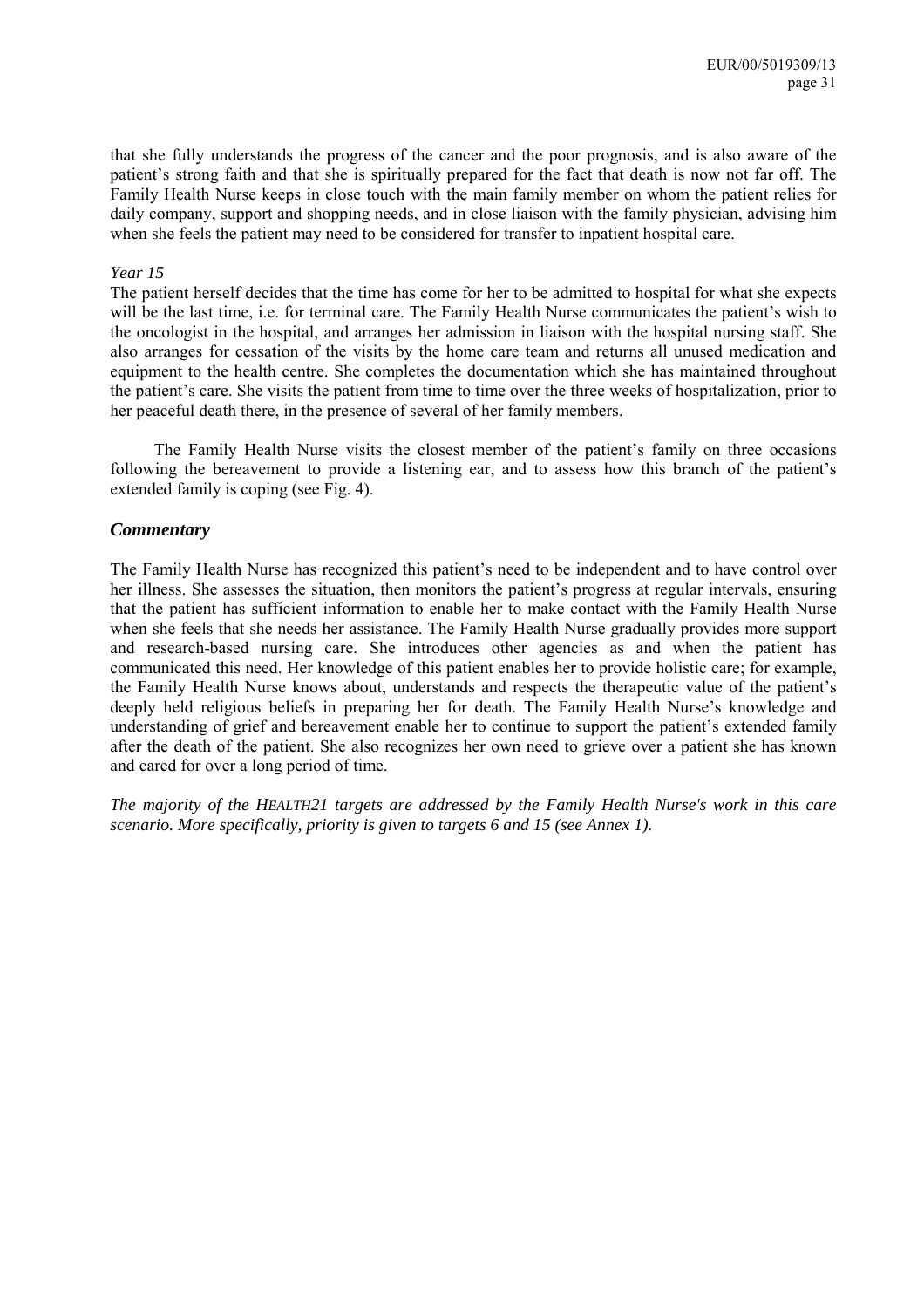# **Care of a family with mental health and alcohol-related problems**

A 21-year-old man, following treatment for schizophrenic symptoms, was discharged home to his family one week ago. The mother has symptoms of depression. The father has begun to drink more and more alcohol since their son discontinued his studies at the university. After just one week at home, the son has stopped taking his medication. He has become increasingly preoccupied with hallucinations, especially during the night. His parents are anxious about being alone in the home with him. Observing that the situation for the family is very difficult, a friend contacts the health centre.

The Family Health Nurse gathers information from the man's records and plans to visit the family after a discussion with the family physician. The Family Health Nurse meets the mother and son in their home and obtains a good overview of the situation, but recognizes that she needs to obtain information from all members of the family, in order to make a full assessment and prioritize what has to be done. It is clear that family relationships have broken down, and that mother and son have "lost contact" with each other. She therefore decides to visit the family daily for a week. Following further discussions with the family physician, priority is given to trying to persuade the son to comply with his treatment programme by taking his prescribed medication.

The Family Health Nurse returns to the family home in the afternoon, in order to try to establish a relationship with the son and administer an injection. He agrees to take the injection, but does not talk. The mother cries.

The Family Health Nurse prepares a priority care plan for her interventions, based on her assessment and each nursing diagnosis, with related short-term and long-term goals.

During the following days, she strives to establish relationships with all members of the family, but it is difficult to arrange a visit when the father is at home.

The first priority is to improve the son's mental state, so she continues the injections throughout the following days. The mother is so depressed that the Family Health Nurse, with the mother's consent, arranges for her to visit to the outpatient clinic where she is examined by a specialist doctor who prescribes some medication. The father too is in need of treatment for his alcohol problem, so the Family Health Nurse decides, after discussion with the family physician, to contact a professional therapist who could spend time working with the family, in an effort to get to the root of the alcohol and other problems and help the family members to establish improved relationships with each other. During this period, the Family Health Nurse visits the family once a week.

About a month later, the situation within the family has improved. The son is now more interested in establishing better relationships and the mother is less depressed; for example, one day when the Family Health Nurse visits, she finds that the mother has cleaned the house (previously it was rather dirty and neglected) and baked bread. The father is still drinking an excessive amount of alcohol, but he is staying at home more, and the couple are talking to each other more.

The Family Health Nurse evaluates the various interventions at the end of the next month, and records in her notes that the son has decided to participate in day-care rehabilitation. She arranges a session with the family physician to discuss the family's progress.

The Family Health Nurse's long-term goal is to work in partnership with the family in order to increase their ability to support each other and cope with stress, to help the son qualify for a job and to assist them all to establish at least some contacts in the community in which they live.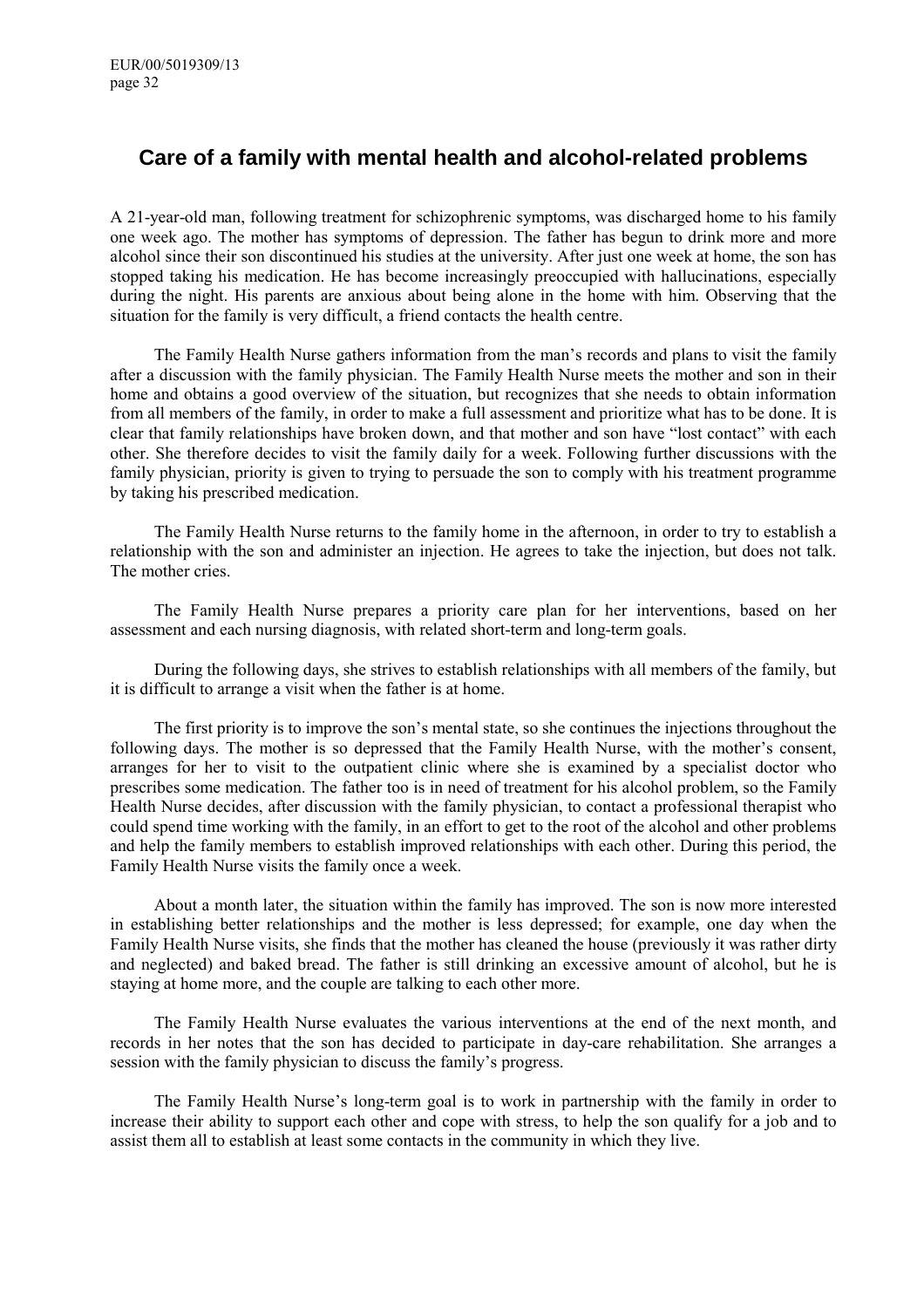### *Commentary*

In her care of this family, the Family Health Nurse displays specialist skills related to mental health, but combines these with her knowledge of family dynamics and relationships. She recognizes the need to involve the family physician and the more specialist skills of a family therapist. One very important consideration is the need for the Family Health Nurse to be trusted by all the family members. She needs quickly to build up a rapport and relationship with a family in crisis. She recognizes the need for close monitoring and long-term evaluation of the strategies she has decided upon and implemented.

*The majority of the HEALTH21 targets are addressed by the Family Health Nurse's work in this care scenario. More specifically, priority is given to targets 6 and 12 (see Annex 1).*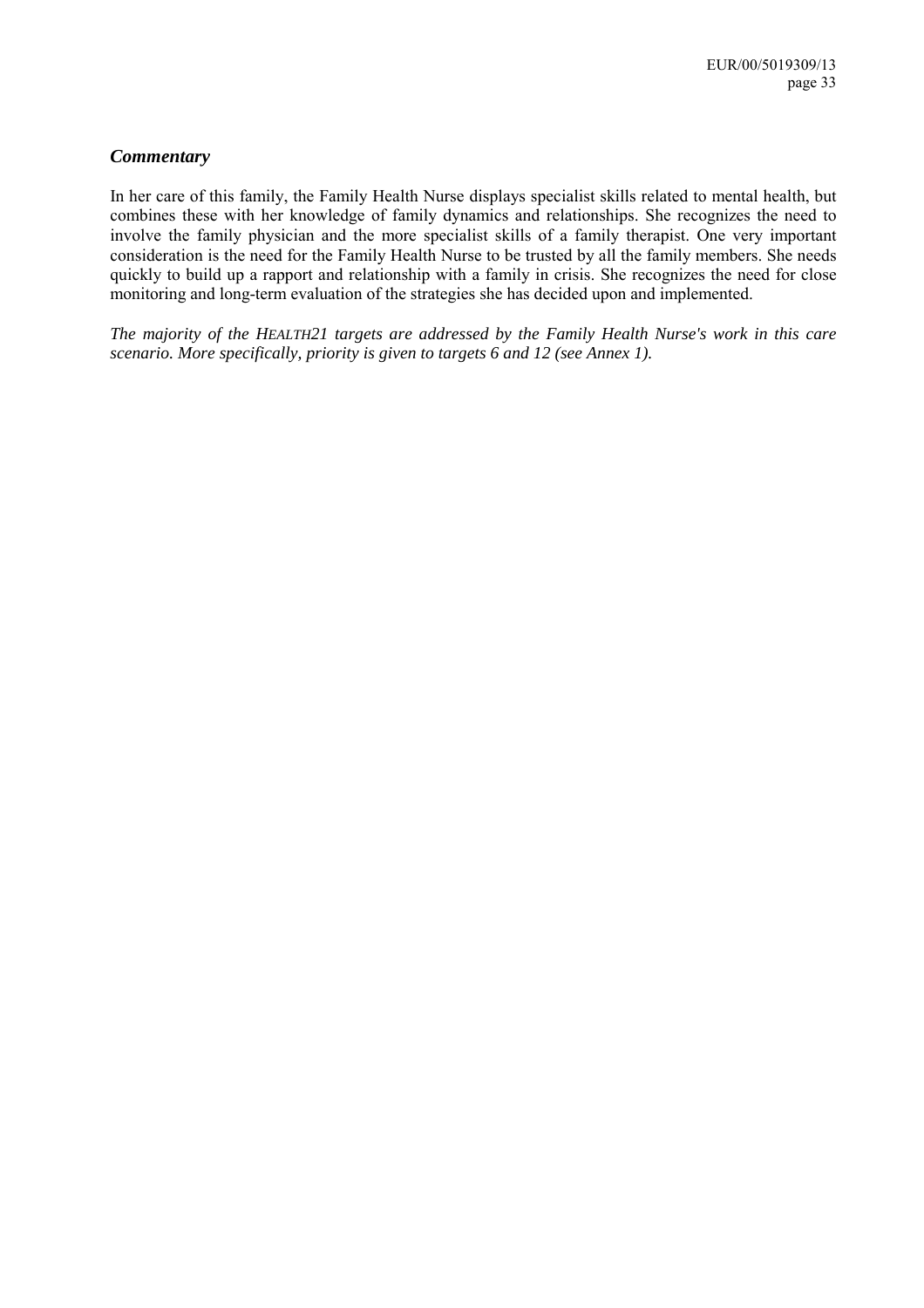# **Care of a family with a new baby**

The Ruzats are a young family with an 18-month-old daughter and a 6-month-old son. They arrived from Sarajevo during the political conflict. They have found it difficult to settle in the host country. Mr Ruzat was employed as a taxi driver until recently. Mrs Ruzat is on maternity leave from her job as a domestic assistant in the local hospital. The family live on the sixth floor in an apartment block. There is no elevator. The apartment is damp and difficult to heat.

The baby is bottle-fed. He has had difficulties with feeding since discharge from hospital at five days. He has had persistent upper respiratory tract infections, treated by antibiotics, over the past three months and has generally been unsettled. The 18-month-old has exhibited difficult behaviour since the birth of the new baby and has a disrupted sleep pattern. The father is a heavy smoker. The mother is finding it difficult to lose the excess weight gained during her pregnancy. She will soon return to work. Mr Ruzat's mother will visit the family for a short stay in the coming weeks. The relationship between Mrs Ruzat and her mother-in-law is not good. Mrs Ruzat senior believes that her daughter-in-law is not a good wife or mother, which puts further pressure on the family relationships.

### *Commentary*

The role of the Family Health Nurse, in the first instance, is to work with the family to identify how best they feel their needs can be met, and in doing so she is careful to explore with them their own cultural practices related to child care. She offers support during their times of stress and is particularly vigilant regarding the symptoms of postnatal depression in the mother, or indeed depression in the husband. She is a teacher and health counsellor, helping both the mother and father with lifestyle changes with regard to diet, exercise and smoking cessation. She works alongside the family, providing information about other services and, when necessary, helping them to gain access to them – for example, to obtain assistance in regard to their damp housing and financial assistance if needed. She also raises their awareness of the existence of support groups, for example for refugees, the unemployed, and mother and baby groups.

*The majority of the HEALTH21 targets are addressed by the Family Health Nurse's work in this care scenario. More specifically, priority is given to target 3 (see Annex 1).*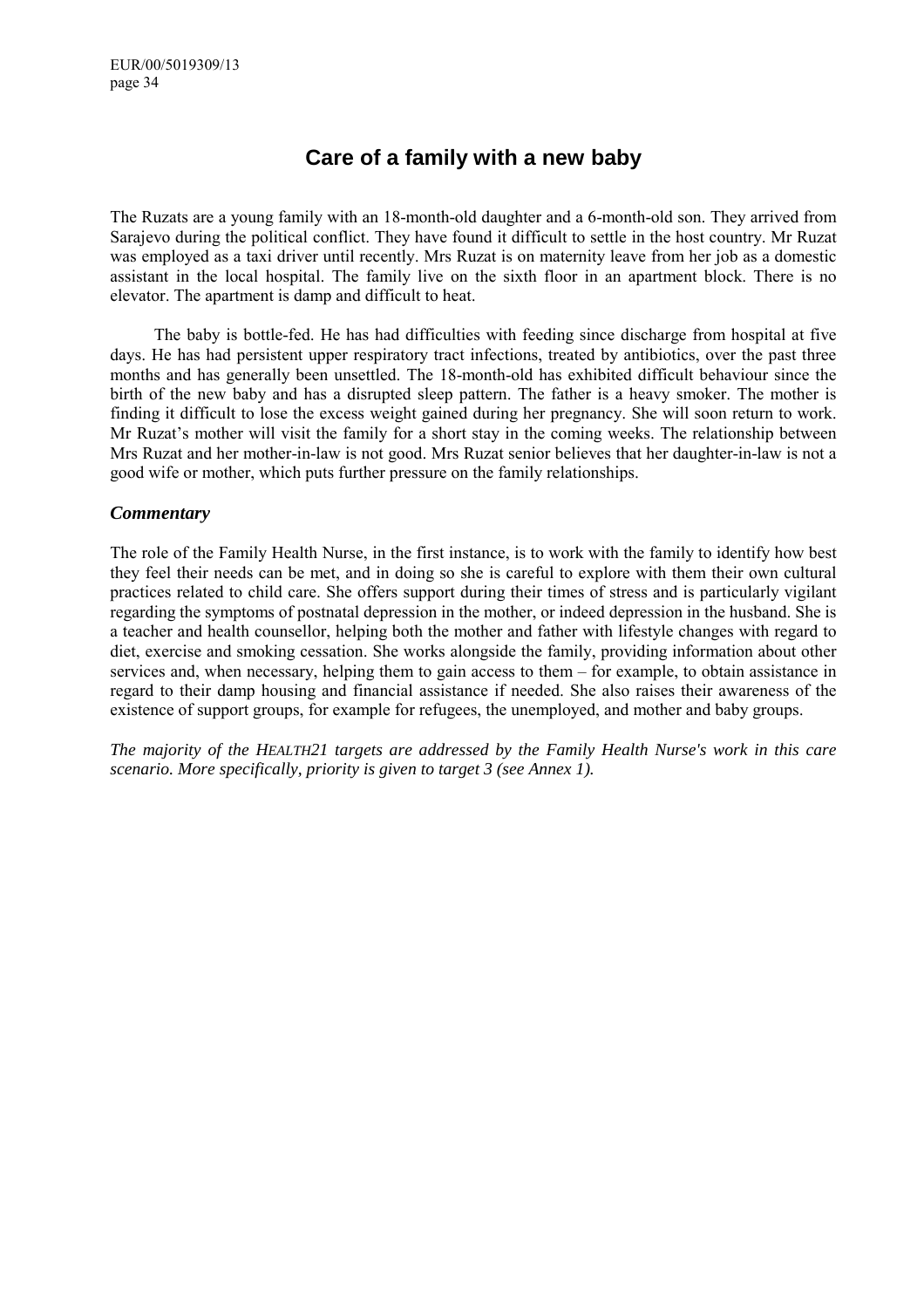# **Care of an elderly couple, both of whom are in poor health**

In this scenario, the elderly man cares for his wife, who has type 1 diabetes and who is also suffering from Alzheimer's disease. He has found her relatively easy to care for, but admits to the Family Health Nurse that she occasionally has aggressive outbursts which, he says, he can cope with. He has cancer of the prostate which is currently well under control.

The couple's daughter has approached the Family Health Nurse because she suspects her father is abusing her mother physically. She alleges that she has witnessed bruising on her mother's inner thighs. The Family Health Nurse is a regular visitor to the family in relation to helping them manage the mother's diabetes and the effects of her Alzheimer's disease. She offers the husband support and advice on how to cope with his wifeís aggressive periods and puts him in touch with support groups, as well as facilities which offer respite care. The Family Health Nurse examines the wife, in the light of the daughter's concerns but cannot find any evidence of bruising. She consults the care assistant who regularly supervises the elderly lady's bathing, and she is unable to substantiate the daughter's complaint, either.

The Family Health Nurse decides to maintain a programme of regular visits to this vulnerable family and to offer ongoing support to the couple, all the while being vigilant for any signs of potential abuse. During these visits she will use her knowledge of family relationships to try to help the daughter and her parents to reconcile their differences, and will encourage them to seek specialist help from a counselling agency. She ensures that the family physician is informed of her actions and records in the multidisciplinary records her decisions about the care of this family.

### *Commentary*

The accessibility of the Family Health Nurse to individuals in the community in which she practises is demonstrated by the fact that the daughter of this family made initial contact with the Family Health Nurse over a particularly sensitive matter. The principal role for the Family Health Nurse with this family is that of: monitoring, to ensure early detection of a potentially dangerous deterioration of family relationships, or deterioration in the physical health of the husband or wife; teaching the care assistant how to recognize any evidence of physical abuse and how and where to report this; and ensuring that the family physician is aware of the family's situation. She employs her decision-making skills in relation to the level of actions to be taken at this point, including which members of the health care team to involve, and in the delegation of tasks to the care assistant. The Family Health Nurse is fully aware that she remains accountable for the care which this family receives, and that she is accountable for her decisions.

*The majority of the HEALTH21 targets are addressed by the Family Health Nurse's work in this care scenario. More specifically, priority is given to targets 5 and 9 (see Annex 1).*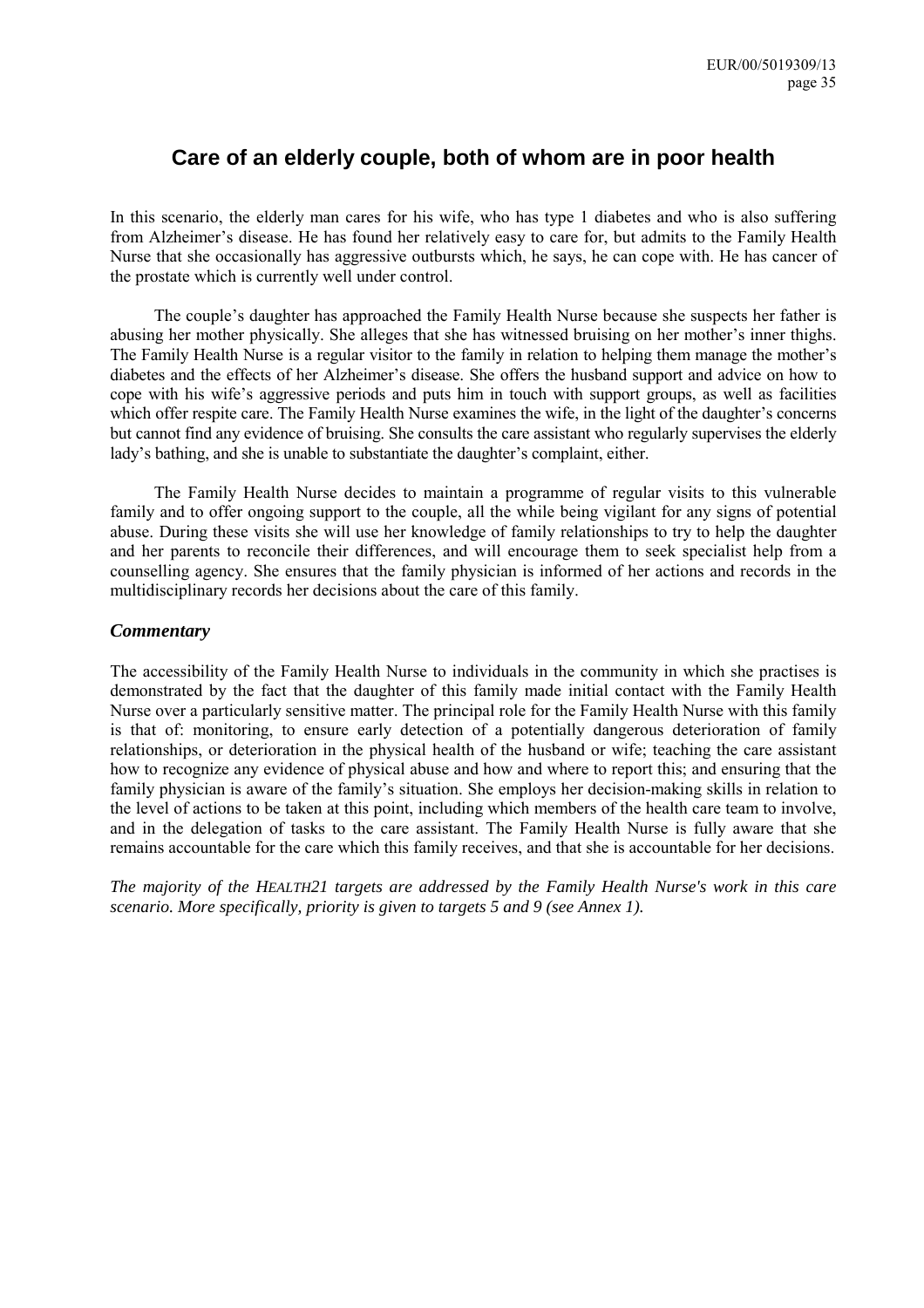# **Care of an elderly widower with multiple disease pathology**

This man has lived alone for eight years. He is retired and was formerly a carpenter. His only interest now is stamp-collecting. He takes very little exercise or outdoor activity. He had a prostatectomy for cancer of the prostate some time ago, and for two years now he has had an in-dwelling catheter, which occasionally blocks, causing acute pain from retention of urine. His catheter has been changed by the Family Health Nurse on a number of occasions, due to the blocking. The Family Health Nurse tests his urine regularly to check for infection, which does occur from time to time. She encourages him to drink at least two litres of fluid daily, which he is reluctant to do. She also tests his urine regularly for glucose, in case he should develop diabetes mellitus. In addition to his main presenting problem related to his urinary system, he has other health problems. He has a leg ulcer which the Family Health Nurse has dressed weekly over a period of seven years, always keeping a check on the latest research into treatments for such ulceration and maintaining a regular dialogue with the family physician. The patient is also very overweight, has arteriosclerosis, congestive heart failure and related dyspnoea.

The Family Health Nurse tries to motivate the man to participate in some activities in the day care centre near his home. She arranges the meals on wheels service and regularly attempts to assess his nutritional intake.

At her latest visit, the Family Health Nurse assesses the patient as slightly depressed, which, in discussion with him, he confirms is a correct assessment. With his consent, she contacts his family physician to suggest that he is referred to the specialist psychiatric nursing team.

The Family Health Nurse regularly explains to the patient the importance to his health of taking regular exercise, such as a walk every day, perhaps before lunch when the traffic is low in the area in which he lives. She does her best to motivate him. However, it is clear to her that the patient has lost interest and does not care about undertaking these activities, or about attending the day care centre.

The Family Health Nurse continues to discuss this man with the health care team of which she is a member, seeking other ideas as to what may motivate him to take action to improve his health and quality of life. She will continue to visit at regular intervals, so that she can assess any potential further threats to his health and wellbeing and intervene proactively, always doing so in agreement and if possible in partnership with the patient.

### *Commentary*

The Family Health Nurse, in addition to providing direct care for this man, also recognizes that motivation and illness behaviour are important aspects in attempting to prevent complications in well established disease processes. The patient has complex pathology and, in spite of the Family Health Nurse's efforts to involve him in his own care, expresses no interest in self-care or in becoming more independent. The Family Health Nurse feels that his lack of motivation may in part be linked to his social isolation and that he may fear, if he becomes more able to care for himself, that he will lose contact with his one regular visitor  $-$  the Family Health Nurse. She understands that the aim of care is not always curative; it can be to maintain the maximum possible potential for health. She decides to continue to visit, to involve other members of the health care team in an attempt to improve some of the identified health problems, and to continue to encourage the patient to attend local day care facilities. She recognizes that this may become an attainable goal if she can arrange for his depression to be treated.

*The majority of the HEALTH21 targets are addressed by the Family Health Nurse's work in this care scenario. More specifically, priority is given to target 5 (see Annex 1).*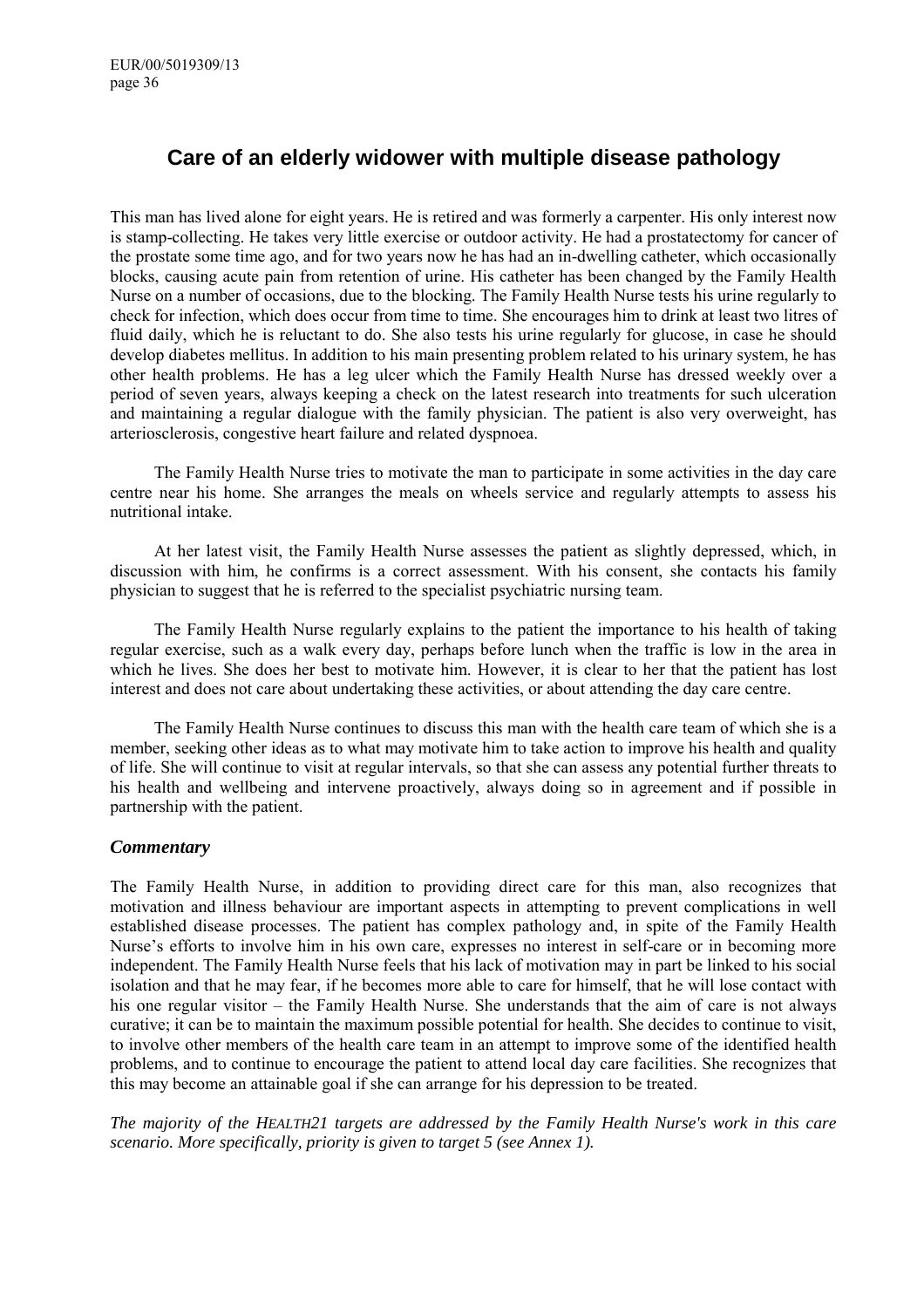# **Care of a family where the father is a heavy smoker who wants to stop smoking**

Mr Virtanen is a 39-year-old father of two daughters. He began smoking when he was 14 years of age, because his best friends were smoking. Very gradually, he became aware that he was unable to stop. Mr Virtanen's wife has recently developed asthma, and he is aware that she is nervous that his heavy smoking will exacerbate her condition. Also, he does not want to be a poor role model for his daughters. "My wife and my daughters are asking me to stop smoking", he says to his Family Health Nurse. "I really do want to quit smoking, but I am afraid I will have withdrawal symptoms. I have been smoking 20 cigarettes a day now for about 25 years. I have no experience of even trying to quit. I am so keen on smoking that I feel I am not even awake until I have my first cigarette in the morning. Anyway, now I am really motivated to try quitting."

The Family Health Nurse supports and strengthens Mr Virtanen's resolve to stop smoking. Together, they work out a "stop smoking" plan, which Mr Virtanen decides to follow for the next six months. The plan includes such activities as negotiating the date on which he will stop smoking, taking measurements of carbon monoxide levels in his blood, doing a nicotine dependence test, and assembling practical advice on how to avoid or to handle difficult situations where there is a risk of relapse, for example when he is relaxing in the company of friends who are smoking. Together they draw up a schedule of follow-up meetings, and the Family Health Nurse gives Mr Virtanen and his family information about withdrawal symptoms and how to overcome them. She also explains to them the effectiveness of nicotine replacement therapy as a smoking cessation strategy, especially for someone who is nicotine-dependent but at the same time is motivated to stop smoking. She provides him with written information, in the form of a leaflet on smoking cessation, which she suggests he share with his family, and she refers him, with his consent, to a local self-help group which meets in the community hall.

After Mr Virtanen's "quitting date", he and the Family Health Nurse meet twice during the first week, then once a week for the next two months. Thereafter they meet monthly for six months and establish telephone contact, for any future occasions when Mr Virtanen might want to talk over anything to do with his efforts to stop smoking. Now, almost a year after he has stopped smoking, his wife's asthma has improved, as they now live in a smoke-free environment, and his daughters are happy and proud of their non-smoker father. Mr Virtanen continues to attend the self-help group and takes an active part in their activities.

#### *Commentary*

In this health-focused scenario the Family Health Nurse demonstrates the appropriate non-judgmental attitude and also her skills in counselling and appropriate intervention. Her knowledge of the diverse and serious impacts of smoking on health motivates her to ensure continuing support for this man and his family. She also understands that there are often complex reasons why people smoke and that these reasons can make it difficult for them to stop. Her knowledge of national and local support facilities for those who wish to stop smoking enables her to target these and introduce the family to them. Smoking prevention and smoking cessation are among the most crucial issues in the Family Health Nurse's work in all health care facilities. She, together with others in the health and social care teams, is in a key position to arrange individual smoking cessation services, and to coordinate and participate in anti-smoking interventions at community level.

*The majority of the HEALTH21 targets are addressed by the Family Health Nurse's work in this care scenario. More specifically, priority is given to target 12 (see Annex 1).*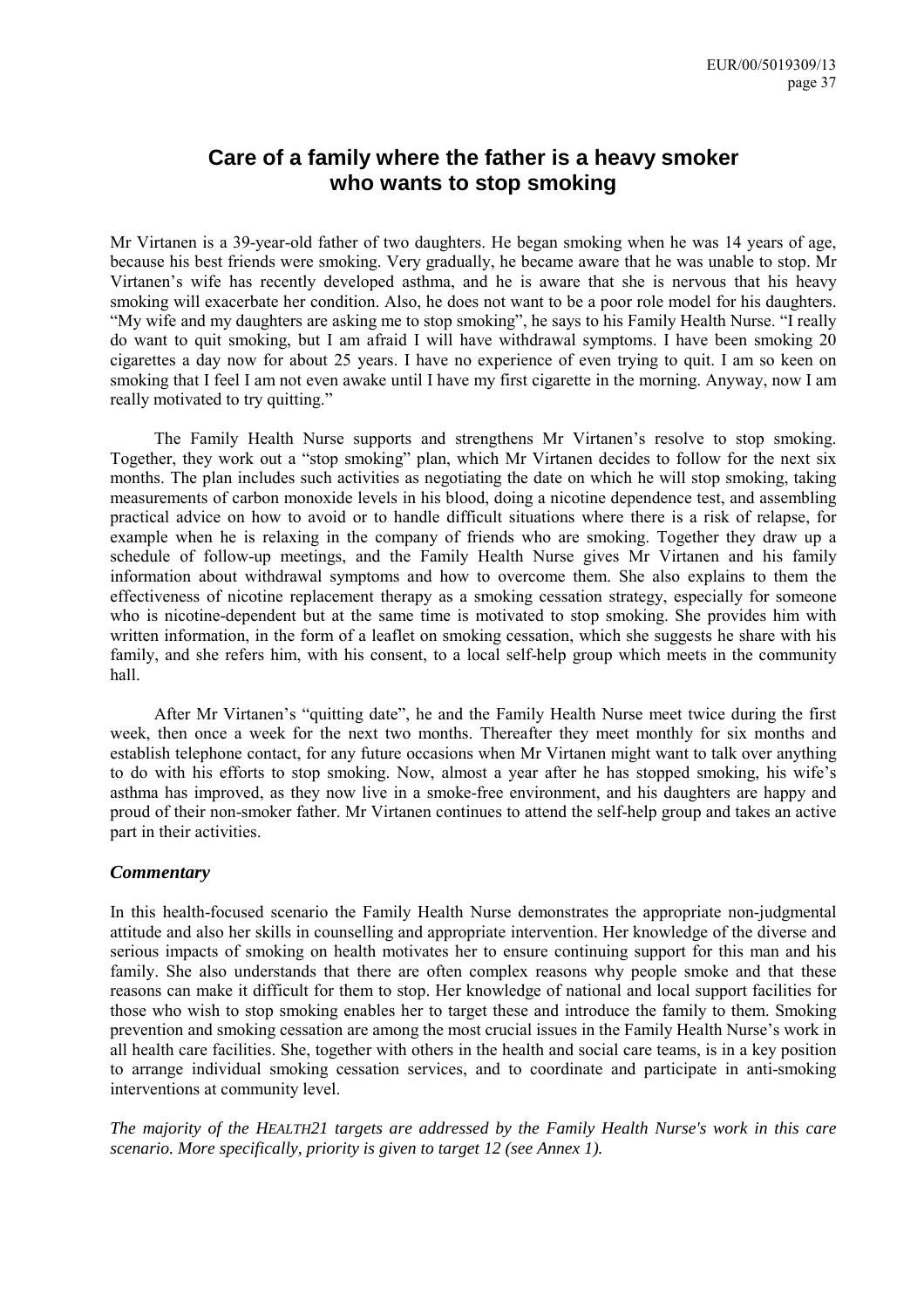# **Care of a diabetic lady who has gradually lost her independence and has to be admitted to residential care**

Over a number of years, the Family Health Nurse has visited an elderly lady who lives alone, with just her dog for company. She is a diabetic, and the reason for the regular visiting, conducted twice a year, is to monitor her general health and wellbeing and the state of her diabetes, and assess her continuing ability to live independently, which she is determined to do. She is a widow, but has a daughter and two granddaughters. Her relationship with her daughter has not been good for a number of years, so there is little contact between them and, as a result, she sees little of her grand-daughters.

Although this lady lives a rather isolated life, from her own choice, she is active and well. Efforts by the Family Health Nurse to discuss with her whether she might like to rebuild her relationship with her daughter and family are all rejected. However, her general health remains good and she seems to be coping with her diabetes until, at one of the regular monitoring visits, the Family Health Nurse detects several problems when she checks the lady's blood pressure, blood sugar and general health. The lady's blood sugar is found to be well above the normal level, and further questioning reveals that she is not feeling well, she feels tired most of the time, and she has been neglecting to prepare and eat her normally well balanced diet.

The Family Health Nurse arranges for the lady to be seen by the diabetes specialist at the Health Centre, visits her daily for some time to ensure that she understands and is complying with her new regime for insulin, arranges for a volunteer service to bring a main meal daily, including at the weekends, and arranges for regular help with keeping the house clean. All of this is done with some opposition from the old lady at first, because she sees these services as a threat to her independence, but as she insists that she wants to remain at home, and she so much enjoys the company of her dog, she grudgingly accepts the help. The Family Health Nurse takes the decision to arrange these support services, rather than admit the old lady to institutional care, because she knows how important it is to this old lady to remain in her own home.

Over the next two years, the old lady's health very gradually deteriorates, her peripheral circulation becomes compromised, due to her diabetic state, and the Family Health Nurse, in partnership with the old lady, comes to the decision that admission to residential care is now the only appropriate option. She arranges this admission, and in discussion with her colleagues at their team meeting, they find a good home in the country for the lady's dog.

The Family Health Nurse now visits the lady weekly in the home for the elderly. Relationships with her daughter have been renewed and the daughter and grandchildren visit her in the home. Although the old lady is now unable to walk unaided and is very forgetful – from time to time she does not recognize her daughter – she is relatively well and has adjusted to living a communal life in the home. Although she still remembers and misses her dog greatly, she is relieved to know that he has gone to a good home.

### *Commentary*

This scenario highlights the role of the Family Health Nurse in recognizing the right of this elderly lady to lead an independent life for as long as possible. The Family Health Nurse's knowledge of gerontology enables her to provide therapeutic interventions and social support until such time as the lady's physical problems become exacerbated and both recognize that she can no longer cope alone at home with her dog. The Family Health Nurse is the advocate for the patient, in the absence of the family, and she encourages the patient to be involved in decision-making about her future care. She recognizes the psychological needs of the patient and the bond that she has with her long-time dog companion. The intervention of the Family Health Nurse has enabled this lady to maximize her independence and to be reunited with her family.

*The majority of the HEALTH21 targets are addressed by the Family Health Nurse's work in this care scenario. More specifically, priority is given to targets 5 and 14 (see Annex 1).*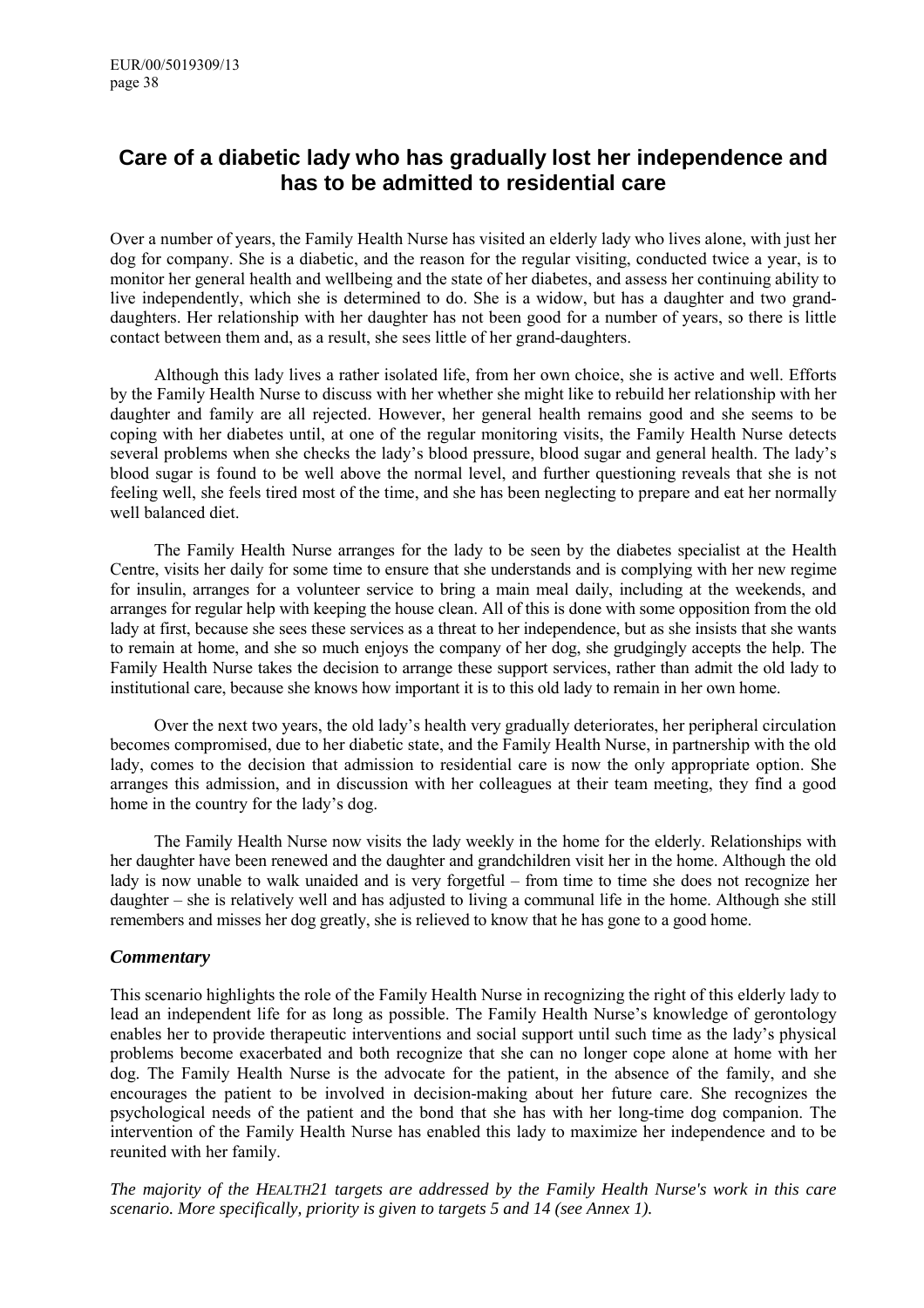# **Care of a family preparing for the birth of their first child**

The Family Health Nurse and the midwife often work in very close collaboration and are partners in the care of the same family. The Family Health Nurse has received a referral from the midwife about a young couple who are expecting their first child. The Family Health Nurse routinely visits all such families about three to four weeks before the expected date of delivery. The reason for this visit is to prepare the parents for the new family situation they will enter when their baby is born. There are many practical issues to discuss, for example how to prepare the home for a child and how to take care of a newborn child. One major issue is breastfeeding and preparing the couple for this. Breastfeeding will of course have been discussed with them by the midwife earlier in the pregnancy, but the Family Health Nurse is the person who will visit the family most often after delivery, and it is important that she continues the discussion and preparation of the couple in relation to breastfeeding. It is known that the more prepared both parents are, the longer the mother will breastfeed their child. There is also evidence that "breast is best" and that a breastfed infant is healthier and at less risk of infection than a bottle-fed infant. Thus, the most important purposes of the Family Health Nurse's first visit to the family are for them to get to know each other, to discuss the couple's expectations of having a baby, including preparing for the birth, and to discuss breastfeeding. The Family Health Nurse and the midwife recognize that there is an overlap between their roles with the child-bearing family, and both are aware of their responsibility to maintain shared records and to involve the family physician as and when necessary.

### *Commentary*

This scenario illustrates the need for the Family Health Nurse to work in close collaboration with the midwife in relation to this major life course event for a family  $-$  the birth of their first child. In order for the Family Health Nurse to carry out her role with this family, she must have a knowledge and understanding of the midwife's role and responsibilities, of interdisciplinary working, of family dynamics and of spousal relationships, particularly when a first child enters the family, and of the process of normal and abnormal pregnancy. It is also important that she practises evidence-based nursing care and is an effective communicator.

*The majority of the HEALTH21 targets are addressed by the Family Health Nurse's work in this care scenario. More specifically, priority is given to target 3 (see Annex 1).*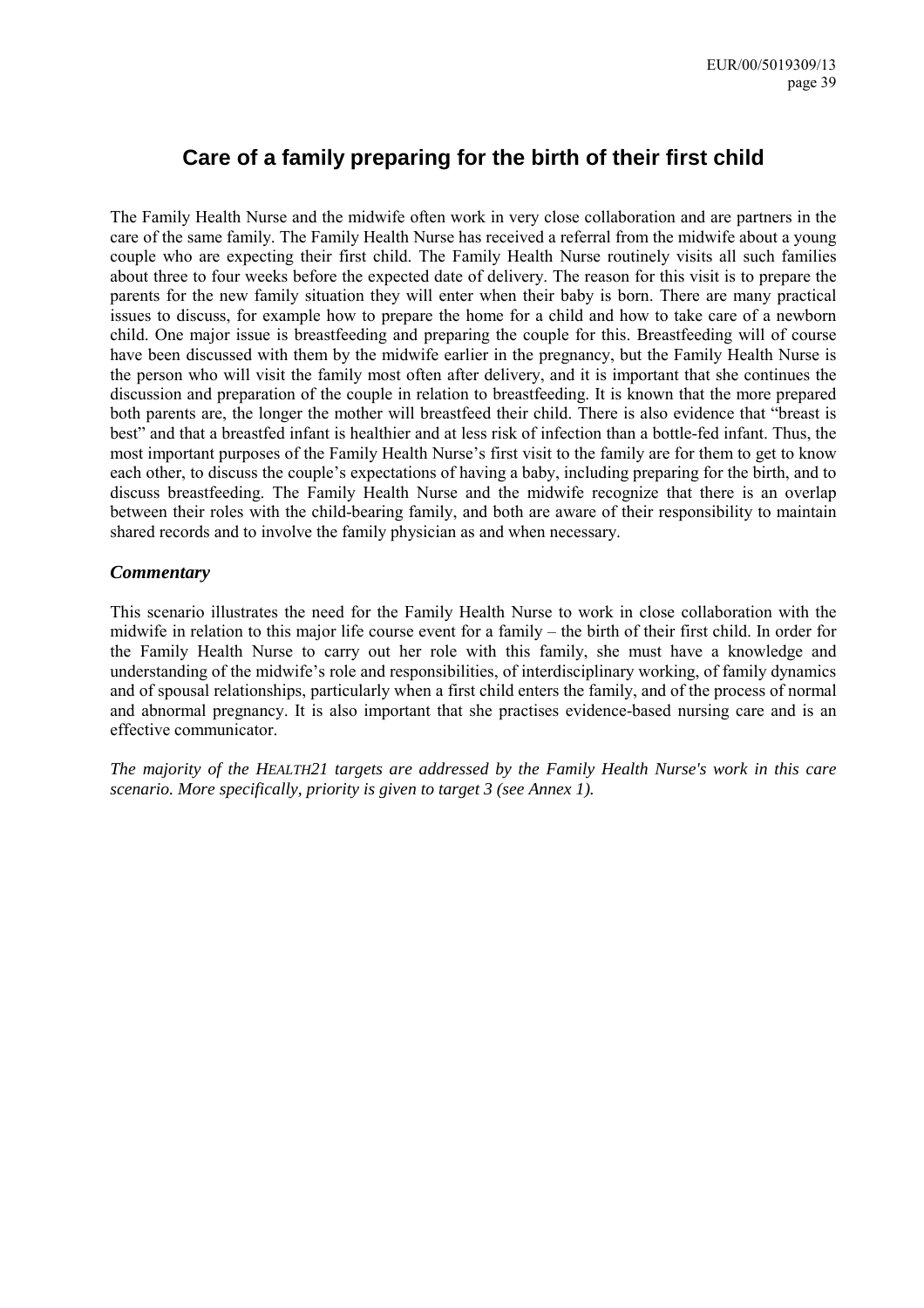# **Care of a single parent who is pregnant and who is a drug abuser**

A young, single woman who is addicted to heroin is pregnant with her second child. Her first child, who is two years old, has been removed from her care because of the continuing drug abuse. The young woman does not know who the father of the first child is. She does know who is the father of the second child but has not informed this man, for fear of breaking off this new relationship which she seems to value. She has lost all contact with her family, lives alone in a small flat in a large housing scheme and depends for her income on social benefits. She finances her drug addiction by prostitution. At an early stage of her second pregnancy, the woman has visited her family physician, who has referred her to the care of the Family Health Nurse and to the hospital.

The Family Health Nurse, recognizing the complexity of the young woman's situation, and knowing that previous attempts to help her come off drugs have failed, decides to bring the woman's case to a multidisciplinary group which she has formed to help her work more effectively with young people in such very difficult life circumstances. This group consists of a social worker who specializes in the care of drug addicts, a clinical psychologist, the nurse counsellor who works in the family physicianís practice, the obstetrician and midwife who will care for the young woman in the maternity hospital, and a representative from the local drug addiction prevention support group. The young woman is invited to attend the group's meetings, but initially declines to do so. The Family Health Nurse, who is the coordinator of the group, agrees to keep the woman in touch with the group's discussions, which will consider the whole situation of the woman and how to support her in the antenatal period, and make a plan for the birth and for the postnatal months. Longer-term plans for the young womanís future health will also be discussed by the group, who will rely on the Family Health Nurse to act as the lynchpin between the various agencies who will be involved in her care.

The Family Health Nurse visits the young woman regularly, together with the midwife. They persuade her to rejoin a nationally funded initiative which provides treatment as well as support for those trying to come off drugs, help her begin to reorganize what she herself has described as a chaotic lifestyle, and assist her to prepare for the birth of her baby. Both provide non-judgmental care during the pregnancy, endeavouring to rebuild the young woman's self-esteem and monitoring the progress of the pregnancy, answering any questions she has and discussing whether she wishes to keep this baby or offer it for adoption.

After the successful delivery of the child in the maternity hospital, the Family Health Nurse continues to visit this woman and to support her in caring for her child. The woman appears to be off drugs, but the Family Health Nurse is all too aware of the risk of relapse. The multidisciplinary group, which meets on a regular basis either face-to-face or by e-mail to consider progress with particularly vulnerable families or individuals in the community, continues to support the Family Health Nurse in her decisions concerning the care of this woman.

The long-term outcome for this young woman is successful rehabilitation, and some two years later, her marriage to the father of the second child. The first child continues to live with the foster family with whom she has been placed, as the relationships are very settled and the child is well cared for in a loving and stable family environment.

### *Commentary*

In this scenario, the lynchpin role of the Family Health Nurse is pivotal to the successful outcome of this young womanís second pregnancy and her eventual return to much improved life circumstances and a supportive relationship with her new husband and their baby. The Family Health Nurse, in her multifaceted role, demonstrates all five of the core competencies of the qualified Family Health Nurse (see section 3.6). She is a care provider, decision-maker, communicator, community leader and manager, and fulfils all these competencies by acting as a knowledgeable professional who has the authority and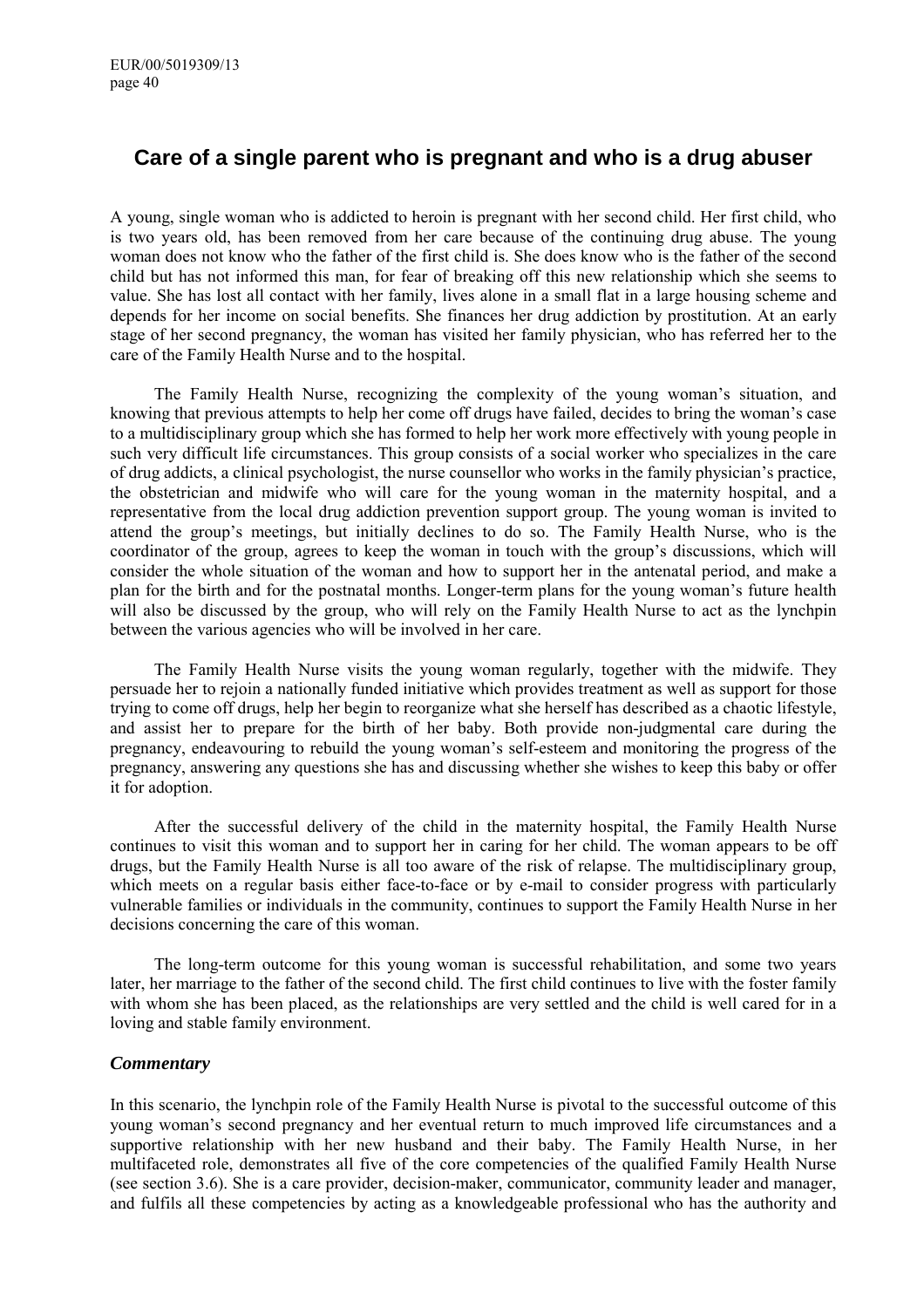responsibility to bring together those she judges best able to assist her in improving the health of the family/individual for whom she cares.

*The majority of the HEALTH21 targets are addressed by the Family Health Nurse's work in this care scenario. More specifically, priority is given to targets 3 and 12 (see Annex 1).*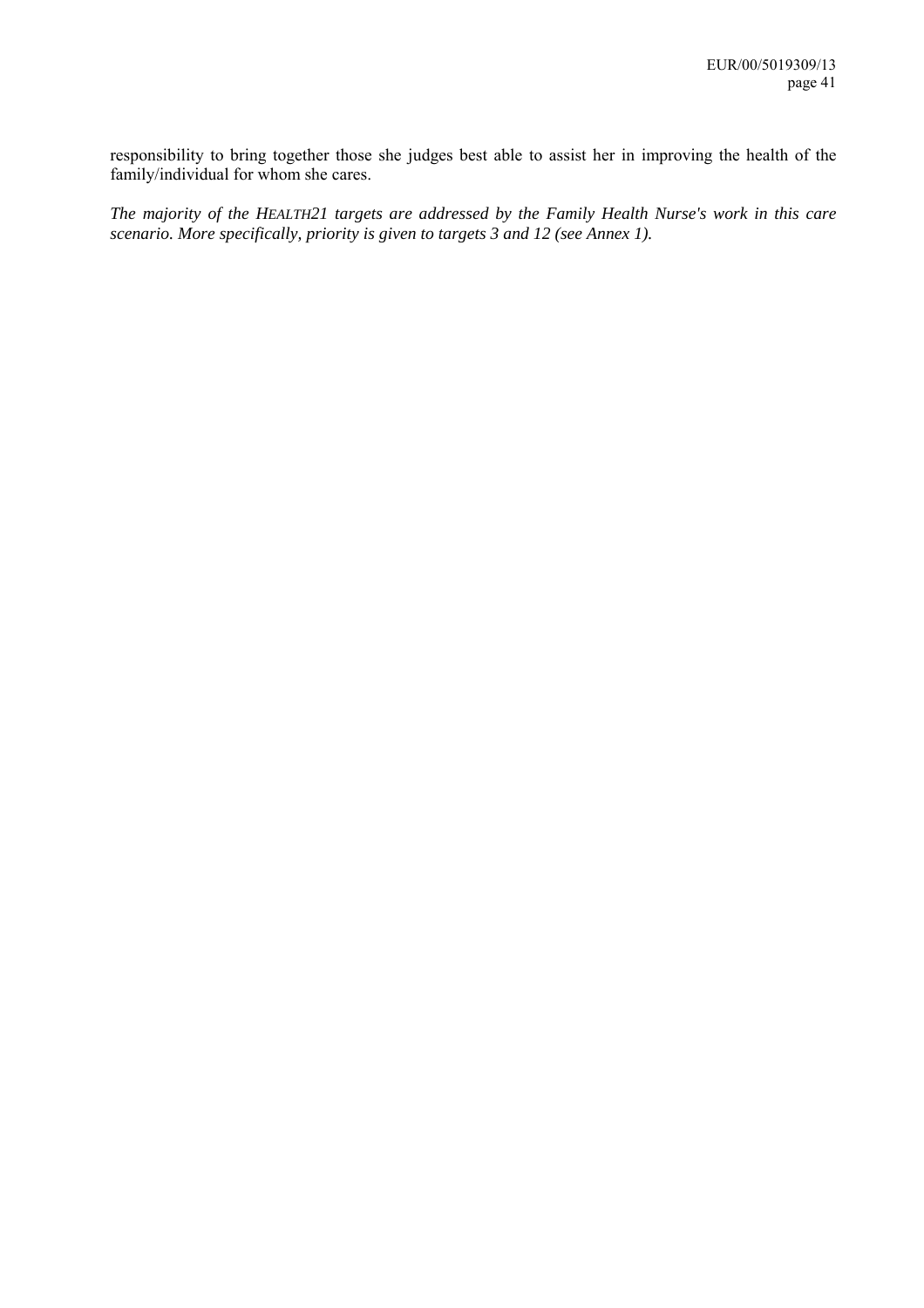# **Care of a teenager who is pregnant**

Emma is a 16-year-old unmarried teenager who is the mother of a 10-week-old child. Emma lives at home with her parents and two younger brothers, Stephen aged 12 and George aged 7. Her father is a night shift worker in a local factory, but he is worried about his future employment as a number of the workers have been made redundant. Emma's mother works as a part-time domestic help.

Emma had a difficult pregnancy and a long labour. The baby was born at term, but weighed only 2.45 kg, i.e. a low birth weight, possibly due to the fact that Emma smoked cigarettes throughout her pregnancy. The baby is now successfully bottle-feeding and gaining weight. Emmaís parents are supportive of their daughter and also of the baby, but there is tension in the family because they do not approve of Darren, Emma's boyfriend and the baby's father. He is currently without a job and is considered by Emma's parents to be a bad influence on her. Her youngest brother's behaviour has become disruptive since his sister came home from hospital with the baby.

The Family Health Nurse first visits this family because Emma did not attend the clinic for her postnatal appointment. She talks with Emma alone, and the teenager confides in the Family Health Nurse that she is very tired and finds it difficult to adapt to being a mother. She is afraid to let the baby cry during the day, in case her father's sleep is disturbed, and she is worried about her little brother George's behaviour with the baby. She says he "is a bit rough with her".

The Family Health Nurse listens carefully to Emma and encourages her to express her fears and worries. She reassures Emma that the baby is thriving, and that it is not surprising that she is finding it difficult to adapt to the baby's arrival. Many young mothers do. She explains about parenting classes and says that there are other very young mothers there, some unmarried teenagers like Emma, and suggests that she ask her mother to take care of the baby sometimes, so she can go along to these classes. She also explains that George may be feeling jealous of the new baby, who has replaced him as "the baby of the family". He may resent the attention his mother pays to the new baby and be trying to gain attention by his disruptive behaviour. She suggests that Emma should spend time alone with George to reassure him that she still loves him, even though she now has the baby, but also that she should be careful not to leave the baby alone with her little brother. She also suggests that when she next comes to see Emma, they plan it for a time when her mother is at home so that they can talk about how to help George accept the new baby. The Family Health Nurse then talks with Emma about the importance of going to have her postnatal examination, discusses the possibility of contraception, and then raises the issue of immunization of the baby, explaining what is involved and encouraging her to make an appointment with the family doctor's "well-baby clinic". The Family Health Nurse asks her what she has noticed about how her baby is developing and she examines the baby. She praises Emma for her care of the baby, who is progressing very well, and explains the next stages of child development, ensuring that Emma knows she should take precautions when her baby begins to roll over and reach for things. Before leaving, she gives Emma a note of how to contact her and reassures her that she should do so if she is at all anxious. She encourages her to discuss the visit with her parents, and to make an appointment with the Family Health Nurse when her mother is able to be there too.

### *Commentary*

Teenage pregnancy is a major health issue in many countries, and very often these young mothers do not have the support of the baby's father. The Family Health Nurse in this scenario realizes that the girl's parents are supportive, but she also recognizes the tensions which exist. She skilfully blends health education and advice-giving with praise for the efforts the young mother is making, knowing that it is important to rebuild the teenager's confidence in herself. She raises the issue of smoking and discovers that Emmaís father also smokes. She realizes that this is possibly not the best time to ask Emma to stop smoking, but explains that passive smoking can be harmful and suggests that Emma and her father do not smoke in the baby's bedroom and try to avoid doing so when they are near her. The Family Health Nurse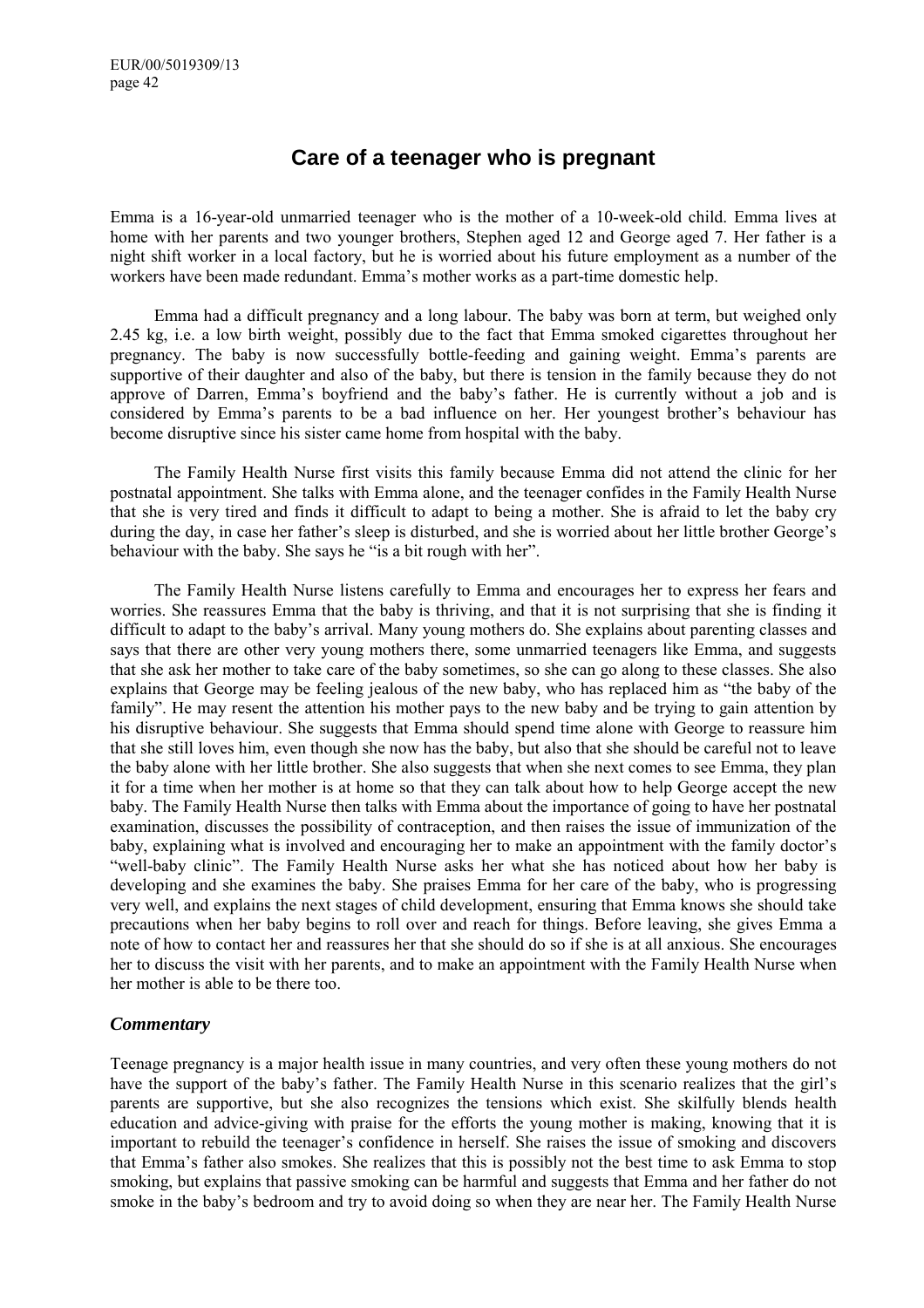knows the research evidence which links smoking with an increased risk of sudden infant death, and with a higher risk of respiratory disease in babies and young children, but makes the decision that this is not the time to alarm the young mother with this information. She makes a mental note to monitor Emma's smoking behaviour.

The Family Health Nurse's knowledge of community groups enables her to encourage the teenager to extend her social support network by attending the parenting classes, at the same time reassuring her that she will not be unique in that group as a teenage mother.

This scenario illustrates the Family Health Nurse's role in encouraging a healthy start in life for this young baby, in supporting the young mother in this life course crisis for her, and in supporting the family, who are also facing and attempting to cope with what is becoming a more frequent event in the lives of families – an unplanned pregnancy for their teenage daughter. In addition, the Family Health Nurse is herself a member of a "Community action for health" group, which meets in the housing scheme where young Emma lives. She also works with the local schools, assisting in matters related to health and sexual health in particular. This district has a higher teenage pregnancy rate than any other part of the conurbation, and the local council has given funding to a project to tackle this problem. The project group includes lay members from the community, and professionals work in partnership with them in seeking positive solutions to the problem. The Family Health Nurse, with her in-depth understanding of human development and family relationships, is a valuable member of the group.

*The majority of the HEALTH21 targets are addressed by the Family Health Nurse's work in this care scenario. More specifically, priority is given to targets 4 and 11 (see Annex 1).*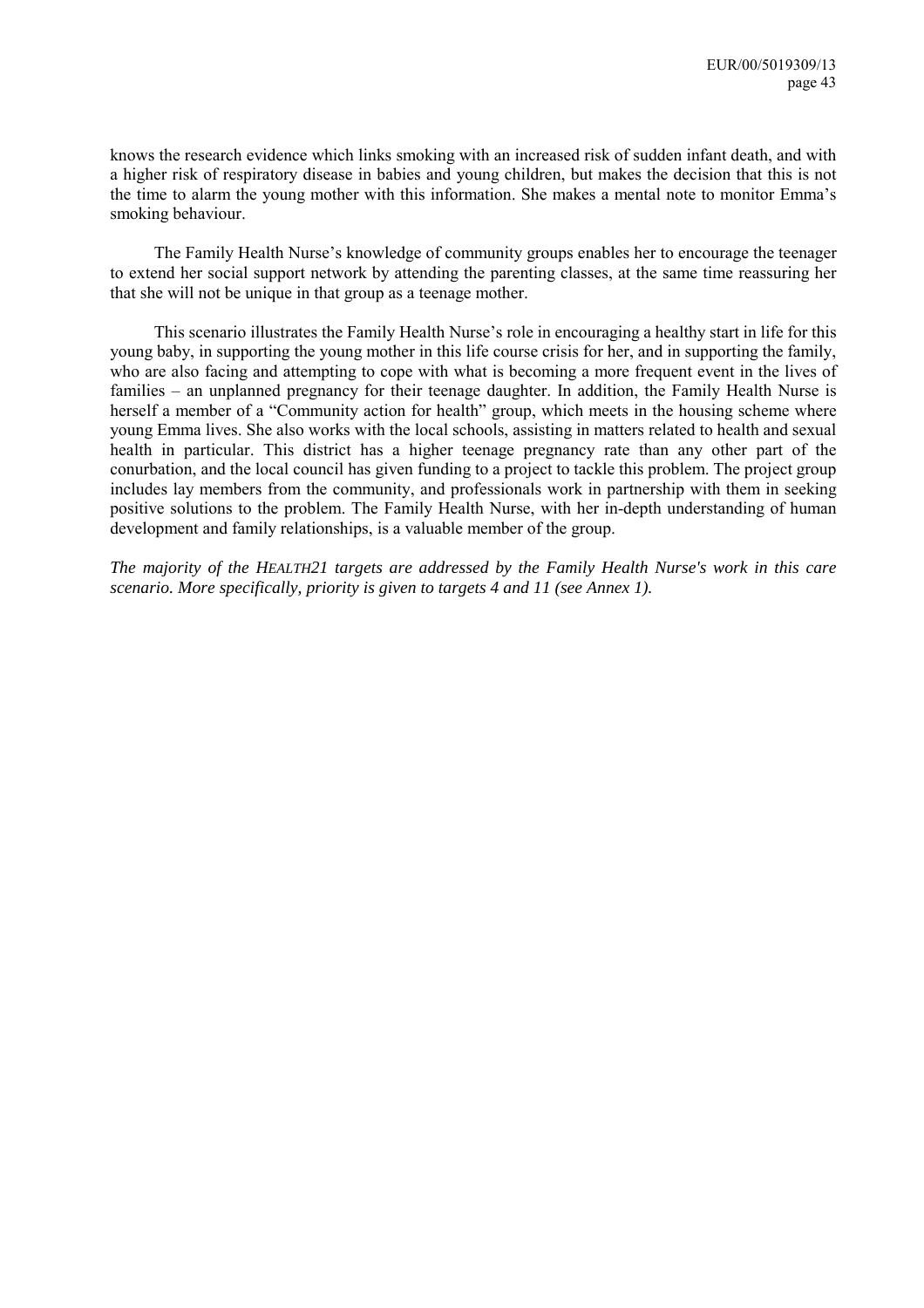# **Care of an ethnic minority refugee family**

The family of seven arrived in the host country from neighbouring Kosovo. They are Albanian. The grandfather is 40 years of age, the grandmother is 38 years, their son is 19 years and his wife is 17 years. They have three children  $-$  twin boys of 2 years and a baby girl of 10 months.

The family has never been in the host country before, and they have no relatives or friends there. They have lost their home and have no money, no work and no health insurance. They are very distressed, but thankful to be alive and to be together as a family group. They have temporary tented accommodation in the refugee centre.

The Family Health Nurse is part of a health and social care team which has been brought together to work in the refugee centre. The Family Health Nurse speaks the refugee familyís language and she meets with them and carries out a comprehensive assessment of their needs. She records this in the multidisciplinary care record, which was started by the reception team who documented each familyís arrival.

Her initial assessment reveals that the family members are physically healthy, although emotionally very distressed. The four adults often argue among themselves. She diagnoses the baby daughter as suffering from the chromosomal abnormality of Down's syndrome.

Over the first two months of weekly visits to this family, the Family Health Nurse gradually gains an understanding of their culture and way of life, which is different in many respects from that which predominates in the host country. While she respects the family's right and need to retain their culture and beliefs, she realizes that, in some respects, this poses health challenges. For example, they do not select a healthy balanced diet from the meals available in the refugee centre; the parents wish the young boys to be circumcised but initially they refuse to see a doctor so that this can be done using aseptic techniques in the hospital; and the adults show no interest in gaining employment.

The Family Health Nurse prioritizes the following actions, in the full knowledge that it will take time to gain the family's trust, and recognizes that regular re-assessment will be needed before they can achieve their full health potential in their changed circumstances. She first arranges an appointment for the whole family with the qualified counselling team who are part of the refugee support system set up by the host country. This is so that they can begin the process of emotional healing. She then explains to the family the nature of the baby daughter's chronic disability and arranges for them to have an appointment with the paediatrician. She accompanies them to that appointment.

Over the next four months, together with a Family Health Nurse colleague, she ensures that they are visited weekly, providing continuity of care and advice. She finds work for the young father in a private car-wash company and persuades him to take the job. She also arranges for the grandfather to work as a helper on a farm, as he was a farmer in his home village, and he seems interested in doing this. The family has decided that they wish to remain in the host country, so the Family Health Nurse makes arrangements for health insurance for all family members and for them to commence negotiations with the team responsible for finding permanent homes for those wishing to stay. She begins a systematic programme of health education, initially focusing on the grandmother and young mother. Working very much in dialogue and partnership with them, and taking into account their views, she concentrates on discussing healthy nutrition for all members of the family and on child growth and development, so helping the mother and grandmother to give the children a healthy start in life in their new circumstances. She raises the sensitive issue of contraception for both the grandmother and the young mother. She understands the cultural and religious issues that are important for this ethnic group; for example, in relation to contraception, she arranges for a male Family Health Nurse to talk with the two men in the family. She also successfully encourages the whole family to attend a community action group where those not intending to return to their own country can attend classes and discussion groups to help them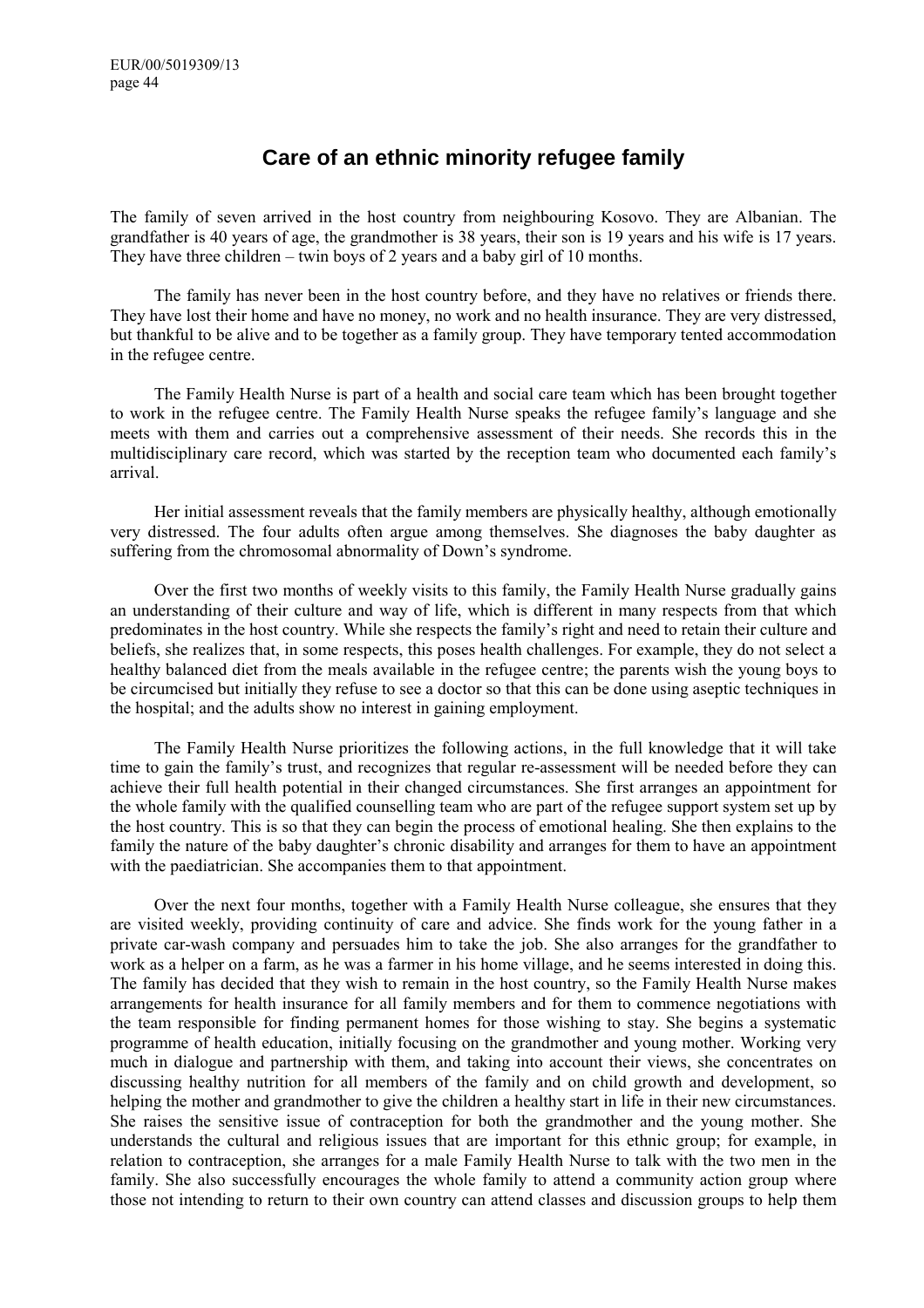make informed choices about the options for their lives, after the crisis which they have endured. This group has a crèche for young children and also provides leaflets in the languages of the refugees, which they can take home and discuss in the privacy of their own family group.

### *Commentary*

In her key lynchpin role, the Family Health Nurse demonstrates, in her professional care of this refugee family, her extensive professional knowledge of the determinants of health, of the disabling condition called Down's syndrome and its implications for the family and the child, of the wider health and social care systems which her own country provides, and of the recent crisis intervention policies which have been put in place to deal with the influx of refugees. She shows sensitivity to the refugee family's cultural and religious beliefs and blends this knowledge into proactive health education. She seeks to empower the adults by introducing them to the community group, and to raise their self-esteem by persuading the two men to take on employment, thus earning money and beginning to support their families again. She systematically documents her work with this family and regularly monitors their successes and difficulties, so that others in the multidisciplinary support team can contribute their expertise within the holistic context of the care of this family.

*The majority of the HEALTH21 targets are addressed by the Family Health Nurse's work in this care scenario. More specifically, priority is given to target 2 (see Annex 1).*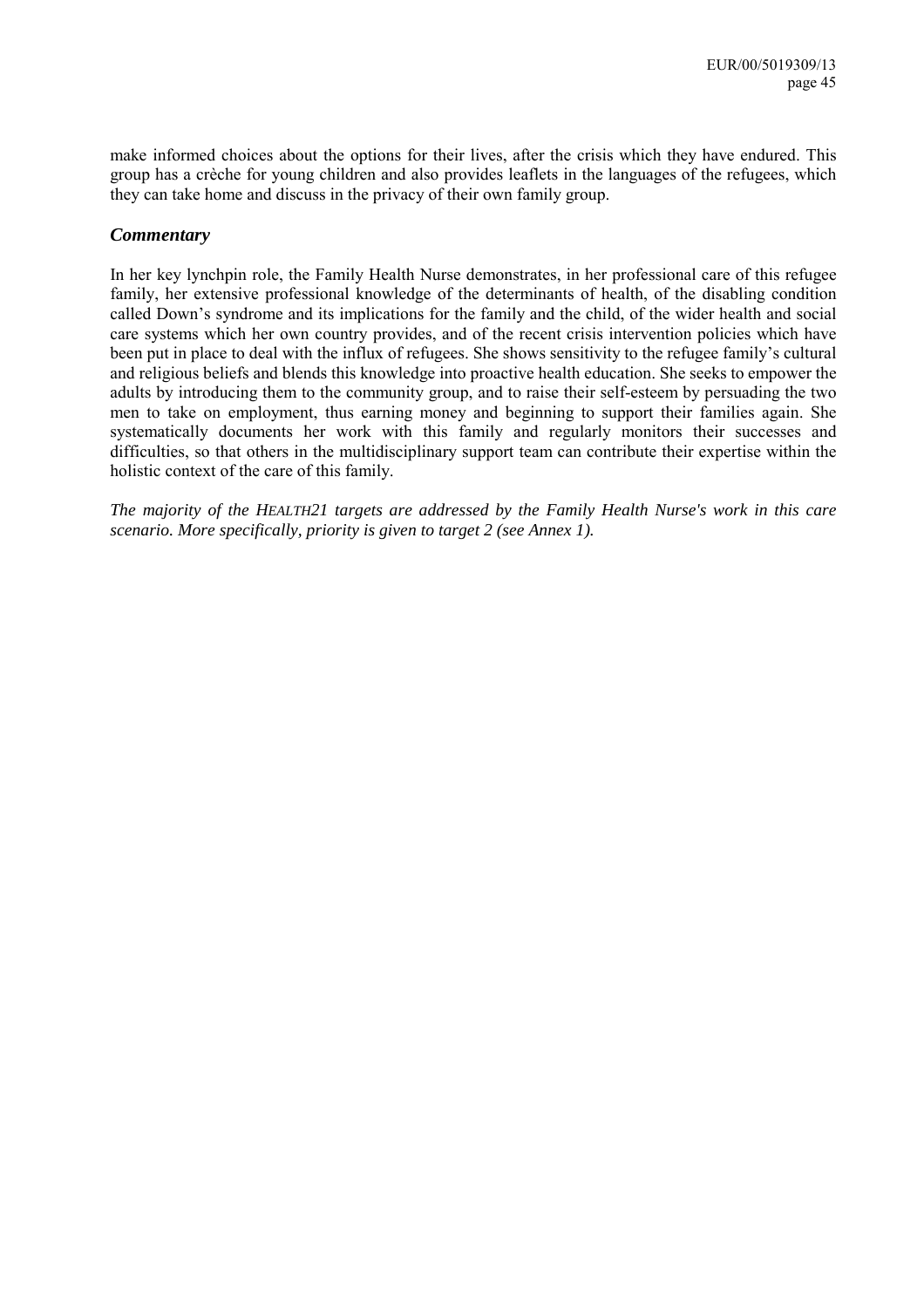# **Accident prevention/inequalities in health**

The Family Health Nurse and the family physician have been informed that their government has given high priority to reducing accidents to children. The Family Health Nurse has been monitoring the rate of accidents to children occurring in her community and is aware that the rate is higher than in other, more affluent, communities. She works in an area where all the housing is rented from the government, and where there are a number of busy roads and very few safe play areas for children.

She discusses the issue with colleagues in public health, who provide her with epidemiological information about attendance by children in her area at the hospital accident and emergency department, and these data support her concerns. She reviews the evidence on effective interventions in accident prevention and decides to concentrate on accidents in the home and on the roads.

In discussion with the family physician, they decide that this should be the priority for prevention for the year. The Family Health Nurse uses her existing local networks with community workers, schools, child care centres, housing and transport authorities to set up an accident prevention coordinating group. With the community worker she arranges a meeting of local parents, to provide them with information about the number of accidents and to hear their views on what they think the problems are. The parentsí group raises a number of issues that they want to be addressed. These include:

- the speed at which traffic drives through the area
- the lack of safe play areas for the children
- first aid training for parents
- the lack of safety catches on the windows of their apartments, and
- the problem of being able to afford safety equipment in the home.

The Family Health Nurse arranges a joint meeting of the coordinating group and the parents' group, and an action plan is agreed.

The Family Health Nurse sets up a four-week course on first aid for local parents, which includes information on how to prevent accidents in the home. She teaches the first three of these courses herself and then decides to train local parents to run the course. She develops an information pack for them to use. With the community worker, she supports the parents in applying for a grant to set up a safety equipment loan scheme. They are successful and eventually take charge of the scheme themselves, with one of the parents taking on the role of paid coordinator. The housing department agrees to look at the safety locks on the windows, and new locks are fitted in all apartments where there are young children.

The Family Health Nurse provides the parents with information on the impact that traffic calming measures have on reducing accidents and, through her contacts with her nursing colleagues, puts the parents' group in touch with an area where these traffic calming measures have been put in place. Following considerable lobbying and campaigning by parents, the transport department agrees to put down traffic calming humps on the roads and to reduce the speed limit throughout the housing estate.

The coordinating group has not yet been successful in getting safe play areas for children but the parentsí group is continuing to put pressure on local agencies and has begun raising funds to buy equipment.

The Family Health Nurse keeps in close contact with public health colleagues who are monitoring local accident rates and, as part of her contacts with individual families, she asks all parents to identify the dangers in their homes and to think of ways of protecting their children. She continues to record accidents that happen and regularly feeds this information back to the coordinating group. She is planning a display and information stand to raise awareness of accidents to children; this stand will be set up in the local shopping centre and run by members of the parents' group.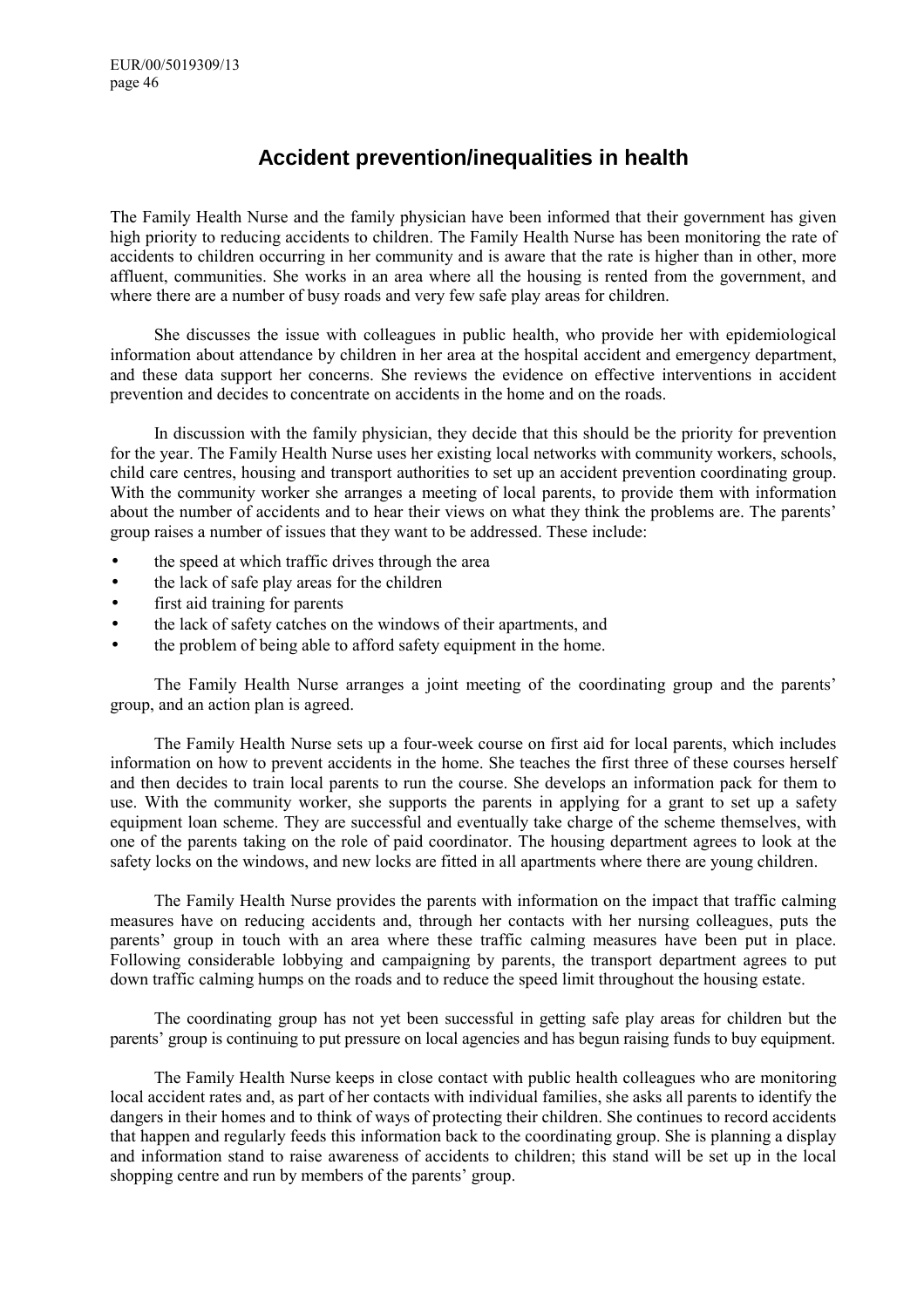### *Commentary*

In this scenario the Family Health Nurse demonstrates a community development approach to addressing an important health issue in a deprived community. Her community development role focuses on facilitating the setting up and running of a parents' group and acting as an advocate in their campaign for traffic calming. She does not do all the work herself; rather she draws on the knowledge and skills of local people to know and find solutions to local problems. She is also concerned to strengthen the community by providing opportunities for learning, improving local skills and providing employment. She sees all these aspects as vitally important for improving health in the long term.

She demonstrates her understanding of the need to collect and use health data and to liaise with public health specialists. Planning on the basis of need is the key to her approach. She works as part of a multidisciplinary and multi-agency accident prevention team, recognizing that achieving real and sustainable change requires action by other services, such as housing and transport, rather than solely by the health care service. She uses her skills in group work and health promotion and her knowledge of first aid to give parents the knowledge and confidence in their ability to provide first aid both at home and in the community. Her non-judgmental attitude and her skills in working in partnership with local families mean that they do not perceive her as a threat, seeing her instead as a useful resource for the community.

*The majority of the HEALTH21 targets are addressed by the Family Health Nurse's work in this care scenario. More specifically, priority is given to target 20 (see Annex 1).*